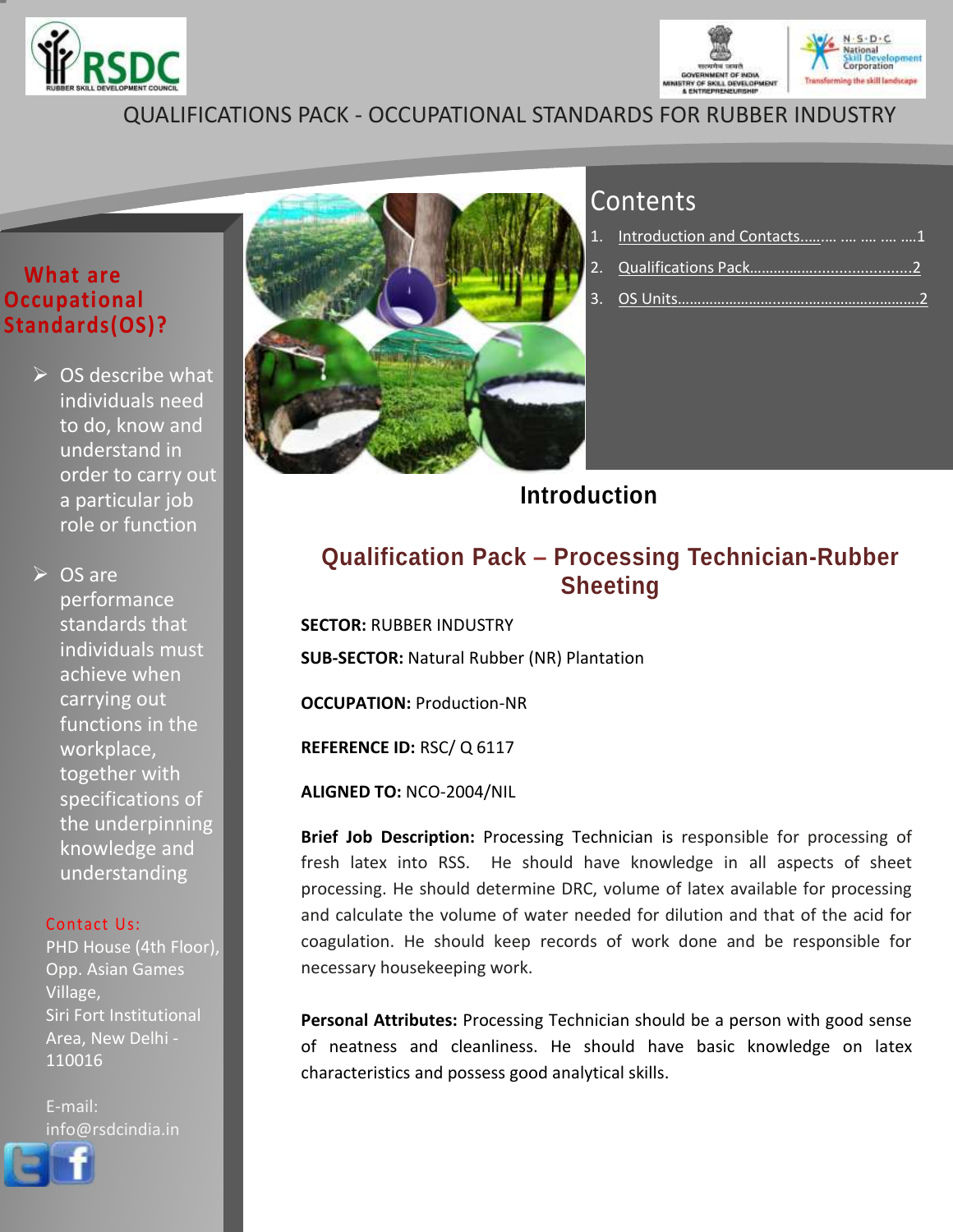

**CONSIDERATE CHANNEL CONSIDER**<br>AMAISTRY OF SKELL DEVELOPMENT<br>Qualification Pack for Processing Technician – Rubber Sheeting

<span id="page-1-0"></span>

| <b>Qualifications Pack Code</b> | <b>RSC/Q 6117</b>                            |                       |            |
|---------------------------------|----------------------------------------------|-----------------------|------------|
| <b>Job Role</b>                 | <b>Processing Technician-Rubber Sheeting</b> |                       |            |
| <b>Credits(NSQF)</b>            | <b>TBD</b>                                   | <b>Version number</b> | 1.0        |
| <b>Sector</b>                   | <b>Rubber industry</b>                       | <b>Drafted on</b>     | 22/06/2015 |
| Sub-sector                      | <b>Primary Processing of NR - RSS</b>        | Last reviewed on      | 22/06/2015 |
| <b>Occupation</b>               | <b>Production-NR</b>                         | Next review date      | 22/06/2017 |
| <b>NSQC Clearance on</b>        | 20/07/2015                                   |                       |            |

| <b>Job Role</b>                                                   | <b>Processing Technician- Rubber Sheeting</b>                                                                                                                                                                                                                                                                                                                                               |  |
|-------------------------------------------------------------------|---------------------------------------------------------------------------------------------------------------------------------------------------------------------------------------------------------------------------------------------------------------------------------------------------------------------------------------------------------------------------------------------|--|
| <b>Role Description</b>                                           | He is responsible for processing of fresh latex into RSS. He<br>should have knowledge in all aspects of sheet processing. He<br>should determine DRC, volume of latex available for processing<br>and calculate the volume of water needed for dilution and that<br>of the acid for coagulation. He should keep records of work<br>done and be responsible for necessary housekeeping work. |  |
| <b>NSQF level</b>                                                 | $\overline{4}$                                                                                                                                                                                                                                                                                                                                                                              |  |
| <b>Minimum Educational Qualifications*</b>                        | $X -$ desirable                                                                                                                                                                                                                                                                                                                                                                             |  |
| <b>Maximum Educational Qualifications*</b>                        | NA.                                                                                                                                                                                                                                                                                                                                                                                         |  |
| <b>Training</b>                                                   | Training in rubber sheet making conducted by Rubber Board or                                                                                                                                                                                                                                                                                                                                |  |
| (Suggested but not mandatory)                                     | any other reputed organization.                                                                                                                                                                                                                                                                                                                                                             |  |
| <b>Minimum Job Entry Age</b>                                      | 18 years                                                                                                                                                                                                                                                                                                                                                                                    |  |
| <b>Experience</b>                                                 | Minimum 2 years experience in tapping and processing of                                                                                                                                                                                                                                                                                                                                     |  |
|                                                                   | rubber in a plantation.                                                                                                                                                                                                                                                                                                                                                                     |  |
| <b>Applicable National Occupational</b><br><b>Standards (NOS)</b> | Compulsory:<br>RSC/N 6125 Sheet Rubber Processing<br>1.<br>RSC/N 5007 Health and safety<br>2.<br>RSC/ N 5002 (To carry out reporting and<br>3.<br>documentation)<br>4. RSC/ N 5003 (To carry out quality checks)<br>RSC/ N 5004 (To carry out problem identification and<br>5.<br>escalation)<br><b>Optional:</b><br><b>NA</b>                                                              |  |
| <b>Performance Criteria</b>                                       | As described in the relevant OS units                                                                                                                                                                                                                                                                                                                                                       |  |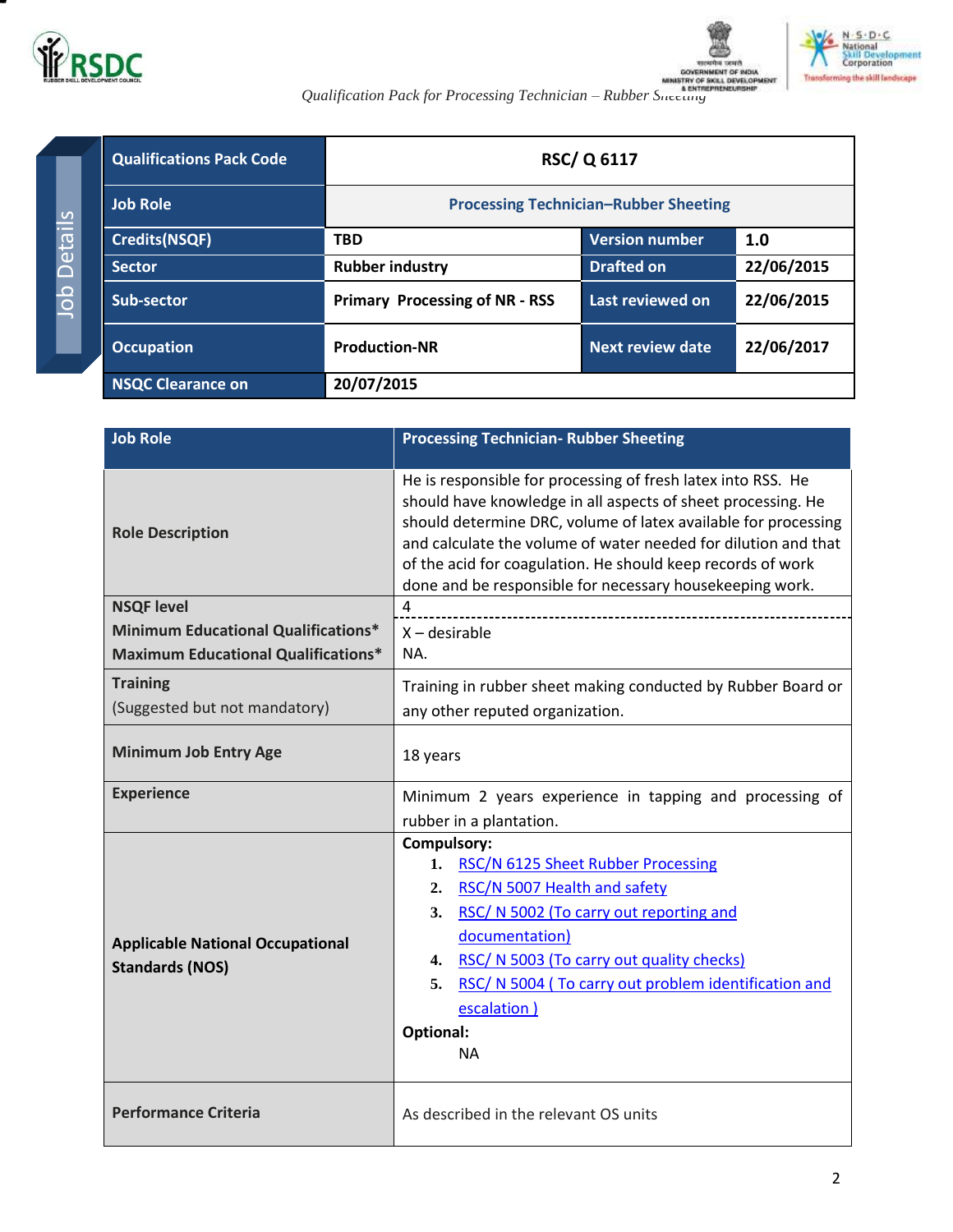





| <b>Keywords / Terms</b>       | <b>Description</b>                                                                                                                                         |
|-------------------------------|------------------------------------------------------------------------------------------------------------------------------------------------------------|
| Sector                        | Sector is a conglomeration of different business operations having similar<br>businesses and interests. It may also be defined as a distinct subset of the |
| Sub-sector                    | economy whose components share similar characteristics and interests.<br>Sub-sector is derived from a further breakdown based on the characteristics       |
|                               | and interests of its components.                                                                                                                           |
| Occupation                    | Occupation is a set of job roles, which perform similar/related set of<br>functions in an industry.                                                        |
| Function                      | Function is an activity necessary for achieving the key purpose of the sector,                                                                             |
|                               | occupation, or area of work, which can be carried out by a person or a group                                                                               |
|                               | of persons. Functions are identified through functional analysis and form the                                                                              |
|                               | basis of OS.                                                                                                                                               |
| Job Role                      | Job role defines a unique set of functions that together form a unique                                                                                     |
|                               | employment opportunity in an organization.                                                                                                                 |
| <b>OS</b>                     | OS specify the standards of performance an individual must achieve when                                                                                    |
|                               | carrying out a function in the workplace, together with the knowledge and                                                                                  |
|                               | understanding they need to meet that standard consistently. Occupational                                                                                   |
|                               | Standards are applicable both in the Indian and global contexts.                                                                                           |
| Performance Criteria          | Performance Criteria are statements that together specify the standard of                                                                                  |
|                               | performance required when carrying out a task.                                                                                                             |
| <b>NOS</b>                    | NOS are Occupational Standards which apply uniquely in the Indian context.                                                                                 |
| <b>Qualifications Pack</b>    | Qualifications Pack Code is a unique reference code that identifies a                                                                                      |
| Code                          | qualifications pack.                                                                                                                                       |
| <b>Qualifications Pack</b>    | Qualifications Pack comprises the set of OS, together with the educational,                                                                                |
|                               | training and other criteria required to perform a job role. A Qualifications                                                                               |
|                               | Pack is assigned a unique qualification pack code.                                                                                                         |
| Unit Code                     | Unit Code is a unique identifier for an Occupational Standard, which is                                                                                    |
|                               | denoted by an 'N'.                                                                                                                                         |
| Unit Title                    | Unit Title gives a clear overall statement about what the incumbent should be<br>able to do.                                                               |
| Description                   | Description gives a short summary of the unit content. This would be helpful                                                                               |
|                               | to anyone searching on a database to verify that this is the appropriate OS                                                                                |
|                               | they are looking for.                                                                                                                                      |
| Knowledge and                 | Knowledge and Understanding are statements which together specify the                                                                                      |
| Understanding                 | technical, generic, professional and organizational specific knowledge that an                                                                             |
|                               | individual needs in order to perform to the required standard.                                                                                             |
| <b>Organizational Context</b> | Organizational Context includes the way the organization is structured and                                                                                 |
|                               | how it operates, including the extent of operative knowledge managers have                                                                                 |
|                               | of their relevant areas of responsibility.                                                                                                                 |
| <b>Technical Knowledge</b>    | Technical Knowledge is the specific knowledge needed to accomplish specific                                                                                |
|                               | designated responsibilities.                                                                                                                               |
| Core Skills or Generic        | Core Skills or Generic Skills are a group of skills that are key to learning and                                                                           |
| <b>Skills</b>                 | working in today's world. These skills are typically needed in any work                                                                                    |
|                               | environment. In the context of the OS, these include communication related                                                                                 |
|                               | skills that are applicable to most job roles.                                                                                                              |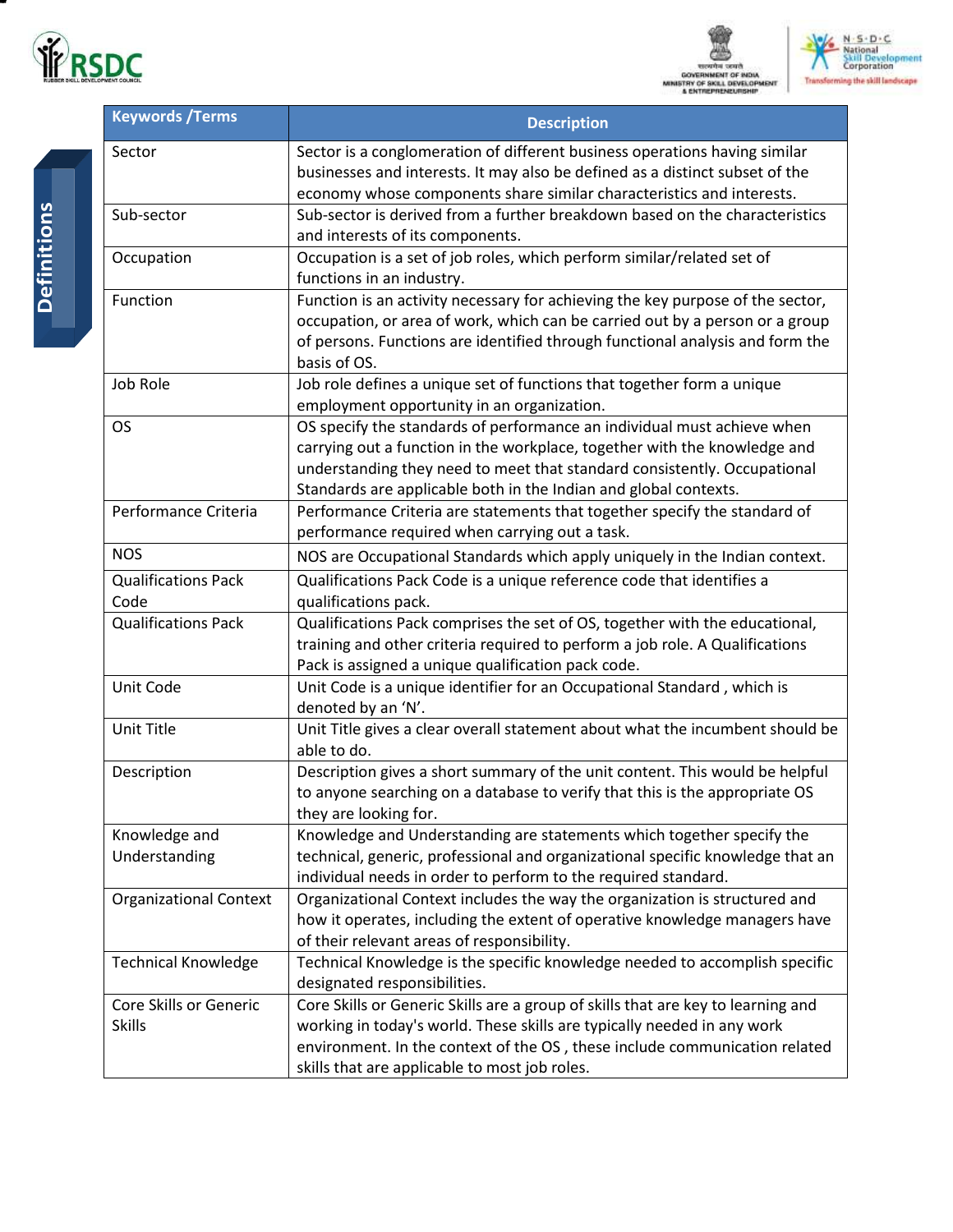<span id="page-3-0"></span>





# **National Occupational Standard**



### ---------------------------------------------------------------------------------------------------------------------------------------

### **Overview**

**This unit is about operations in a sheet rubber processing unit including the operation of Sheeting Roller/Battery, Smoke house, Biogas Plant, ETP, Weigh Bridge and general work.**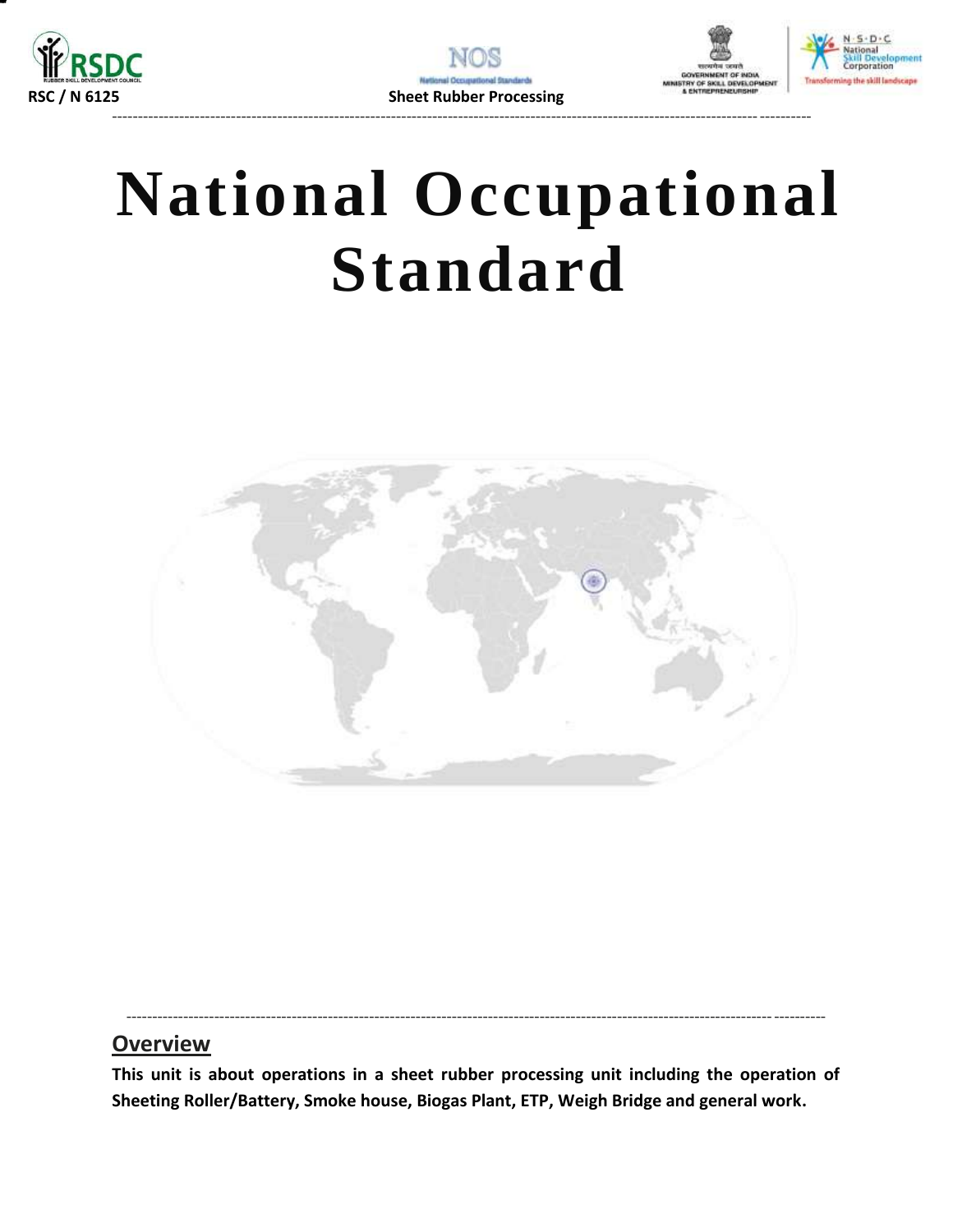







| RSC / N 6125                   |                                            | UNIT UP ONEA MEYERA<br><b>&amp; ENTREPRENEURISHE</b><br><b>Sheet Rubber Processing</b>                                                                                                                                                                                                                                                                                                                                                                                                                                                                                                                                                                                                                                                                                                                     |
|--------------------------------|--------------------------------------------|------------------------------------------------------------------------------------------------------------------------------------------------------------------------------------------------------------------------------------------------------------------------------------------------------------------------------------------------------------------------------------------------------------------------------------------------------------------------------------------------------------------------------------------------------------------------------------------------------------------------------------------------------------------------------------------------------------------------------------------------------------------------------------------------------------|
|                                | <b>Unit Code</b>                           | <b>RSC / N 6125</b>                                                                                                                                                                                                                                                                                                                                                                                                                                                                                                                                                                                                                                                                                                                                                                                        |
|                                | <b>Unit Title</b><br>(Task)                | <b>Sheet Rubber Processing</b>                                                                                                                                                                                                                                                                                                                                                                                                                                                                                                                                                                                                                                                                                                                                                                             |
|                                | <b>Description</b>                         | This unit is about operations in a sheet rubber processing unit including<br>the operation of Sheeting Roller/Battery, Smoke house, Biogas Plant,<br>ETP, Weigh Bridge and general work.                                                                                                                                                                                                                                                                                                                                                                                                                                                                                                                                                                                                                   |
| National Occupational Standard | <b>Scope</b>                               | This unit covers the following tasks:<br><b>Materials and Utilities</b><br><b>Processing Operation</b><br><b>Efficiency and Safety</b>                                                                                                                                                                                                                                                                                                                                                                                                                                                                                                                                                                                                                                                                     |
|                                | Performance Criteria (PC) w.r.t. the Scope |                                                                                                                                                                                                                                                                                                                                                                                                                                                                                                                                                                                                                                                                                                                                                                                                            |
|                                | <b>Element</b>                             | <b>Performance Criteria</b>                                                                                                                                                                                                                                                                                                                                                                                                                                                                                                                                                                                                                                                                                                                                                                                |
|                                | <b>Materials and Utilities</b>             | To be competent, Processing Technician must be able to:<br>PC1. Assess the quality of field latex including rough estimation of<br><b>DRC</b><br>PC2. Perform sieving, weighing, sampling, bulking, dilution and<br>coagulation.<br>PC3. Properly handle chemicals like formic acid and sodium<br>bisulphite.<br>PC4. Ensure appropriate use and minimum wastage of materials and<br>utilities                                                                                                                                                                                                                                                                                                                                                                                                             |
|                                | <b>Processing Operation</b>                | PC5.Set the parameters of machinery as per the SOP<br>PC6. Carry out the different processing operations either alone or<br>with minimum assistance.<br>PC7. Undertake operation of sheeting roller/battery.<br>PC8. Ensure proper washing, dripping and smokehouse loading<br>PC9. Provide technical support for smoke house operations including<br>firewood loading, temperature control and fire prevention.<br>PC10. Monitor the functioning of machines<br>PC11. Carry out maintenance of machines<br>PC12. Take action for trouble shooting and rectification during<br>production process<br>PC13. Provide technical support in sorting, grading and bailing.<br>PC14. Handle Effluent management and hygiene.<br>PC15. Assist Biogas plant operation<br>PC16. Ensure cleanliness in the workplace |
|                                | <b>Efficiency and Safety</b>               | PC14. Achieve the targeted volume as per the schedule<br>PC15. Undertake operations using personal safety measures (gloves,<br>masks etc) and other safety devices.<br>PC16. Inform about safety rules for handling electrical equipments                                                                                                                                                                                                                                                                                                                                                                                                                                                                                                                                                                  |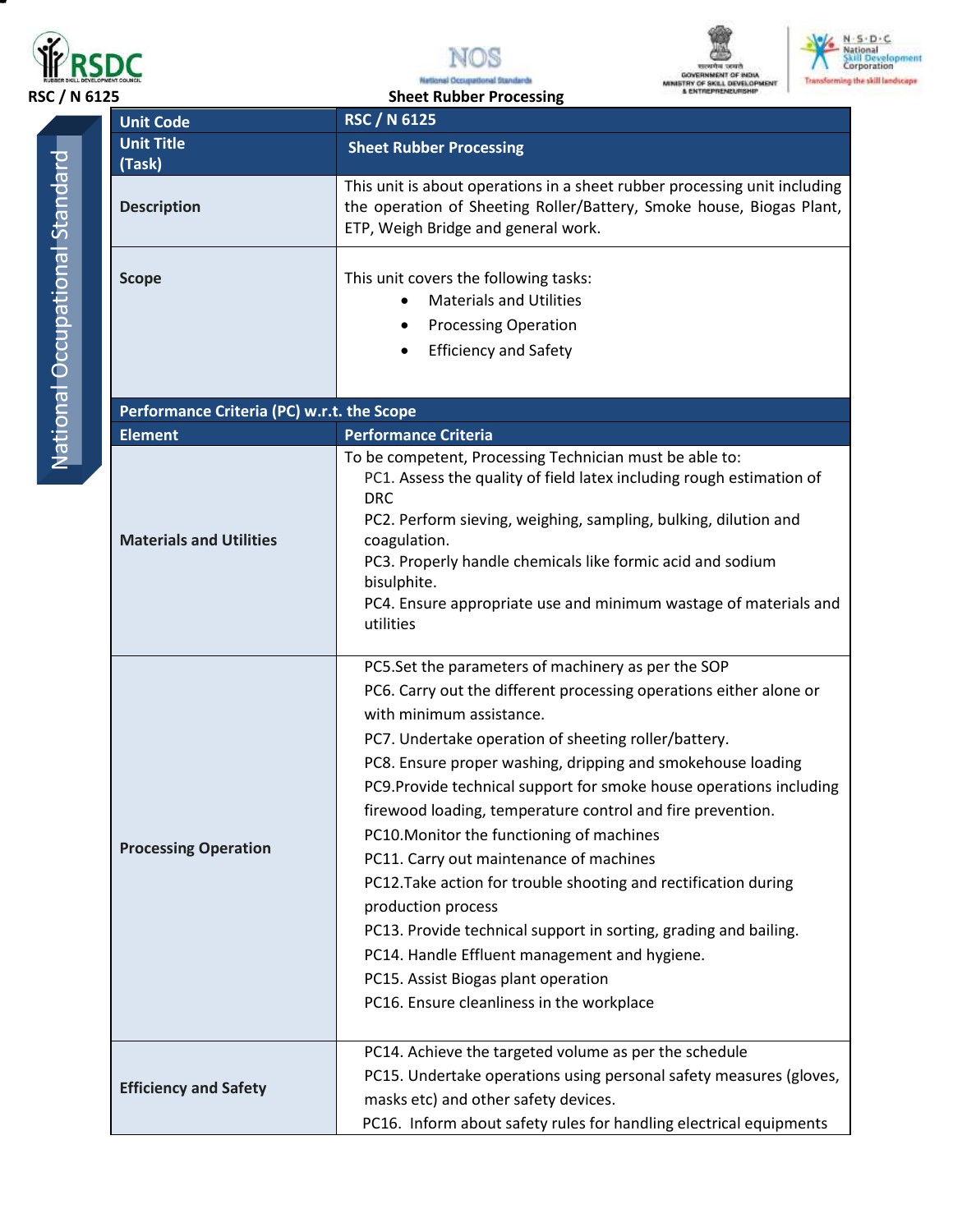



lands





Nat

PC17. Communicate precautions to avoid damage to equipments

| <b>Knowledge and Understanding (K)</b>                                                                   |                                                                                                                                                                                                                                                                                                                                                                                                                                                                                                                                                                                                                                                                                                                                                                                                                                                                                                                                                                                                                                                                                                                                                                                                                                                                                     |
|----------------------------------------------------------------------------------------------------------|-------------------------------------------------------------------------------------------------------------------------------------------------------------------------------------------------------------------------------------------------------------------------------------------------------------------------------------------------------------------------------------------------------------------------------------------------------------------------------------------------------------------------------------------------------------------------------------------------------------------------------------------------------------------------------------------------------------------------------------------------------------------------------------------------------------------------------------------------------------------------------------------------------------------------------------------------------------------------------------------------------------------------------------------------------------------------------------------------------------------------------------------------------------------------------------------------------------------------------------------------------------------------------------|
|                                                                                                          |                                                                                                                                                                                                                                                                                                                                                                                                                                                                                                                                                                                                                                                                                                                                                                                                                                                                                                                                                                                                                                                                                                                                                                                                                                                                                     |
| A. Organizational<br><b>Context (Knowledge</b><br>of the company /<br>organization and its<br>processes) | The user/individual on the job needs to know and understand:<br>KA1. The different processing operations followed in the GPC/<br>RPS/Holding<br>KA2. The quality policies of the GPC and instructions from the<br>management regarding quality of product being made<br>KA3. The reporting system in the GPC<br>KA4. The type and quality of raw materials/ field latex available in<br>the GPC/Holding<br>KA5. The targeted volume and quality of production in the GPC<br>KA6. The working conditions of various items of machinery in the<br><b>GPC</b><br>KA7. The mechanical infrastructure available in the unit<br>KA8. General repair and maintenance procedure being followed in<br>the unit<br>KA9. Instructions from the management on the usage of machinery<br>KA10. Availability of spares and tools in the unit<br>KA11. Implications of poorly prepared machine and equipments.<br>KA12. Importance of identifying non-conforming materials and their<br>storage.<br>KA13. Escalation matrix for reporting identified problems<br>KA14. Importance of housekeeping activities.<br>KA15. Health, safety and environment guidelines, legislation and<br>regulations as applicable.<br>KA16. Impact of various practices on cost, quality, productivity and<br>safety. |
|                                                                                                          |                                                                                                                                                                                                                                                                                                                                                                                                                                                                                                                                                                                                                                                                                                                                                                                                                                                                                                                                                                                                                                                                                                                                                                                                                                                                                     |
|                                                                                                          | The user/individual on the job needs to know and understand:<br>KB1. The basic processing operations for producing good<br>quality Sheet Rubber.<br>KB2. The quality of raw materials used for Sheet Rubber production<br>and methods of identifying and segregating poor quality raw<br>materials<br>KB3. The types of machinery required for Sheet Rubber production<br>KB4. How to undertake maintenance and essential repair of the<br>machinery<br>KB5. How to identify malfunctioning of machine and report such<br>problems to higher authorities<br>KB6. Process variables that are likely to influence the quality<br>of the product                                                                                                                                                                                                                                                                                                                                                                                                                                                                                                                                                                                                                                       |
| <b>Technical</b><br><b>B.</b>                                                                            | KB7. How to draw representative samples of raw                                                                                                                                                                                                                                                                                                                                                                                                                                                                                                                                                                                                                                                                                                                                                                                                                                                                                                                                                                                                                                                                                                                                                                                                                                      |
| Knowledge                                                                                                | materials/products/effluents<br>KB8. Principles and practices in smoke drying of sheet rubber<br>KB9. Optimum temperature range to be maintained in a smoke                                                                                                                                                                                                                                                                                                                                                                                                                                                                                                                                                                                                                                                                                                                                                                                                                                                                                                                                                                                                                                                                                                                         |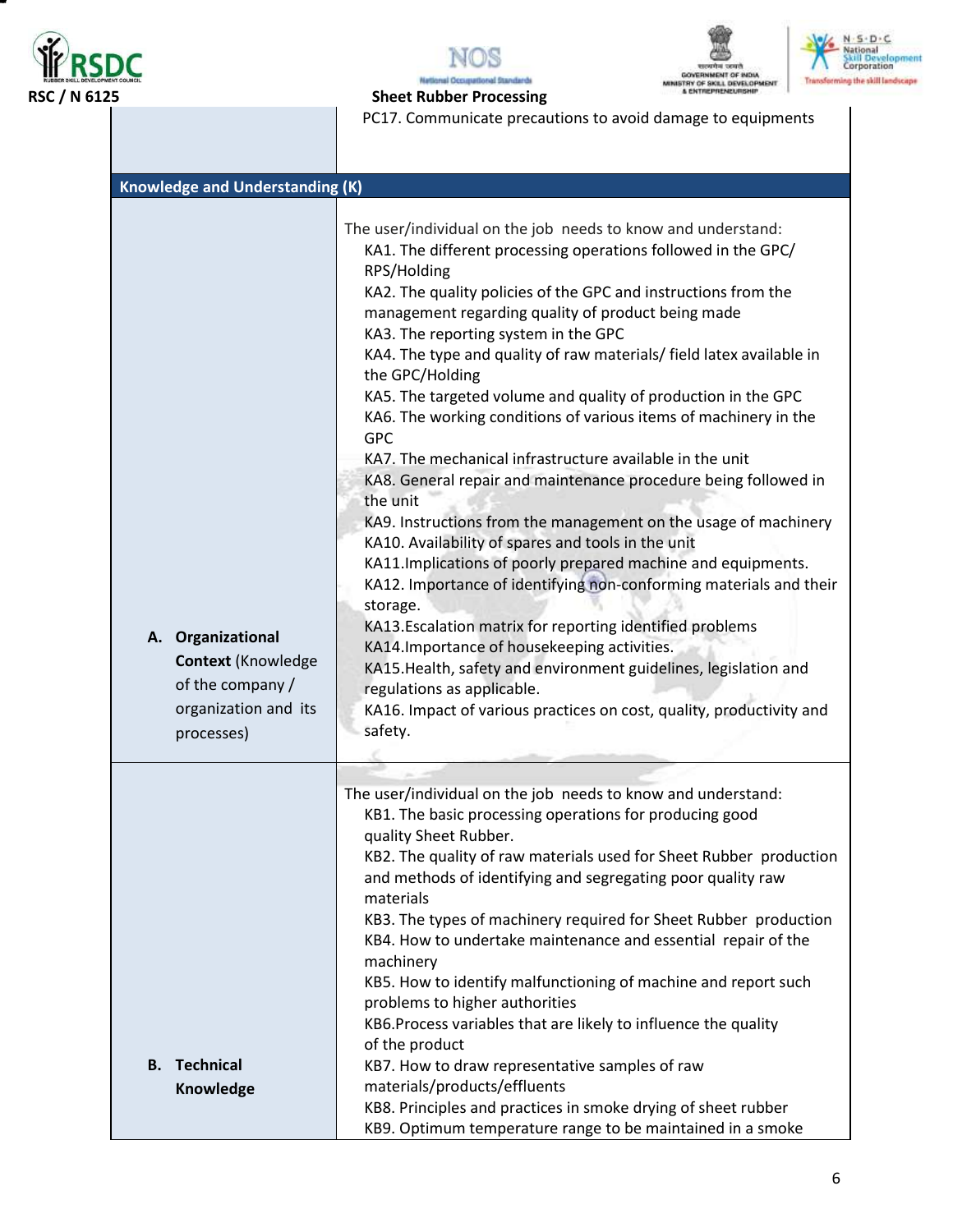







#### RSC / N 6125 Sheet Rubber Processing house

**ALL** 

KB10. Practices followed in the visual grading of sheet rubber KB11. Housekeeping procedures in a sheet rubber production unit KB12. Latest technical developments in the sheet rubber processing

| Skills (S)                                         |                                                                                                                                                                                                                                                                                                                                                                                                                                       |
|----------------------------------------------------|---------------------------------------------------------------------------------------------------------------------------------------------------------------------------------------------------------------------------------------------------------------------------------------------------------------------------------------------------------------------------------------------------------------------------------------|
|                                                    | <b>Writing Skills</b>                                                                                                                                                                                                                                                                                                                                                                                                                 |
|                                                    | The user/individual on the job needs to know and understand how to:<br>SA1. Write log books, observations etc. in local language.<br>SA2. Write simple letters/applications<br>SA3. Express the ideas, lodge complaints and give suggestions<br>through effective written communication.<br>SA4. Report feedback to higher authorities.                                                                                               |
|                                                    | <b>Reading Skills</b>                                                                                                                                                                                                                                                                                                                                                                                                                 |
| <b>Core Skills/ Generic</b><br>А.<br><b>Skills</b> | The user/individual on the job needs to know and understand how to:<br>SA5. Read and understand work instructions, memos etc.<br>SA6. Read and understand machinery/equipment manuals<br>SA7. Read and understand the contents published in scientific<br>journals, newspapers and other publications<br>SA8. Read and understand scientific terminologies, codes,<br>abbreviations etc                                               |
|                                                    | <b>Oral Communication (Listening and Speaking skills)</b>                                                                                                                                                                                                                                                                                                                                                                             |
|                                                    | The user/individual on the job needs to know and understand how to:<br>SA9. Be a good listener to any new information being introduced in<br>the field.<br>SA10. Express statements, opinions or information clearly so that<br>others can hear and understand<br>SA11. Respond appropriately to any queries<br>SA8. Inform higher authorities on malfunctioning of<br>equipment/tools and quality problems in raw materials/products |
|                                                    | <b>Decision Making</b>                                                                                                                                                                                                                                                                                                                                                                                                                |
| <b>Professional Skills</b><br>В.                   | The user/individual on the job needs to know and understand how to:-<br>SB1. Decide on malfunctioning of machines from own<br>Observations<br>SB2. Take corrective steps to resolve any technical problem arising<br>in sheet rubber processing                                                                                                                                                                                       |
|                                                    | <b>Plan and Organize</b>                                                                                                                                                                                                                                                                                                                                                                                                              |
|                                                    | The user/individual on the job needs to know and understand:-<br>SB3. Planning for achieving the targeted production by<br>ensuring sufficient raw materials and utilities.<br>SB4. Plan the maintenance schedule for machinery and                                                                                                                                                                                                   |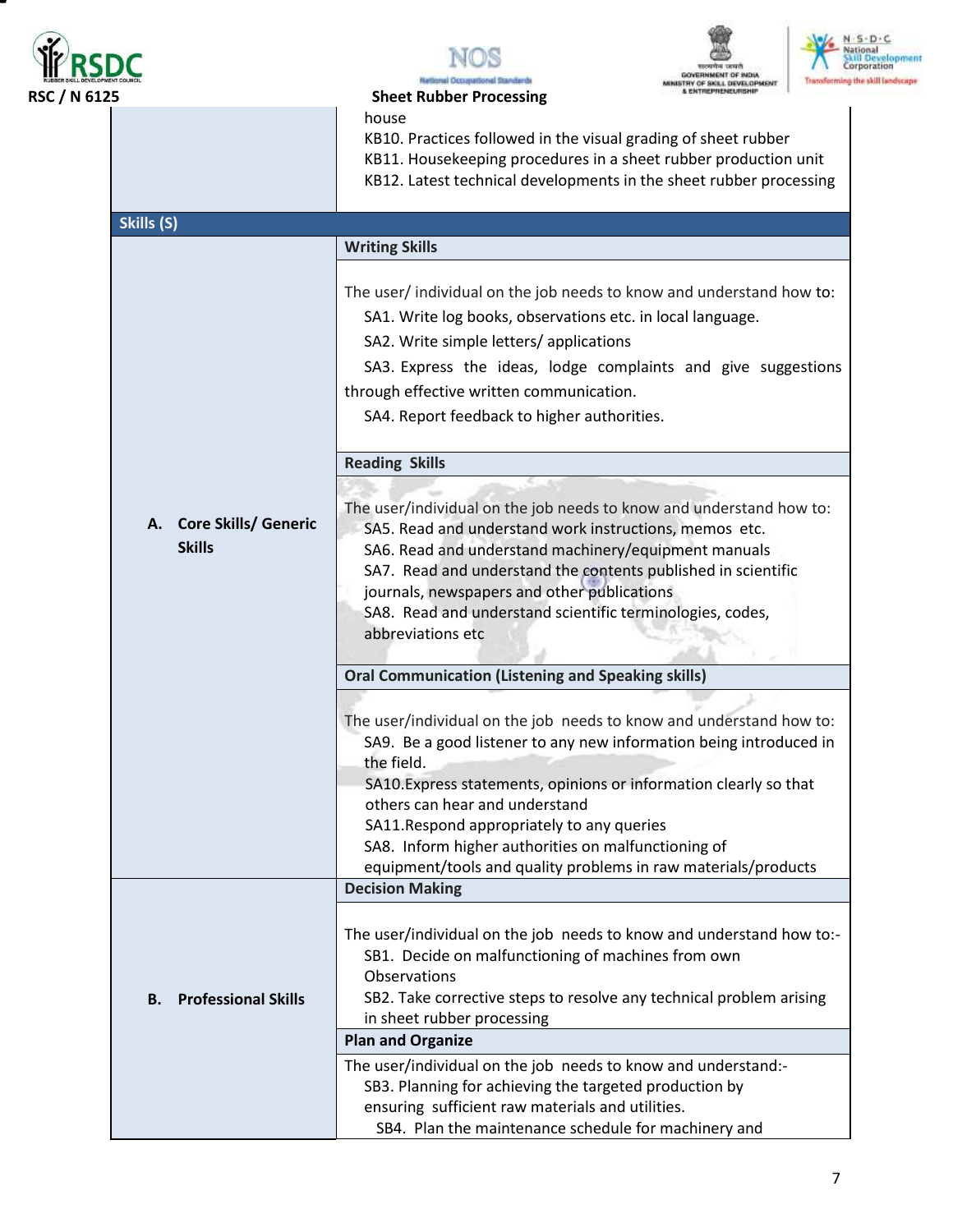







#### equipments

SB5. Requirement for purchase of new machinery or updating of technology in processing operation.

#### **Customer Centricity**

The user/individual on the job needs to know and understand how to:- SB6. Match customer needs by adjusting the processing conditions

#### **Problem Solving**

The user/individual on the job needs to know and understand how to: SB7. Identify mechanical/electrical problems and find solutions either by self or through others

#### **Analytical Thinking**

The user/individual on the job needs to know and understand how to: SB8. Derive information on the quality of product from various observations on the processes

#### **Critical Thinking**

The user/individual on the job needs to know and understand how : SB9. Variations in different processing steps influence quality of product.

SB10. Experiment introduction of new technology

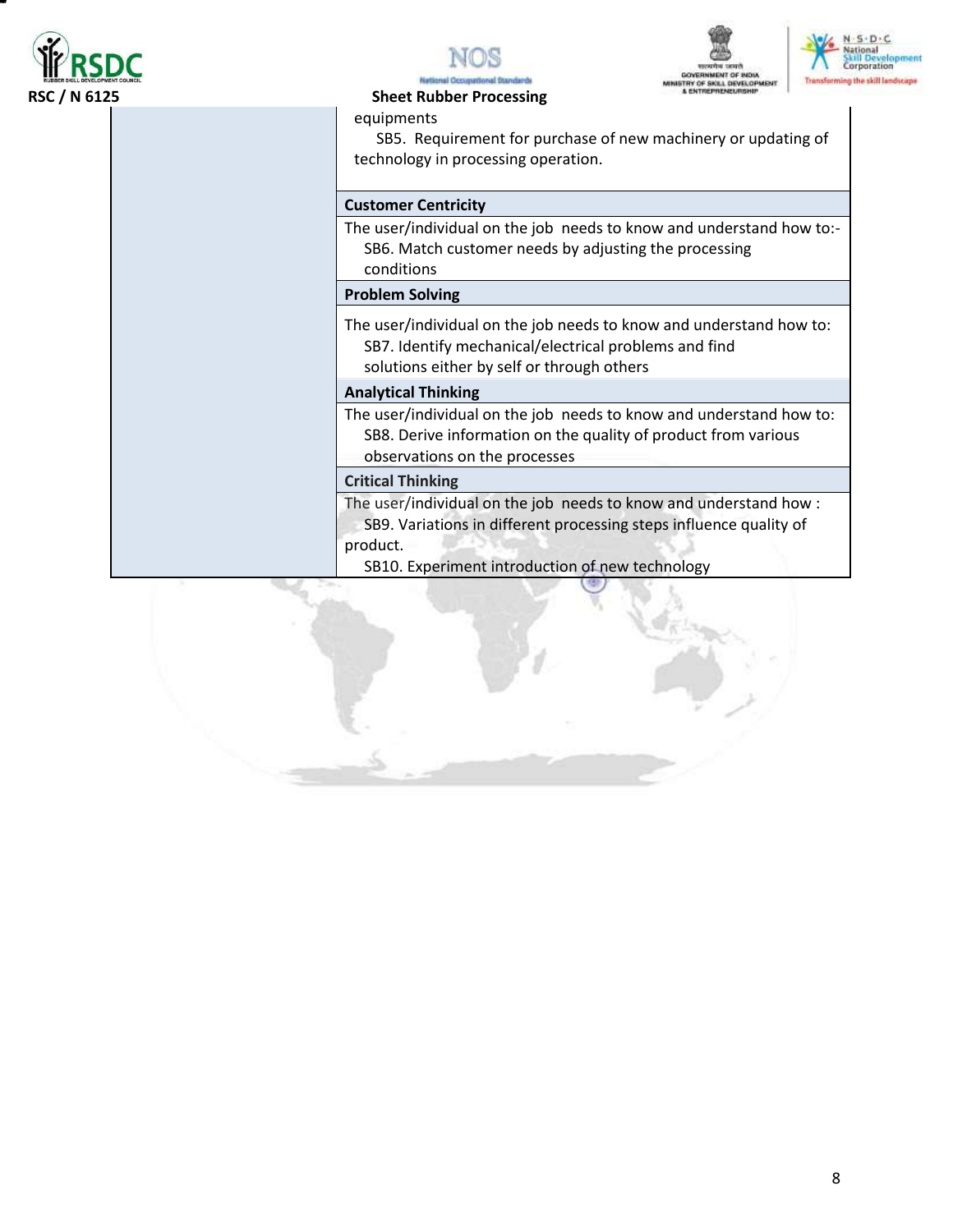







# **NOS Version Control**

| <b>NOS Code</b>            | RSC / N 6125                                    |                         |            |
|----------------------------|-------------------------------------------------|-------------------------|------------|
| <b>Credits(NSQF)</b>       | <b>TBD</b>                                      | <b>Version number</b>   | 1.0        |
| Industry                   | <b>Rubber Industry</b>                          | <b>Drafted on</b>       | 22/06/2015 |
| <b>Industry Sub-sector</b> | <b>Natural Rubber (NR)</b><br><b>Plantation</b> | Last reviewed on        | 22/06/2015 |
| <b>Occupation</b>          | <b>Production-NR</b>                            | <b>Next review date</b> | 22/06/2017 |

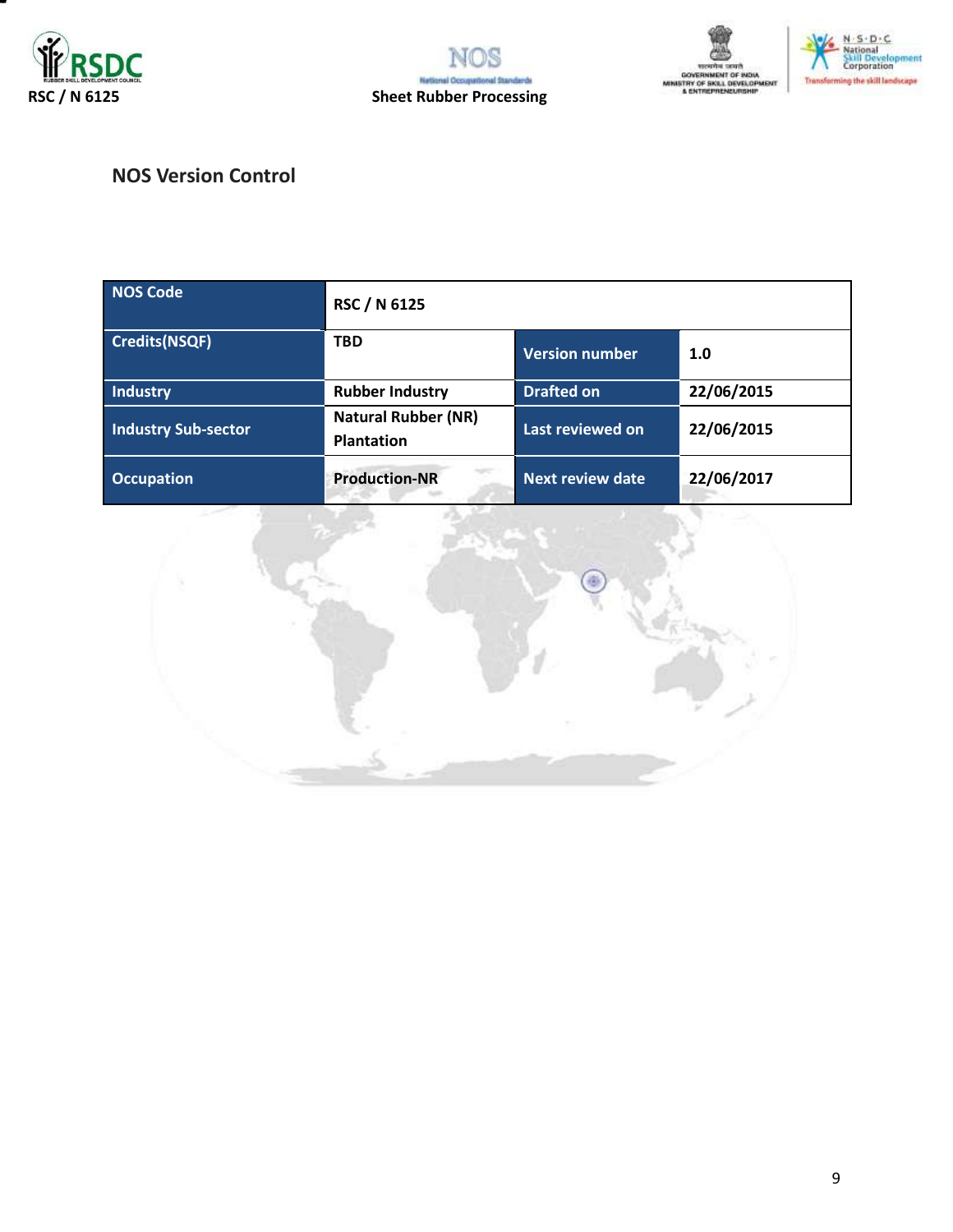







# **National Occupational Standard**

<span id="page-9-0"></span>

**Overview** 

This unit is about health & safety.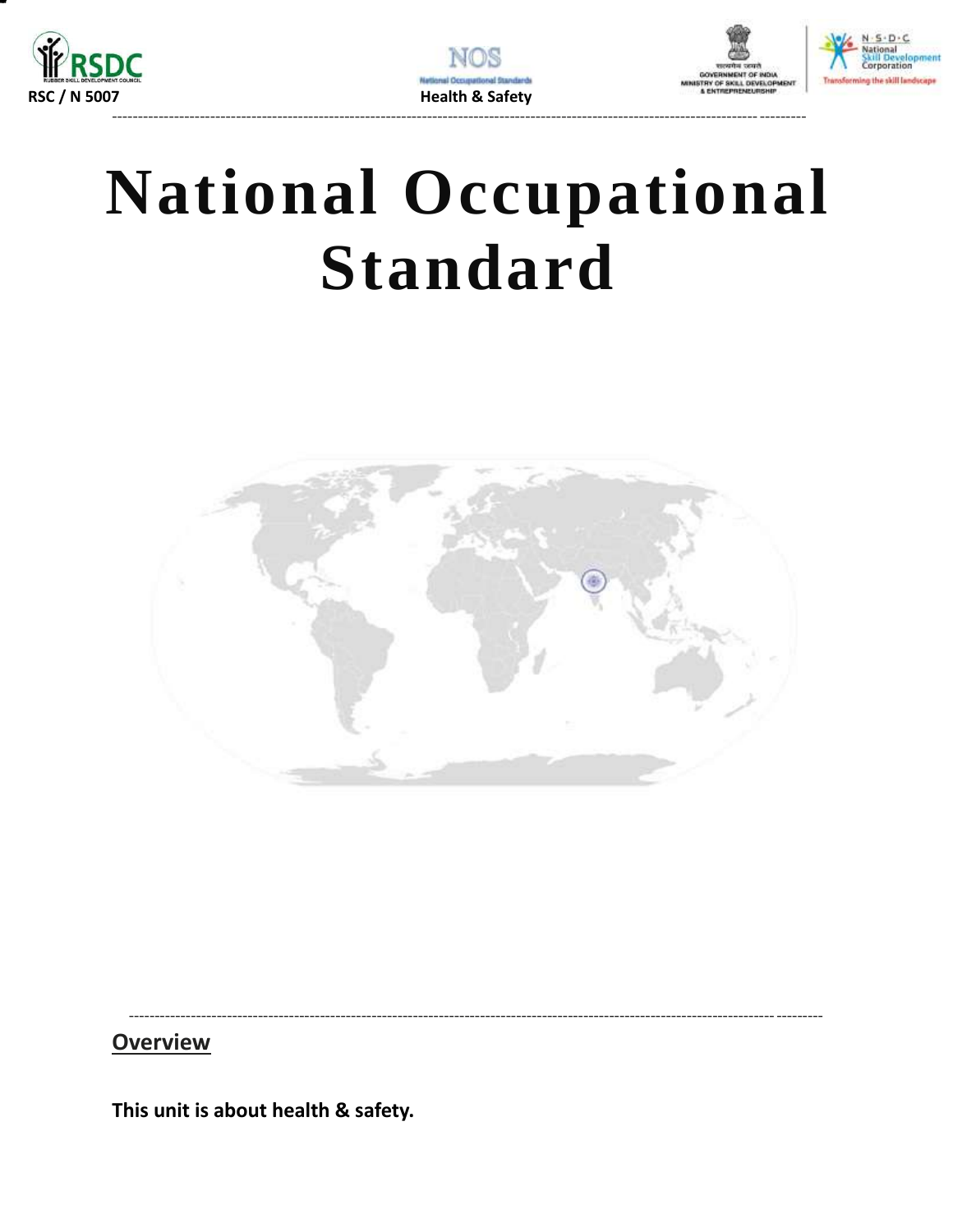







| Ì |
|---|
|   |
|   |
|   |
|   |
|   |
|   |
|   |
|   |
|   |
|   |
|   |
| J |
|   |
|   |
|   |
|   |
| ï |
|   |
| Í |
|   |
|   |
| Ì |
|   |
|   |
|   |
|   |
|   |
|   |
|   |
| į |
|   |
|   |
|   |
|   |
| ì |
|   |
|   |
|   |
|   |
|   |
|   |
|   |
| ĺ |
|   |
|   |
|   |
|   |
| I |
|   |
|   |
|   |
|   |
|   |
|   |
|   |
|   |
|   |
|   |
|   |
|   |
|   |
|   |

| <b>Unit Code</b>                                     | <b>RSC/N 5007</b>                                                                                                                                                                                                                                                                                                                                                                                                                                                                                                                                                                                                                                                                                                                                                                                                                                                                                                                                                                                                                                                                                                                                                                                                                                                                                                                           |
|------------------------------------------------------|---------------------------------------------------------------------------------------------------------------------------------------------------------------------------------------------------------------------------------------------------------------------------------------------------------------------------------------------------------------------------------------------------------------------------------------------------------------------------------------------------------------------------------------------------------------------------------------------------------------------------------------------------------------------------------------------------------------------------------------------------------------------------------------------------------------------------------------------------------------------------------------------------------------------------------------------------------------------------------------------------------------------------------------------------------------------------------------------------------------------------------------------------------------------------------------------------------------------------------------------------------------------------------------------------------------------------------------------|
| <b>Unit Title</b><br>(Task)                          | <b>Health &amp; Safety</b>                                                                                                                                                                                                                                                                                                                                                                                                                                                                                                                                                                                                                                                                                                                                                                                                                                                                                                                                                                                                                                                                                                                                                                                                                                                                                                                  |
| <b>Description</b>                                   | This unit is about maintaining health and safety of self and others at workplace.                                                                                                                                                                                                                                                                                                                                                                                                                                                                                                                                                                                                                                                                                                                                                                                                                                                                                                                                                                                                                                                                                                                                                                                                                                                           |
| <b>Scope</b>                                         | This unit/task covers the following:<br>Maintain a clean and efficient workplace<br>Render appropriate emergency procedures<br>٠<br>Maintain standard safety procedures at the workplace<br>$\bullet$<br>Participate in safety awareness campaigns<br>$\bullet$<br>Understand potential sources of accidents<br>$\bullet$<br>Use safety gears to avoid accidents<br>٠                                                                                                                                                                                                                                                                                                                                                                                                                                                                                                                                                                                                                                                                                                                                                                                                                                                                                                                                                                       |
| <b>Performance Criteria (PC)</b>                     |                                                                                                                                                                                                                                                                                                                                                                                                                                                                                                                                                                                                                                                                                                                                                                                                                                                                                                                                                                                                                                                                                                                                                                                                                                                                                                                                             |
| <b>Maintain a clean and</b><br>efficient workplace   | To be competent, the individual on the job must be able to:<br>PC1. Undertake basic safety checks before operation of all machinery and equipment<br>and report hazards to the appropriate supervisor<br>PC2. Work for which protective clothing or equipment is required is identified and<br>the appropriate protective clothing or equipment is used in performing these duties<br>in accordance with workplace policy.<br>PC3. Read and understand the hazards of use and contamination mentioned on the<br>labels of chemicals, utilities etc<br>PC4. Prior to performing manual handling jobs, risk is assessed and work is carried<br>out according to currently recommended safe practices.<br>PC5. Use equipment and materials safely and correctly and return the same to<br>designated storage when not in use<br>PC6.Dispose off waste safely and correctly in a designated area<br>PC7. Risks to bystanders are recognized and action taken to reduce risk associated<br>with jobs in the workplace<br>PC8. Perform work in a manner which minimizes environmental damage<br>PC9. All procedures and work instructions for controlling risk are followed closely.<br>PC10. Report any accidents, incidents or problems without delay to an appropriate<br>person and take immediate necessary action to reduce further danger. |
| <b>Render appropriate</b><br>emergency<br>procedures | PC11.Follow procedures for dealing with accidents, fires and emergencies, including<br>communicating location and directions to emergency.<br>PC12.Follow emergency procedures as per company standards and workplace<br>requirements.<br>PC13.Use Emergency equipment in accordance with manufacturers' specifications<br>and workplace requirements.<br>PC14. Provide treatment appropriate to the patient's injuries in accordance with                                                                                                                                                                                                                                                                                                                                                                                                                                                                                                                                                                                                                                                                                                                                                                                                                                                                                                  |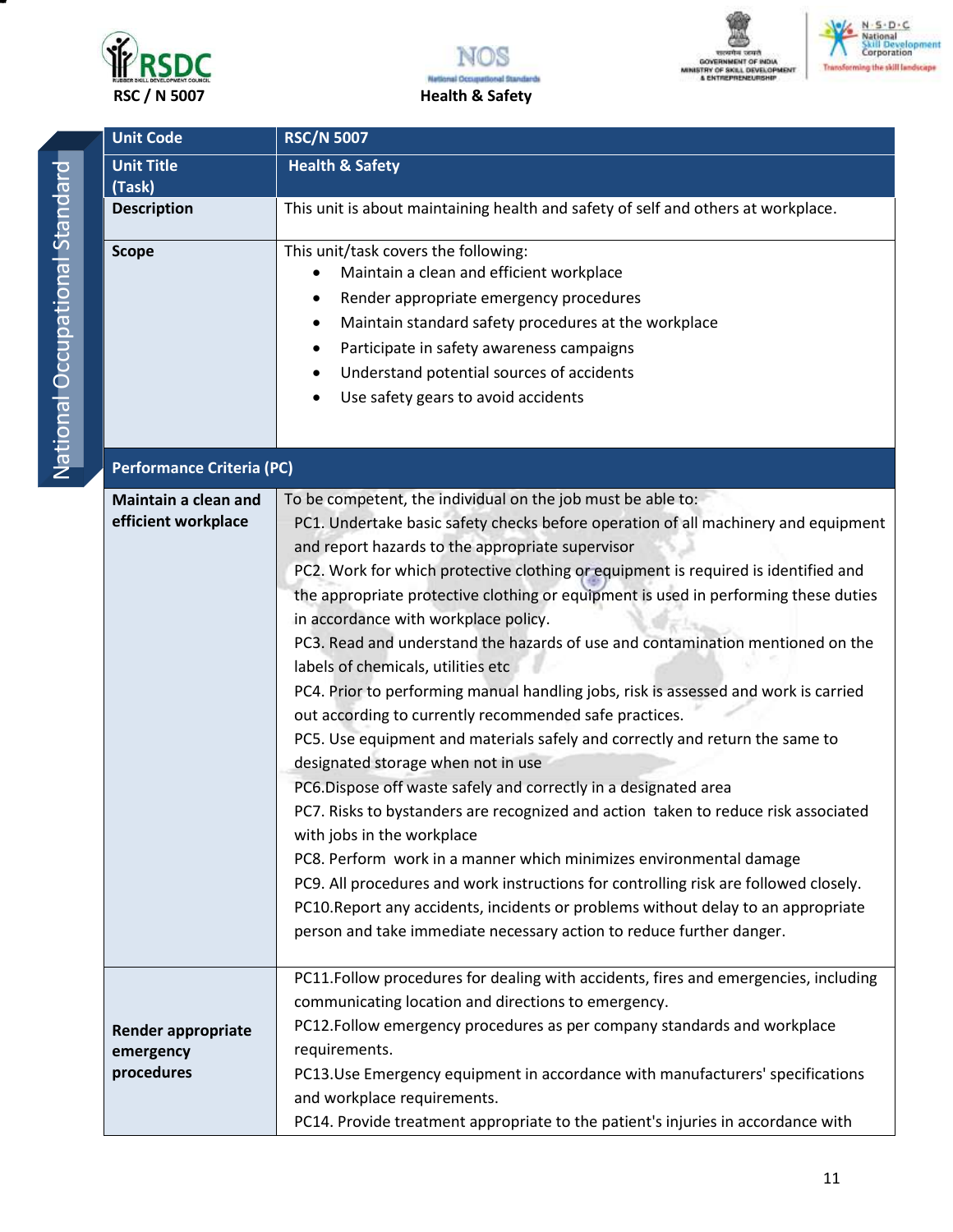







| RUBBER SKILL DEVELOPMENT COUNCIL             | <b>FULL ALL QUIRE PEAKERS</b><br><b>Netional Occupational Standards</b><br><b>LENTREPRENEURISHD</b>        |
|----------------------------------------------|------------------------------------------------------------------------------------------------------------|
| <b>RSC / N 5007</b>                          | <b>Health &amp; Safety</b>                                                                                 |
|                                              | recognized first aid techniques.                                                                           |
|                                              | PC15. Recover (if practical), clean, inspect/test, refurbish, replace and store the first                  |
|                                              | aid equipment as appropriate                                                                               |
|                                              | PC16. Dispose off medical waste in accordance with workplace requirements                                  |
|                                              | PC17. Report details of first aid administered in accordance with work place                               |
|                                              | procedures.                                                                                                |
|                                              | PC18. Comply with general safety procedures of the company                                                 |
|                                              | PC19. Follow standard safety procedures while handling equipment, hazardous                                |
|                                              | material or tool                                                                                           |
| <b>Maintain standard</b>                     | PC20. Check parts of the workplace and take preventive actions like spraying and                           |
| safety procedures at                         | other steps to protect from leakages, water logging, pests, fire, pollution, etc.                          |
| the workplace                                | PC21. Ensure no accidents and damages at the workplace, reporting of any breach of                         |
|                                              |                                                                                                            |
|                                              | company safety procedure                                                                                   |
|                                              | PC22. Keep the workplace organized, swept, clean and hazard free                                           |
|                                              |                                                                                                            |
|                                              | PC23. Attend fire drills and other safety related workshops organized at the                               |
|                                              | workplace                                                                                                  |
| Participate in safety<br>awareness campaigns | PC24. Be aware of first aid, evacuation and emergency procedures                                           |
|                                              | PC25. Be alert of any events and do not be negligent to any safety procedures to be                        |
|                                              | followed                                                                                                   |
|                                              |                                                                                                            |
|                                              |                                                                                                            |
| <b>Understand potential</b>                  | PC26. Avoid accidents while using hazardous chemicals, machines, sharp tools and                           |
| sources of accidents                         | equipment                                                                                                  |
|                                              |                                                                                                            |
|                                              |                                                                                                            |
|                                              | PC27. Use safety materials such as protective gear, goggles, caps, shoes, etc. (as                         |
|                                              | applicable with workplace)                                                                                 |
| Use safety gears to                          | PC28. Handle heavy and hazardous materials with care and using appropriate                                 |
| avoid accidents                              | tools and handling equipment such as trolleys, ladders                                                     |
|                                              |                                                                                                            |
|                                              |                                                                                                            |
|                                              |                                                                                                            |
| <b>Knowledge and Understanding (K)</b>       |                                                                                                            |
|                                              | The individual on the job needs to know and understand:                                                    |
| A. Organizational                            | KA1. Company's policies on incentives, delivery standards, and personnel                                   |
| context                                      | management                                                                                                 |
|                                              | KA2. Company occupational safety and health policy followed<br>KA3. Company emergency evacuation procedure |
|                                              | KA4. Company's medical policy                                                                              |
|                                              | KA5. Company laws and acts                                                                                 |
|                                              | KB1. The risks to health and safety and the measures to be taken to control those risks                    |
|                                              | in the area of work                                                                                        |
| <b>B.</b> Technical                          | KB2. Workplace procedures and requirements for the handling of workplace injuries /                        |
|                                              |                                                                                                            |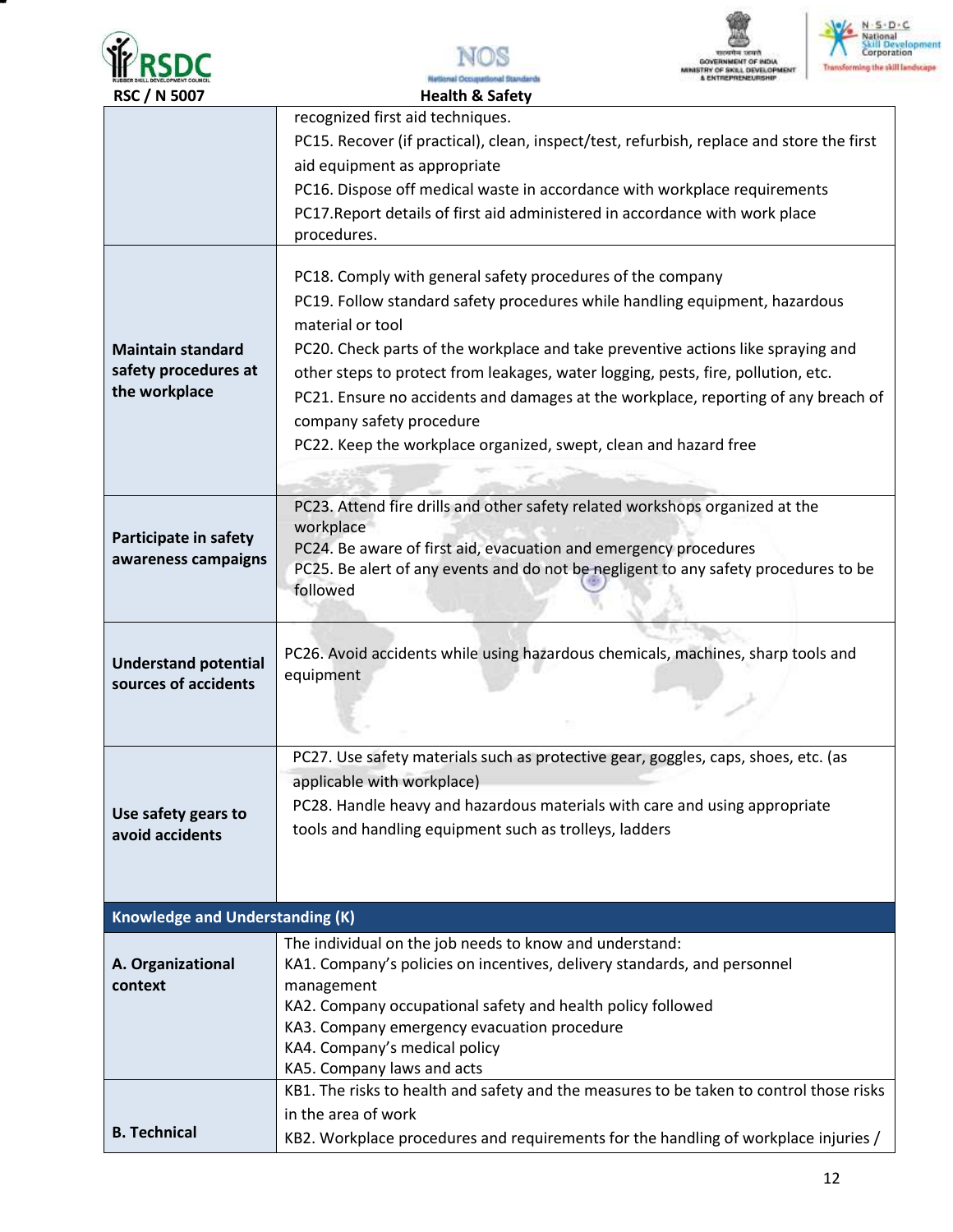







| II NJLL                          | MINISTRY OF SKILL DEVELOPMENT<br>Netional Occupational Standards                                                                    |
|----------------------------------|-------------------------------------------------------------------------------------------------------------------------------------|
| <b>RSC / N 5007</b>              | <b>Health &amp; Safety</b>                                                                                                          |
| knowledge                        | illnesses.                                                                                                                          |
|                                  | KB3. Basic emergency first aid procedure                                                                                            |
|                                  | KB4. Local emergency services                                                                                                       |
|                                  | KB5. Reporting on accidents, incidents and problems to appropriate authorities.                                                     |
|                                  | KB6. How to use machines as per standard operating procedure                                                                        |
|                                  | KB7. How to maintain work area safe and secure                                                                                      |
|                                  | KB8. Use of hazardous materials, tools and equipments                                                                               |
|                                  | KB9. Emergency evacuation and first aid procedures to be followed                                                                   |
|                                  | KB10. Personal hygiene and fitness requirements                                                                                     |
|                                  | KB11. General duties under the relevant health and safety legislation                                                               |
|                                  | KB12. What personal protective equipment and clothing should be worn and how it is                                                  |
|                                  | cared for                                                                                                                           |
|                                  | KB13. The correct and safe way to use materials and equipment required for work                                                     |
|                                  | KB14. The importance of good housekeeping in the workplace                                                                          |
|                                  | KB15. Safe disposal methods for waste                                                                                               |
|                                  | KB16. Methods for minimizing environmental damage during work                                                                       |
|                                  |                                                                                                                                     |
| Skills (S)                       |                                                                                                                                     |
|                                  | <b>Writing Skills</b>                                                                                                               |
|                                  | The individual on the job needs to know and understand how to:                                                                      |
|                                  | SA1. Record data which are required for record keeping purpose                                                                      |
|                                  | SA2. Report problems to the appropriate person in a timely manner<br>SA3. Write descriptions and details about incidents in reports |
|                                  |                                                                                                                                     |
|                                  | <b>Reading Skills</b>                                                                                                               |
| A. Core Skills/                  |                                                                                                                                     |
| <b>Generic Skills</b>            | The individual on the job needs to know and understand how to:                                                                      |
|                                  | SA4. Read instruction manuals for hand tools and equipment                                                                          |
|                                  | SA5. Read instructions on work orders and procedures<br><b>Oral Communication (Listening and Speaking skills)</b>                   |
|                                  |                                                                                                                                     |
|                                  | The individual on the job needs to know and understand how to:                                                                      |
|                                  | SA6. Receive instructions and seek advice from supervisors and managers                                                             |
|                                  | SA7. Communicate clearly and effectively with others                                                                                |
|                                  |                                                                                                                                     |
|                                  | <b>Decision Making</b>                                                                                                              |
|                                  | The individual on the job needs to know and understand how to:                                                                      |
|                                  | SB1. Choose work procedures<br>SB2. Select appropriate hand tools and personal protection devices considering safety                |
| <b>Professional Skills</b><br>В. | requirements, materials being used etc.                                                                                             |
|                                  | SB3. Identify the need for first aid and render it accordingly                                                                      |
|                                  | <b>Plan and Organize</b>                                                                                                            |
|                                  |                                                                                                                                     |
|                                  | The individual on the job needs to know and understand how to:                                                                      |
|                                  | SB4. Schedule daily activities and drawing up priorities; Allocate start times,                                                     |
|                                  | estimation of completion times and materials, equipment and assistance required for                                                 |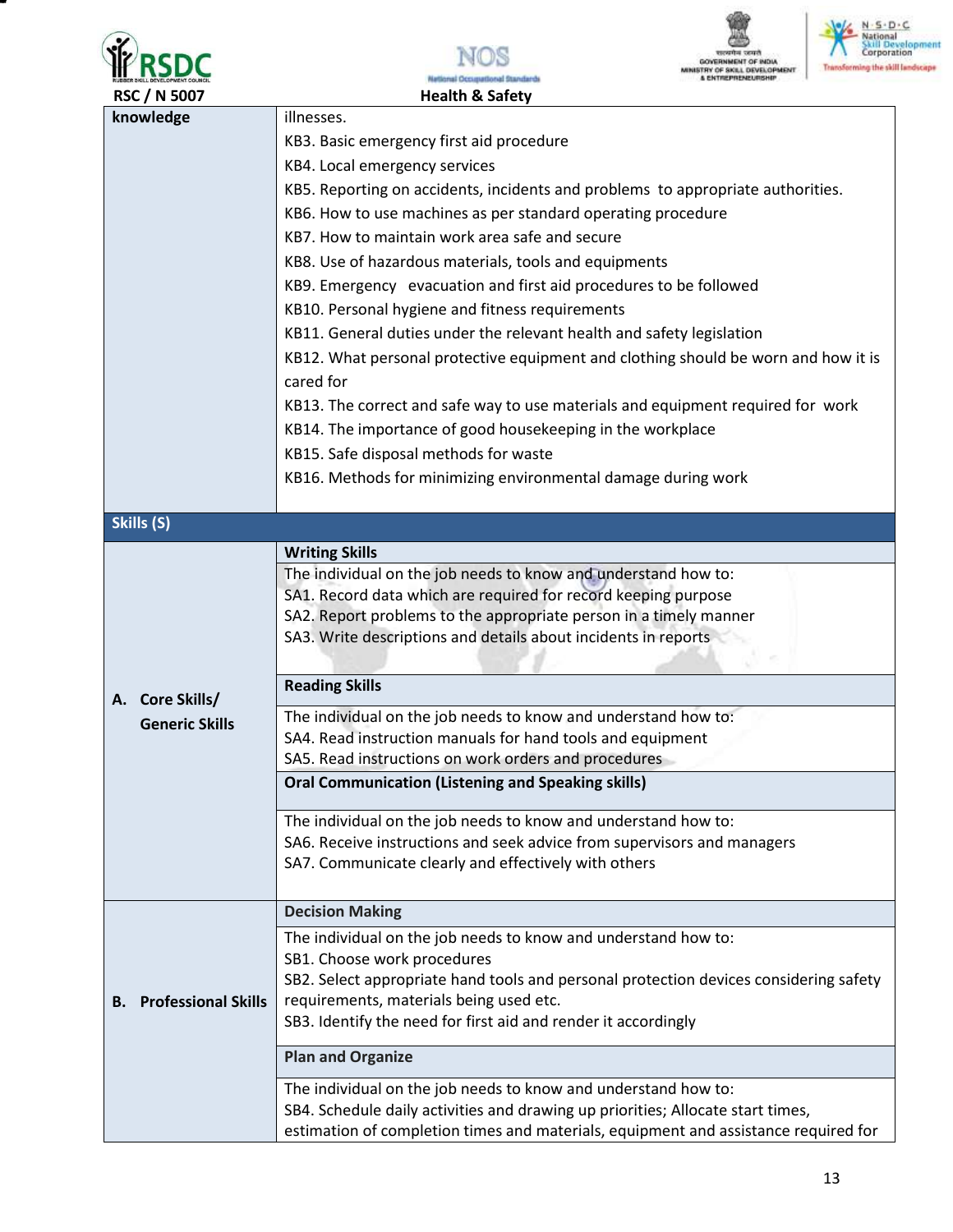







|  | completion.                                                                                                                     |
|--|---------------------------------------------------------------------------------------------------------------------------------|
|  | <b>Customer Centricity</b>                                                                                                      |
|  | <b>NA</b>                                                                                                                       |
|  | <b>Problem Solving</b>                                                                                                          |
|  | The individual on the job needs to know and understand how to:                                                                  |
|  | SB5. Use first aid treatment in case of any injury/accident.                                                                    |
|  | <b>Analytical Thinking</b>                                                                                                      |
|  | SB6. Monitor and maintain the condition of tools and equipment<br>SB7. Assess situation & identify appropriate control measures |
|  | <b>Critical Thinking</b>                                                                                                        |
|  | The individual on the job needs to know and understand how to:                                                                  |
|  | SB8. Act, communicate and report in emergency situation                                                                         |

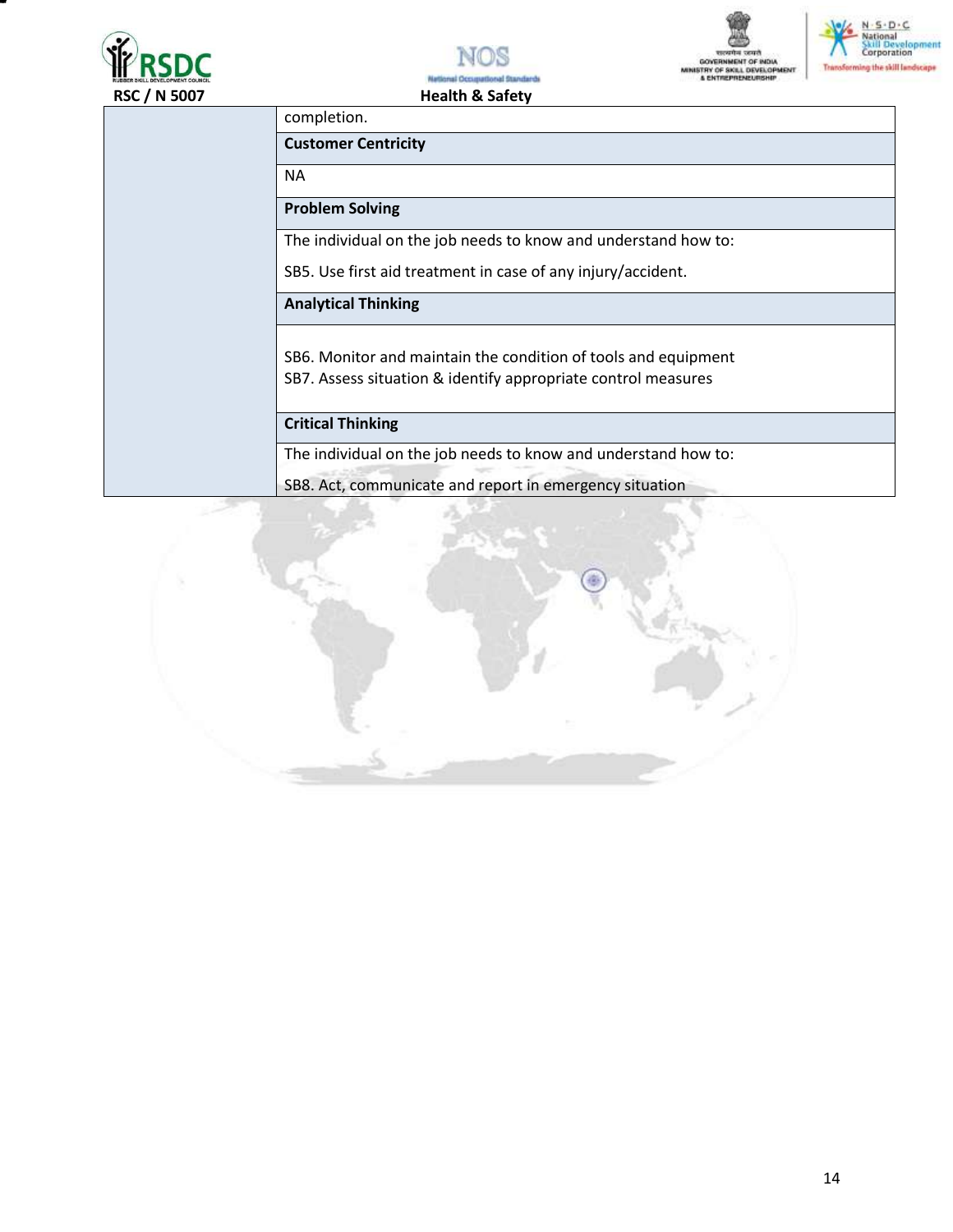







# **NOS Version Control**

| NOS Code                   | <b>RSC / N 5007</b>                             |                         |            |
|----------------------------|-------------------------------------------------|-------------------------|------------|
| Credits(NSQF)              | <b>TBD</b>                                      | <b>Version number</b>   | 1.0        |
| Industry                   | <b>Rubber Industry</b>                          | <b>Drafted on</b>       | 22/06/2015 |
| <b>Industry Sub-sector</b> | <b>Natural Rubber (NR)</b><br><b>Plantation</b> | Last reviewed on        | 22/06/2015 |
| <b>Occupation</b>          | <b>Production-NR</b>                            | <b>Next review date</b> | 22/06/2017 |

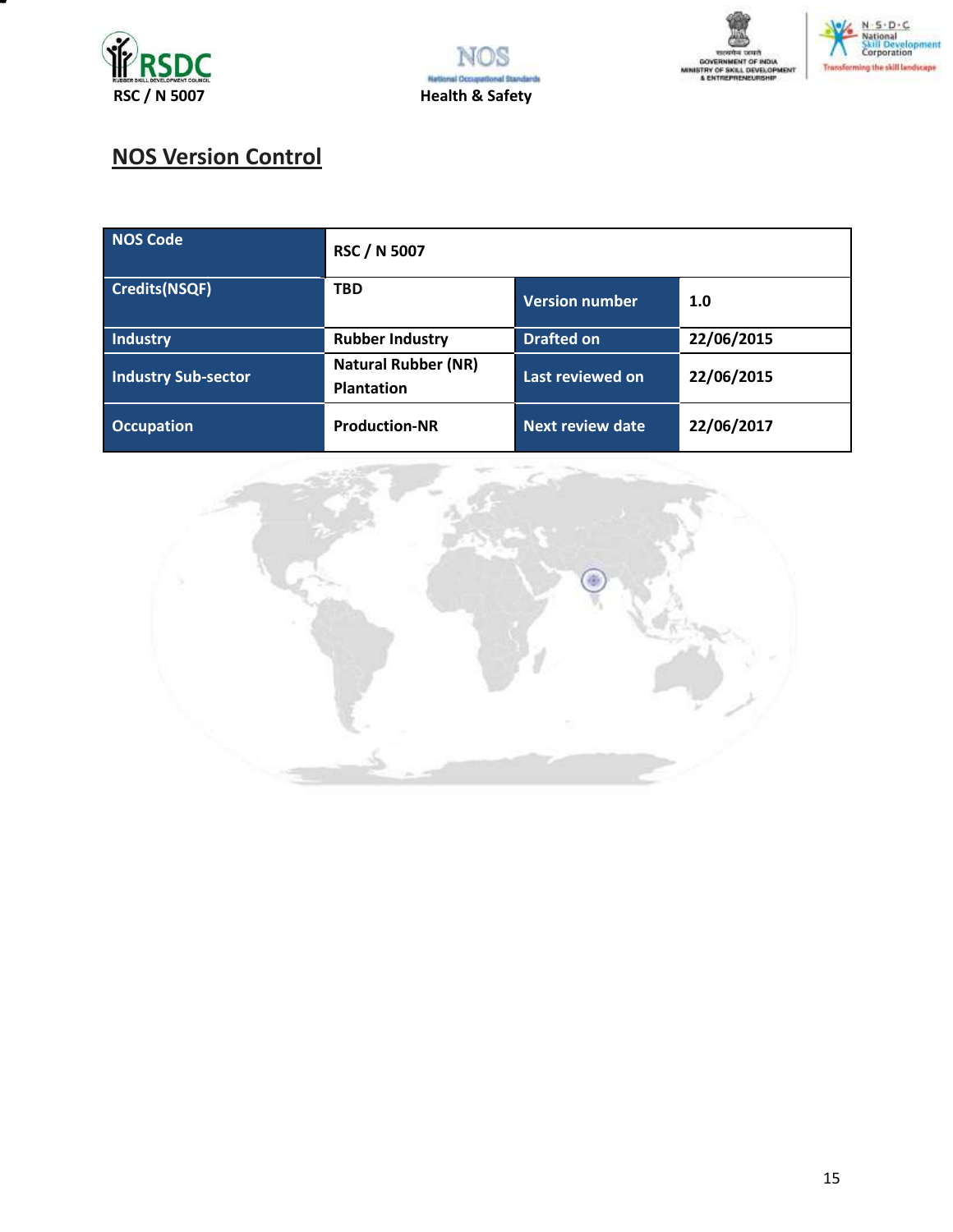







--------------------------------------------------------------------------------------------------------------------------------------

# **National Occupational Standard**

<span id="page-15-0"></span>

---------------------------------------------------------------------------------------------------------------------------------------

## **Overview**

**This unit is about reporting and documentation.**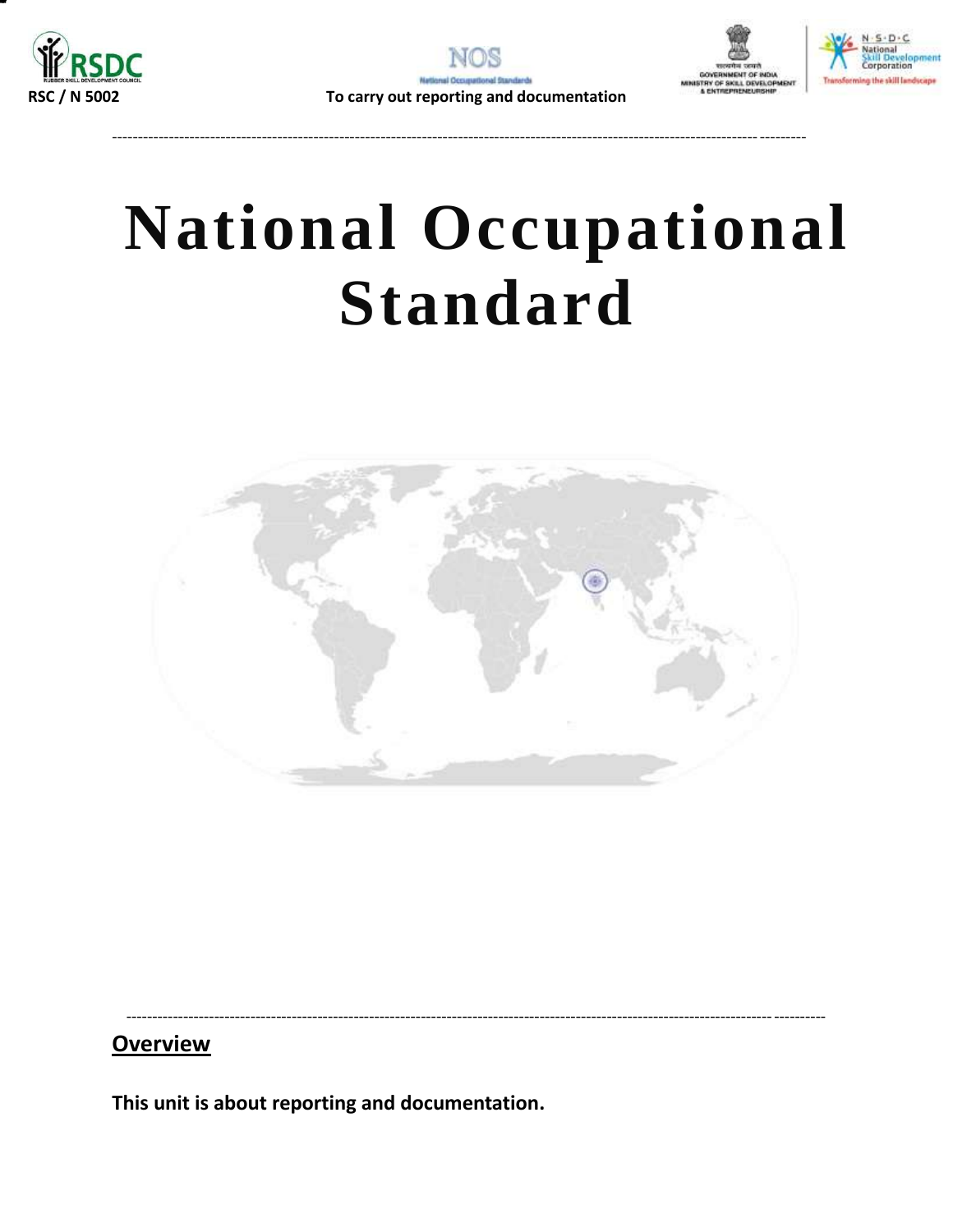







Netional Occupational Standards  **RSC / N 5002 To carry out reporting and documentation**

| l    |
|------|
|      |
|      |
| I    |
|      |
| Ï    |
|      |
|      |
|      |
|      |
|      |
| ĺ    |
|      |
|      |
| ١    |
|      |
| I    |
|      |
|      |
|      |
|      |
| ֚֚֚֬ |
|      |
|      |
|      |
|      |
| I    |
| ì    |
|      |
| ì    |
| ֠    |
|      |
|      |
|      |
|      |
|      |
|      |
|      |
|      |
|      |
|      |
|      |
|      |
|      |
|      |
|      |

| <b>Unit Title</b><br>To carry out reporting and documentation<br>(Task) |                                                                                                                                                                                                                                                                                                                                                                                                                                                                                                                                                                                                       |
|-------------------------------------------------------------------------|-------------------------------------------------------------------------------------------------------------------------------------------------------------------------------------------------------------------------------------------------------------------------------------------------------------------------------------------------------------------------------------------------------------------------------------------------------------------------------------------------------------------------------------------------------------------------------------------------------|
| <b>Description</b>                                                      | This unit is about carrying out reporting and documentation                                                                                                                                                                                                                                                                                                                                                                                                                                                                                                                                           |
| <b>Scope</b>                                                            | This unit/task covers the following:<br>Reporting of data/problem/incidents etc<br>Documentation<br><b>Information Security</b>                                                                                                                                                                                                                                                                                                                                                                                                                                                                       |
| Performance Criteria (PC) w.r.t. the Scope                              |                                                                                                                                                                                                                                                                                                                                                                                                                                                                                                                                                                                                       |
| <b>Element</b>                                                          | <b>Performance Criteria</b>                                                                                                                                                                                                                                                                                                                                                                                                                                                                                                                                                                           |
| <b>Reporting</b>                                                        | To be competent, the user/individual on the job must be able to:<br>PC1. Report data/problems/incidents as applicable in a timely manner<br>PC2. Report to the appropriate authority as laid down by the company<br>PC3. Follow reporting procedures as prescribed by the company                                                                                                                                                                                                                                                                                                                     |
| <b>Recording and</b><br><b>Documentation</b>                            | PC4. Identify documentation to be completed relating to one's role<br>PC5. Record details accurately an appropriate format<br>PC6. Complete all documentation within stipulated time according to company<br>procedure<br>PC7. Ensure that the final document meets with the requirements of the persons<br>who requested it or make any amendments accordingly<br>PC8. Make sure documents are available to all appropriate authorities to inspect                                                                                                                                                   |
| <b>Information Security</b>                                             | PC9. Respond to requests for information in an appropriate manner whilst following<br>organizational procedures<br>PC10. Inform the appropriate authority of requests for information received                                                                                                                                                                                                                                                                                                                                                                                                        |
| <b>Knowledge and Understanding (K)</b>                                  |                                                                                                                                                                                                                                                                                                                                                                                                                                                                                                                                                                                                       |
| <b>Technical</b><br>А.<br>Knowledge                                     | The user/individual on the job needs to know and understand:<br>KB1. Different methods of recording information<br>KB2. Various documents that need to be maintained<br>KB3. Company procedure for filling/maintaining up the documents<br>KB4. Procedures for reporting to the appropriate authority<br>KB5. Procedures for recording damage, breakages etc<br>KB6. Reporting incidents where standard operating procedures are not followed<br>KB7. The importance of complete and accurate documentation<br>KB8. How to maintain complete documentation accurately and within agreed<br>timescales |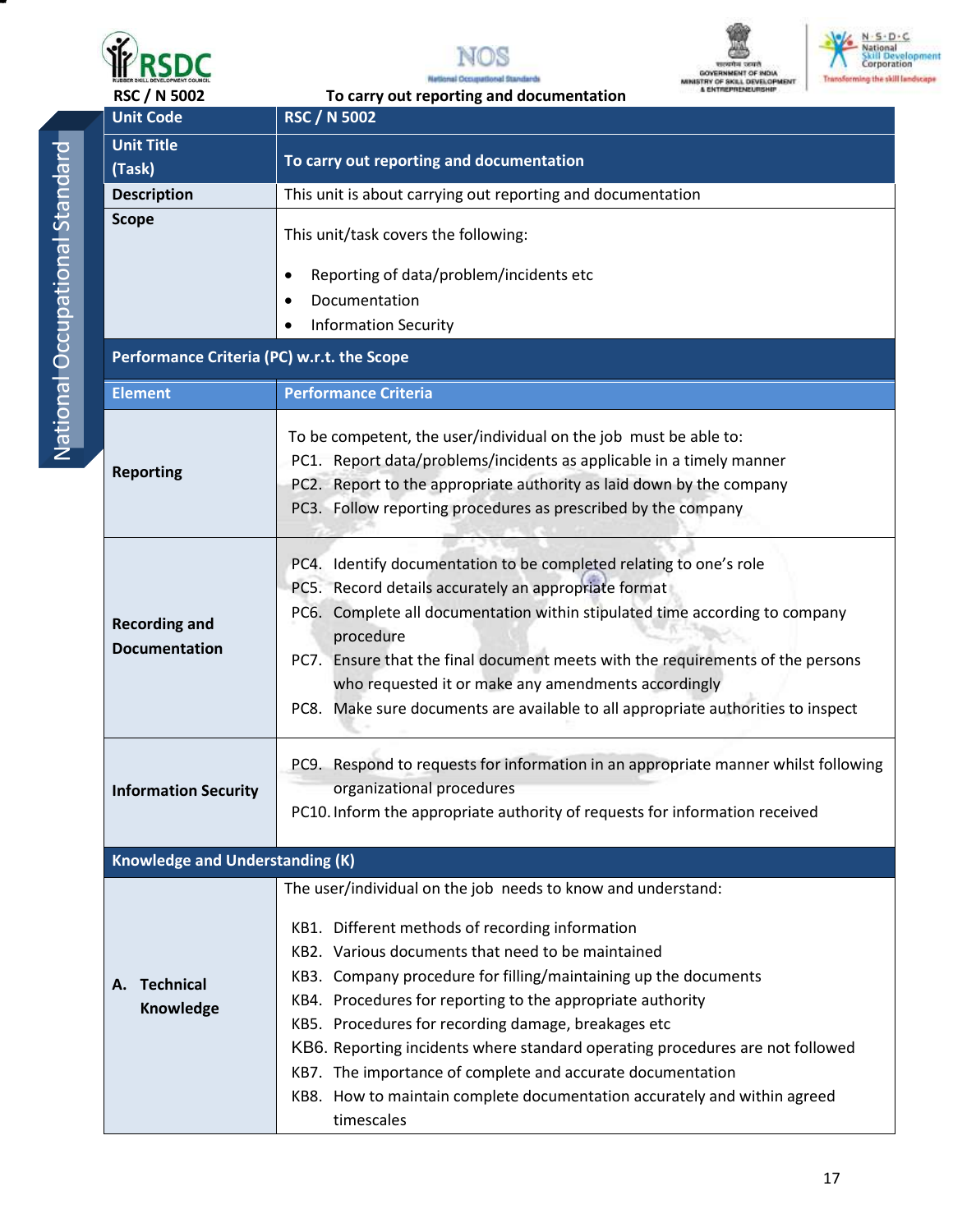

т







| RUBBER SKILL DEVELOPMENT COUNCIL<br><b>RSC / N 5002</b> | Netional Occupational Standards<br><b>Transforming the skill</b><br><b>ISTRY OF SKILL DEVELOPMENT</b><br>To carry out reporting and documentation |  |  |  |
|---------------------------------------------------------|---------------------------------------------------------------------------------------------------------------------------------------------------|--|--|--|
|                                                         | KB9. The importance of ensuring that the documents are correct                                                                                    |  |  |  |
|                                                         | KB10. The actions to be taken if the documents are not correct                                                                                    |  |  |  |
|                                                         | KB11. The importance of maintaining the security and confidentiality of recorded                                                                  |  |  |  |
|                                                         | information                                                                                                                                       |  |  |  |
|                                                         | KB12. Procedures to maintain confidentiality of information                                                                                       |  |  |  |
|                                                         | KB13. The appropriate method for responding to requests for information                                                                           |  |  |  |
|                                                         | KB14. The reporting procedures to followed before disclosing information to any                                                                   |  |  |  |
|                                                         | outside party                                                                                                                                     |  |  |  |
| Skills (S)                                              |                                                                                                                                                   |  |  |  |
|                                                         | <b>Writing Skills</b>                                                                                                                             |  |  |  |
|                                                         | The user/individual on the job needs to know and understand how to:                                                                               |  |  |  |
|                                                         | SA1. Construct simple sentences and express ideas clearly through written                                                                         |  |  |  |
|                                                         | communication                                                                                                                                     |  |  |  |
|                                                         | SA2. Fill up appropriate technical forms, process charts, activity logs in required                                                               |  |  |  |
|                                                         | format of the company                                                                                                                             |  |  |  |
|                                                         | SA3. Write simple letters, mails, etc                                                                                                             |  |  |  |
|                                                         | SA4. Perform functional mathematical operations, including apply basic                                                                            |  |  |  |
|                                                         | mathematical principles, such as numbers and space, and techniques such as                                                                        |  |  |  |
|                                                         | estimation and approximation, for practical purposes                                                                                              |  |  |  |
|                                                         | <b>Reading Skills</b>                                                                                                                             |  |  |  |
| A. Core Skills/                                         | The user/individual on the job needs to know and understand how to:                                                                               |  |  |  |
| <b>Generic Skills</b>                                   | SA5. Read and understand manuals, health and safety instructions, memos, reports,                                                                 |  |  |  |
|                                                         | job cards etc                                                                                                                                     |  |  |  |
|                                                         | SA6. Read images, graphs, diagrams                                                                                                                |  |  |  |
|                                                         | SA7. Understand the various coding systems as per company norms                                                                                   |  |  |  |
|                                                         | <b>Oral Communication (Listening and Speaking skills)</b>                                                                                         |  |  |  |
|                                                         | The user/individual on the job needs to know and understand how to:                                                                               |  |  |  |
|                                                         | SA8. Express statements, opinions or information clearly so that others can hear                                                                  |  |  |  |
|                                                         | and understand                                                                                                                                    |  |  |  |
|                                                         | SA9. Respond appropriately to any queries                                                                                                         |  |  |  |
|                                                         | SA10. Communicate with supervisor                                                                                                                 |  |  |  |
|                                                         | SA11. Communicate with upstream and downstream teams                                                                                              |  |  |  |
|                                                         | SA12. Work in a team and other behavioral skills required to support the small group                                                              |  |  |  |
|                                                         | activities (Quality Circle, Cross Functional Team, Suggestion Scheme)                                                                             |  |  |  |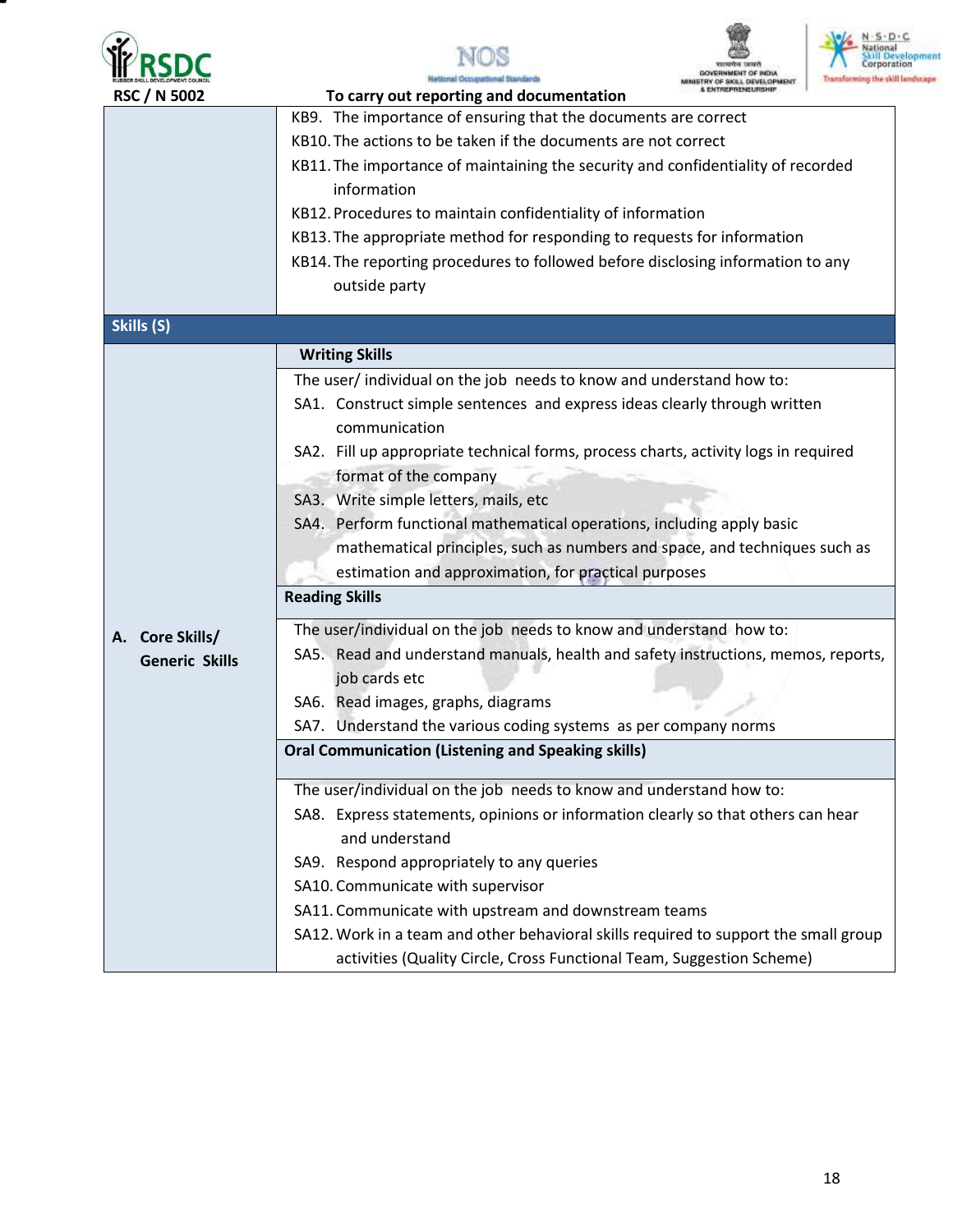







### **RSC / N 5002 To carry out reporting and documentation**

| <b>B.Professional</b><br><b>Skills</b> | <b>Decision Making</b>                                                                                                                                                                                                                                                                                                                                                      |
|----------------------------------------|-----------------------------------------------------------------------------------------------------------------------------------------------------------------------------------------------------------------------------------------------------------------------------------------------------------------------------------------------------------------------------|
|                                        | The user/individual on the job needs to know and understand how to                                                                                                                                                                                                                                                                                                          |
|                                        | SB1. Arrive at proper decisions according to various situations                                                                                                                                                                                                                                                                                                             |
|                                        | <b>Plan and Organize</b>                                                                                                                                                                                                                                                                                                                                                    |
|                                        | The user/individual on the job needs to know and understand how to:                                                                                                                                                                                                                                                                                                         |
|                                        | SB2. Plan the seasonal activities on priority basis<br>SB3. Fix up tasks and allotment of the same among workers<br>SB4. Assign tasks to suitable persons                                                                                                                                                                                                                   |
|                                        | SB5. Motivate them for better output and time bound completion of tasks<br>SB6. Monitor the progress                                                                                                                                                                                                                                                                        |
|                                        |                                                                                                                                                                                                                                                                                                                                                                             |
|                                        | <b>Customer Centricity</b>                                                                                                                                                                                                                                                                                                                                                  |
|                                        | The user/individual on the job needs to know and understand how to:<br>SB7. Address customer complaints at his work level.                                                                                                                                                                                                                                                  |
|                                        | <b>Problem Solving</b>                                                                                                                                                                                                                                                                                                                                                      |
|                                        | The user/individual on the job needs to know and understand how to<br>SB8. Solve problems related production of quality RSS<br>SB9. Solve problems related to transportation, loading, unloading etc.<br>SB10. Solve problems related to equipment and supply of inputs<br>SB11. Solve problems among colleagues<br>SB12. Diagnose problems and nip in the bud stage itself |
|                                        | <b>Analytical Thinking</b>                                                                                                                                                                                                                                                                                                                                                  |
|                                        | The user/individual on the job needs to know and understand how to:<br>SB13. Suggest improvement over the present system of problem solving<br>methods                                                                                                                                                                                                                      |
|                                        | <b>Critical Thinking</b>                                                                                                                                                                                                                                                                                                                                                    |
|                                        | The user/individual on the job needs to know and understand how to:<br>SB14. Take appropriate action/seek expert opinion to overcome critical<br>situations                                                                                                                                                                                                                 |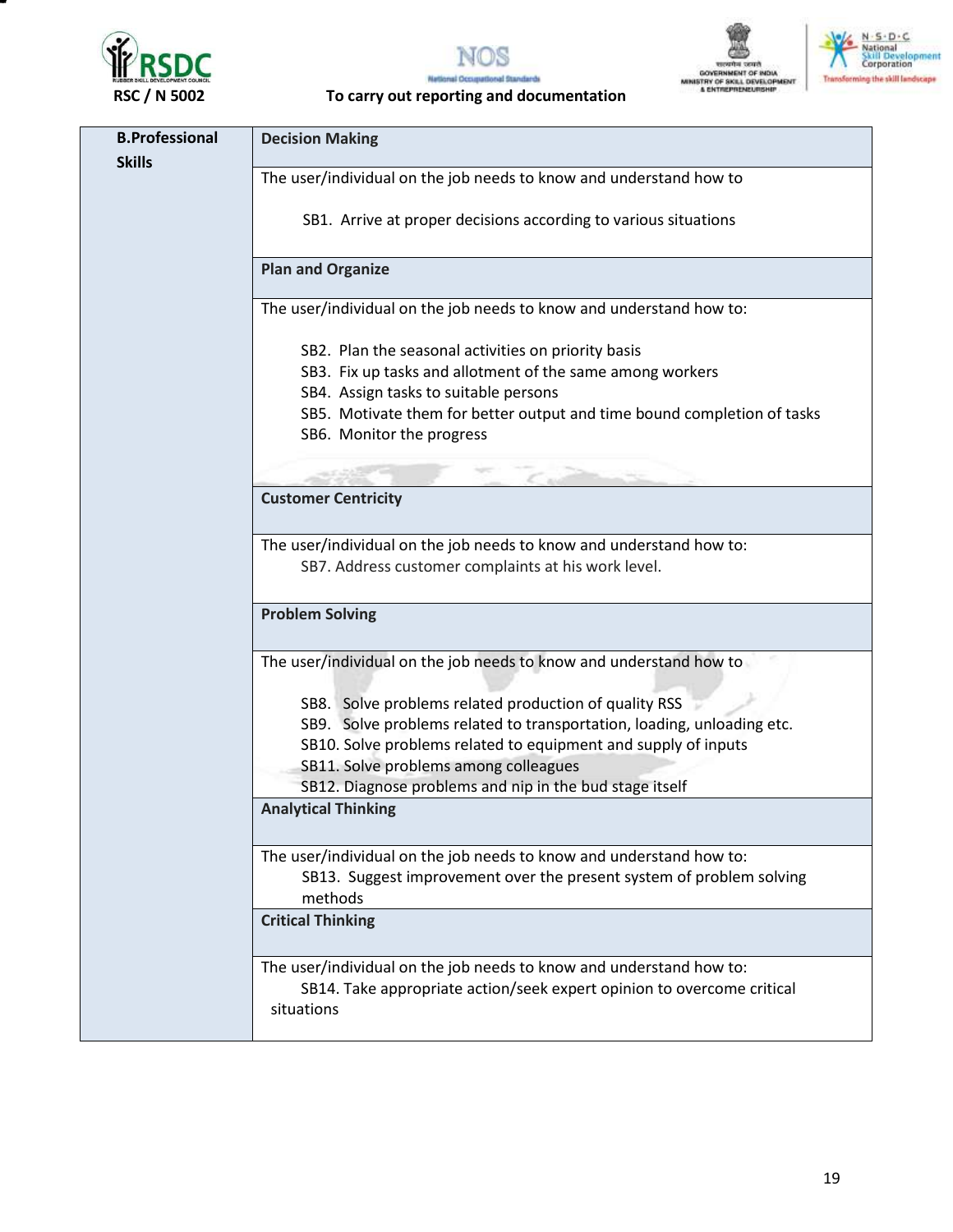





# **NOS Version Control**

| NOS Code                   | <b>RSC / N 5002</b>                             |                         |            |
|----------------------------|-------------------------------------------------|-------------------------|------------|
| Credits(NSQF)              | <b>TBD</b>                                      | <b>Version number</b>   | 1.0        |
| Industry                   | <b>Rubber Industry</b>                          | <b>Drafted on</b>       | 22/06/2015 |
| <b>Industry Sub-sector</b> | <b>Natural Rubber (NR)</b><br><b>Plantation</b> | Last reviewed on        | 22/06/2015 |
| <b>Occupation</b>          | <b>Production-NR</b>                            | <b>Next review date</b> | 22/06/2017 |

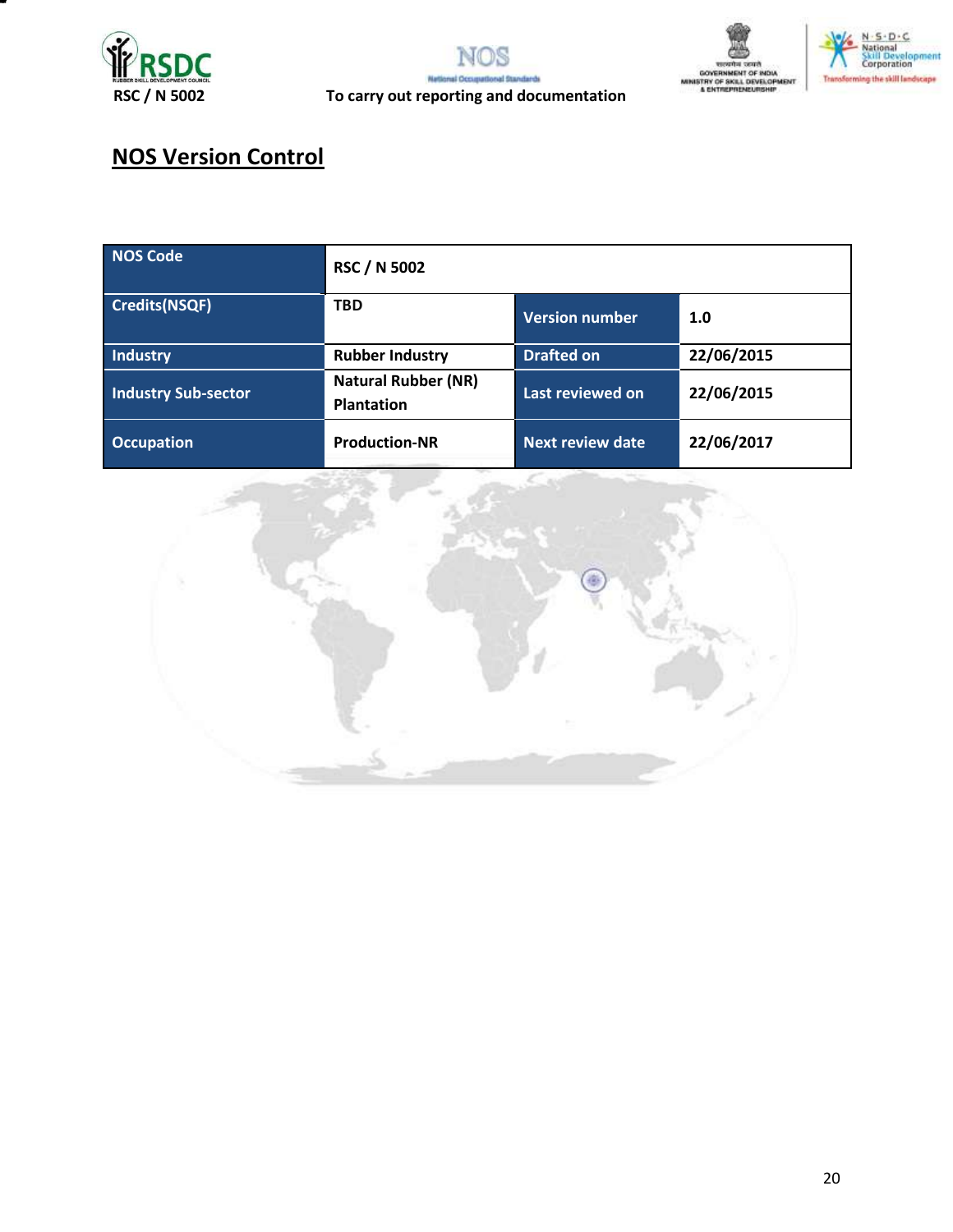







# **National Occupational Standard**

<span id="page-20-0"></span>

## **Overview**

This unit is about carrying out quality checks.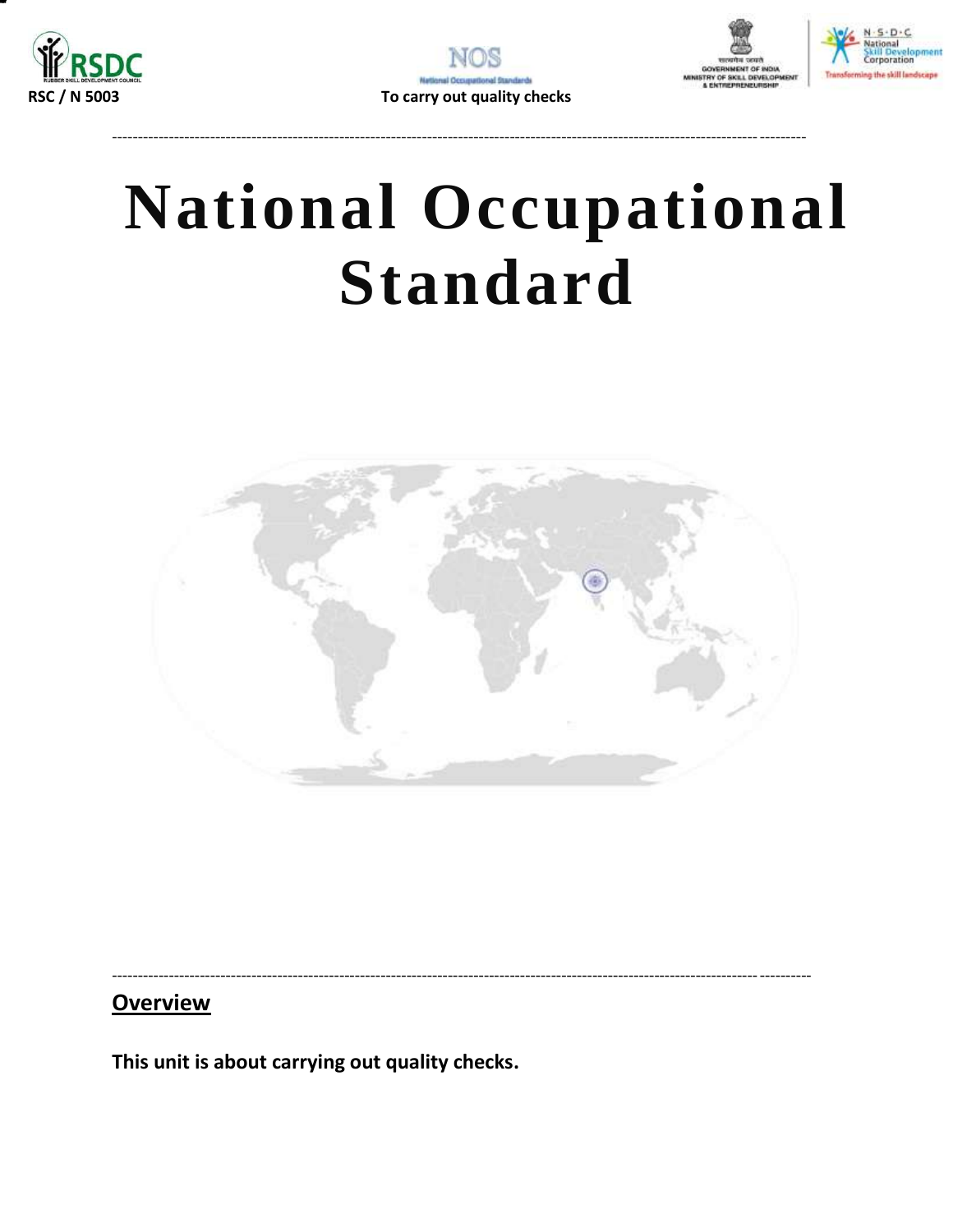







|                                | <b>RSC / N 5003</b>                        | To carry out quality checks                                                                                                                                                                                                                                                                                                                                                                                                                                                            |  |  |  |
|--------------------------------|--------------------------------------------|----------------------------------------------------------------------------------------------------------------------------------------------------------------------------------------------------------------------------------------------------------------------------------------------------------------------------------------------------------------------------------------------------------------------------------------------------------------------------------------|--|--|--|
|                                | <b>Unit Code</b>                           | <b>RSC / N 5003</b>                                                                                                                                                                                                                                                                                                                                                                                                                                                                    |  |  |  |
|                                | <b>Unit Title</b><br>(Task)                | To carry out quality checks                                                                                                                                                                                                                                                                                                                                                                                                                                                            |  |  |  |
|                                | <b>Description</b>                         | This unit is about carrying out quality control activities                                                                                                                                                                                                                                                                                                                                                                                                                             |  |  |  |
| National Occupational Standard | <b>Scope</b>                               | This unit/task covers the following:<br>Carrying out quality checks to identify problems<br>Take corrective actions<br>Reporting the results                                                                                                                                                                                                                                                                                                                                           |  |  |  |
|                                | Performance Criteria (PC) w.r.t. the Scope |                                                                                                                                                                                                                                                                                                                                                                                                                                                                                        |  |  |  |
|                                | <b>Element</b>                             | <b>Performance Criteria</b>                                                                                                                                                                                                                                                                                                                                                                                                                                                            |  |  |  |
|                                | Inspection                                 | To be competent, the user/individual on the job must be able to:<br>PC1. Ensure that total range of checks are regularly and consistently performed<br>PC2. Use appropriate measuring instruments, equipment, tools, accessories etc, as<br>required                                                                                                                                                                                                                                   |  |  |  |
|                                | <b>Analysis</b>                            | PC3. Identify non-conformities to quality assurance standards<br>PC4. Identify potential causes of non-conformities to quality assurance standards<br>PC5. Identify impact on final product due to non-conformance to company<br>standards<br>PC6. Evaluating the need for action to ensure that problems do not recur<br>PC7. Suggest corrective action to address problem<br>PC8. Review effectiveness of corrective action                                                          |  |  |  |
|                                | <b>Reporting</b>                           | PC9. Interpret the results of the quality check correctly<br>PC10. Take up results of the findings with QC in charge/appropriate authority.<br>PC11. Take up the results of the findings within stipulated time<br>PC12. Record of results of action taken<br>PC13. Record adjustments not covered by established procedures for future<br>reference<br>PC14. Review effectiveness of action taken<br>PC15. Follow reporting procedures where the cause of defect cannot be identified |  |  |  |
|                                | <b>Knowledge and Understanding (K)</b>     |                                                                                                                                                                                                                                                                                                                                                                                                                                                                                        |  |  |  |
|                                | <b>Technical</b><br>В.<br>Knowledge        | The user/individual on the job needs to know and understand:<br>KB1. The importance of quality control procedures<br>KB2. Relevance and importance of activities and how they contribute to the<br>achievement of the quality objectives,                                                                                                                                                                                                                                              |  |  |  |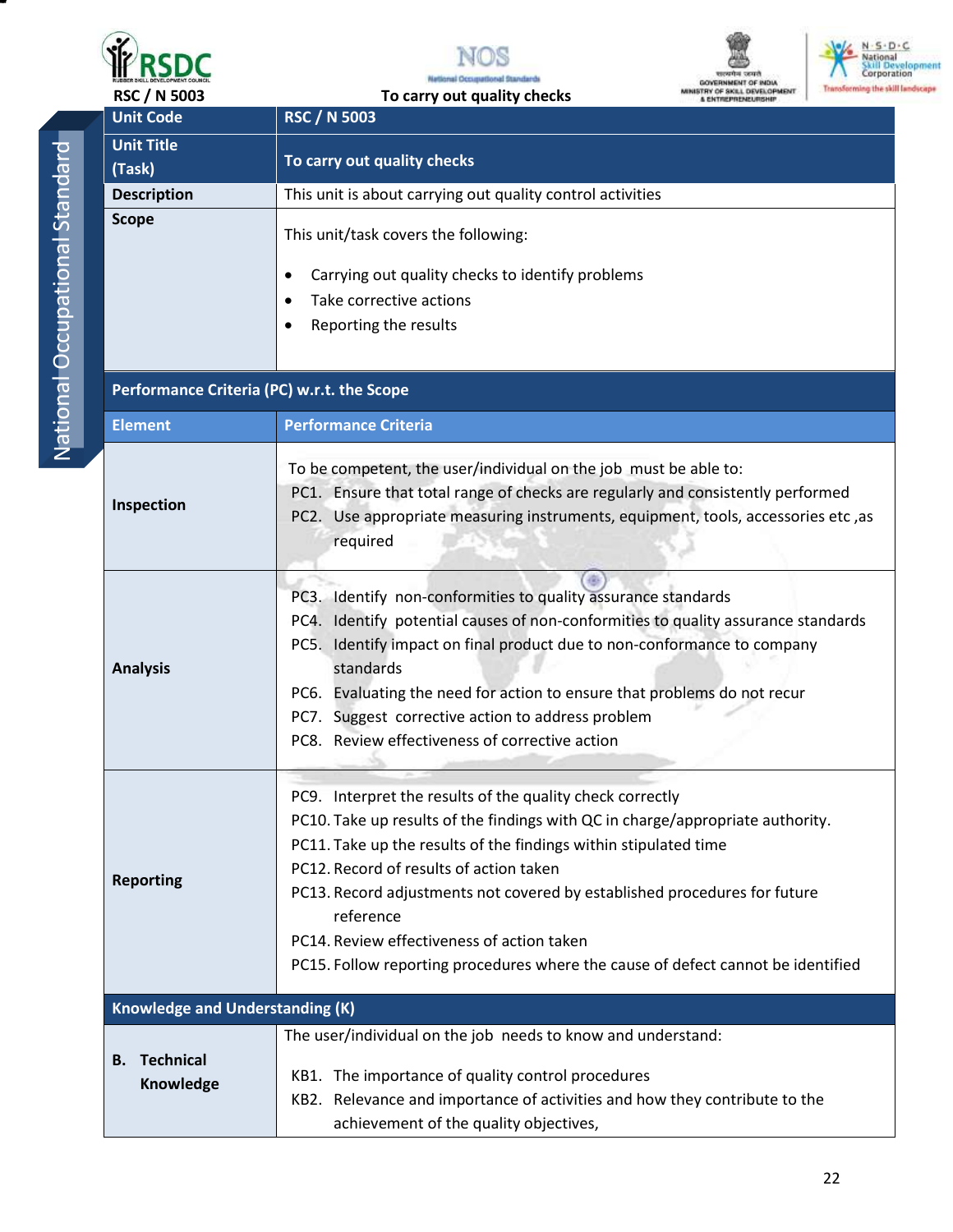



Nat nal Standards



| <b>RSC / N 5003</b>   | To carry out quality checks<br>MINISTRY OF SKILL DEVELOPMENT<br><b>FURLISHED LITHUARD STATE SWITH</b> |  |
|-----------------------|-------------------------------------------------------------------------------------------------------|--|
|                       | KB3. Proper procedure for selecting the material/product and performing quality                       |  |
|                       | checks without affecting the material                                                                 |  |
|                       | KB4. Availability of work instructions, as necessary,                                                 |  |
|                       | KB5. Characteristics of the product/material                                                          |  |
|                       | KB6. Use of suitable equipment                                                                        |  |
|                       | KB7. Availability and use of monitoring and measuring devices,                                        |  |
|                       | KB8. Requirements of records                                                                          |  |
|                       | KB9. Importance of maintaining accurate up-to-date records                                            |  |
|                       | KB10. The need to report within the stipulated time                                                   |  |
|                       | KB11. Implications of inaccurate measuring and testing instruments and equipment                      |  |
|                       | KB12. The cost of non-conformance to quality standards                                                |  |
|                       | KB13. Implications (impact on internal/external customers) of defective products,                     |  |
|                       | materials or components                                                                               |  |
| Skills (S)            |                                                                                                       |  |
|                       | <b>Writing Skills</b>                                                                                 |  |
|                       | The user/ individual on the job needs to know and understand how to:                                  |  |
|                       | SA1. Construct simple sentences and express ideas clearly through written                             |  |
|                       | communication                                                                                         |  |
|                       | SA2. Fill up appropriate technical forms, process charts, activity logs in required                   |  |
|                       | format of the company                                                                                 |  |
|                       | SA3. Write simple letters, mails, etc                                                                 |  |
|                       | SA4. Perform functional mathematical operations, including apply basic                                |  |
|                       | mathematical principles, such as numbers and space, and techniques such as                            |  |
|                       | estimation and approximation, for practical purposes                                                  |  |
|                       | <b>Reading Skills</b>                                                                                 |  |
| A. Core Skills/       | The user/individual on the job needs to know and understand how to:                                   |  |
| <b>Generic Skills</b> | SA5. Read and understand manuals, health and safety instructions, memos, reports,                     |  |
|                       | job cards etc                                                                                         |  |
|                       | SA6. Read images, graphs, diagrams                                                                    |  |
|                       | SA7. Understand the various coding systems as per company norms                                       |  |
|                       | <b>Oral Communication (Listening and Speaking skills)</b>                                             |  |
|                       | The user/individual on the job needs to know and understand how to:                                   |  |
|                       | SA8. Express statements, opinions or information clearly so that others can hear                      |  |
|                       | and understand                                                                                        |  |
|                       | SA9. Respond appropriately to any queries                                                             |  |
|                       | SA10. Communicate with supervisor                                                                     |  |
|                       | SA11. Communicate with upstream and downstream teams                                                  |  |
|                       | SA12. Work in a team and other behavioral skills required to support the small group                  |  |
|                       | activities (Quality Circle, Cross Functional Team, Suggestion Scheme)                                 |  |
|                       |                                                                                                       |  |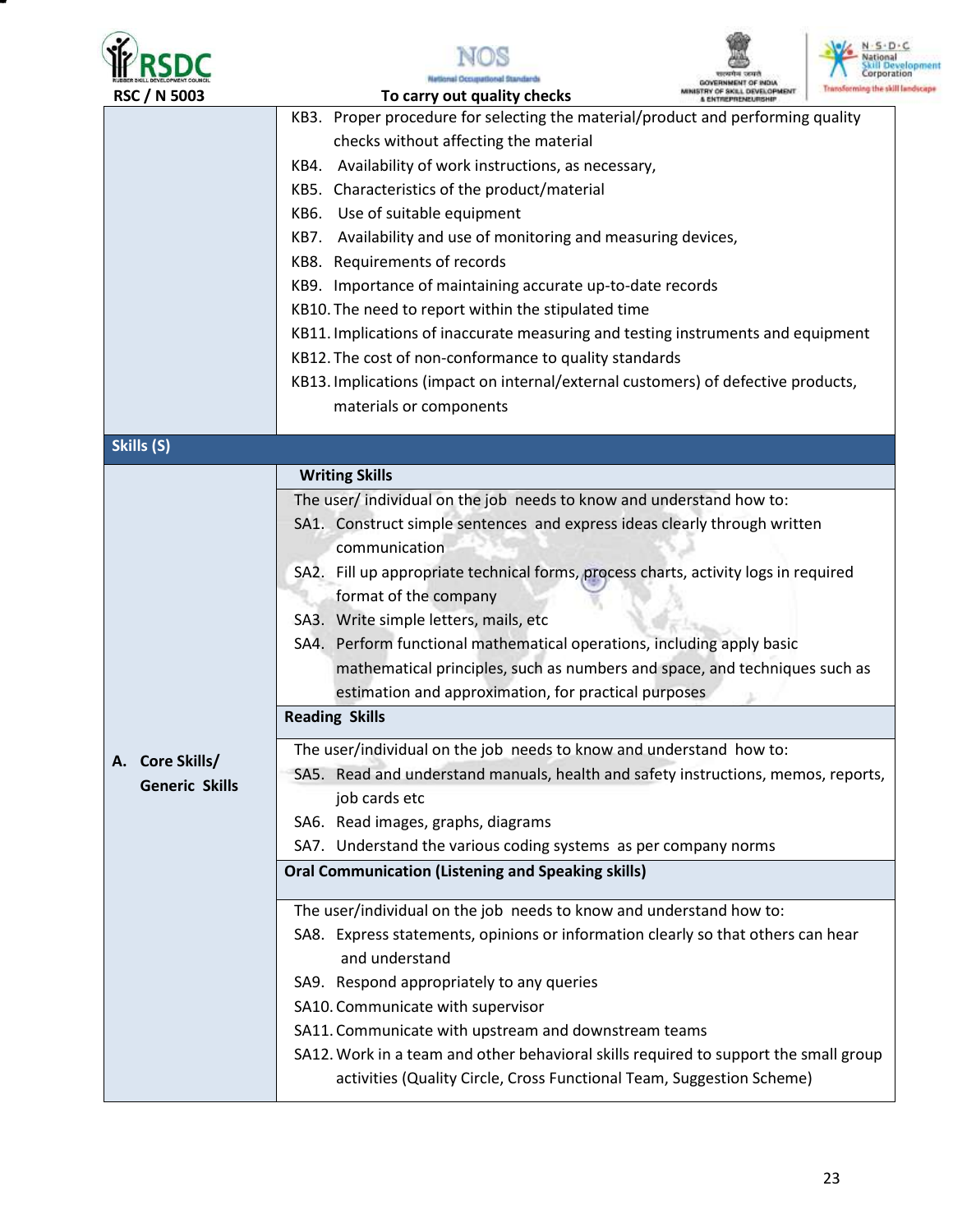

т







### **RSC / N 5003 To carry out quality checks**

| A. Professional Skills<br><b>Decision Making</b>                                                                                                            |  |
|-------------------------------------------------------------------------------------------------------------------------------------------------------------|--|
| The user/individual on the job needs to know and understand how to                                                                                          |  |
| SB1. Arrive at proper decisions according to various situations                                                                                             |  |
| <b>Plan and Organize</b>                                                                                                                                    |  |
| The user/individual on the job needs to know and understand how to:                                                                                         |  |
| SB2. Plan the seasonal activities on priority basis                                                                                                         |  |
| SB3. Fix up tasks and allotment of the same among workers<br>SB4. Assign tasks to suitable persons                                                          |  |
| SB5. Motivate them for better output and time bound completion of tasks                                                                                     |  |
| SB6. Monitor the progress                                                                                                                                   |  |
|                                                                                                                                                             |  |
| <b>Customer Centricity</b>                                                                                                                                  |  |
| The user/individual on the job needs to know and understand how to:                                                                                         |  |
| SB7. Address customer complaints at his work level.                                                                                                         |  |
| <b>Problem Solving</b>                                                                                                                                      |  |
| The user/individual on the job needs to know and understand how to                                                                                          |  |
| SB8. Solve problems related production of quality RSS                                                                                                       |  |
| SB9. Solve problems related to transportation, loading, unloading etc.                                                                                      |  |
| SB10. Solve problems related to equipment and supply of inputs                                                                                              |  |
| SB11. Solve problems among colleagues                                                                                                                       |  |
| SB12. Diagnose problems and nip in the bud stage itself                                                                                                     |  |
| <b>Analytical Thinking</b>                                                                                                                                  |  |
| The user/individual on the job needs to know and understand how to:<br>SB13. Suggest improvement over the present system of problem solving<br>methods      |  |
| <b>Critical Thinking</b>                                                                                                                                    |  |
| The user/individual on the job needs to know and understand how to:<br>SB14. Take appropriate action/seek expert opinion to overcome critical<br>situations |  |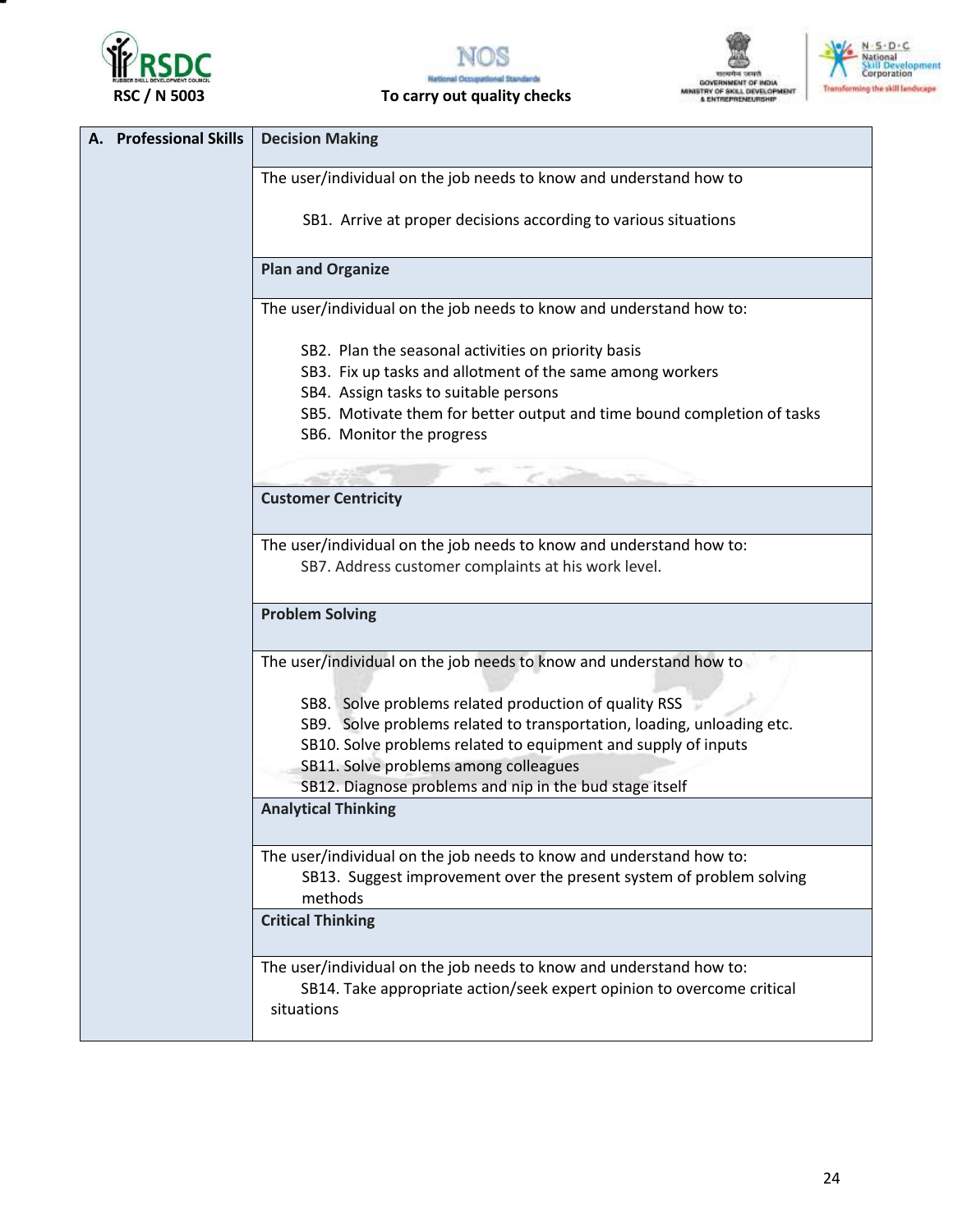







# **NOS Version Control**

| <b>NOS Code</b>            | <b>RSC / N 5003</b>                             |                       |            |
|----------------------------|-------------------------------------------------|-----------------------|------------|
| <b>Credits(NSQF)</b>       | <b>TBD</b>                                      | <b>Version number</b> | 1.0        |
| <b>Industry</b>            | <b>Rubber Industry</b>                          | <b>Drafted on</b>     | 22/06/2015 |
| <b>Industry Sub-sector</b> | <b>Natural Rubber (NR)</b><br><b>Plantation</b> | Last reviewed on      | 22/06/2015 |
| <b>Occupation</b>          | <b>Production-NR</b>                            | Next review date      | 22/06/2017 |

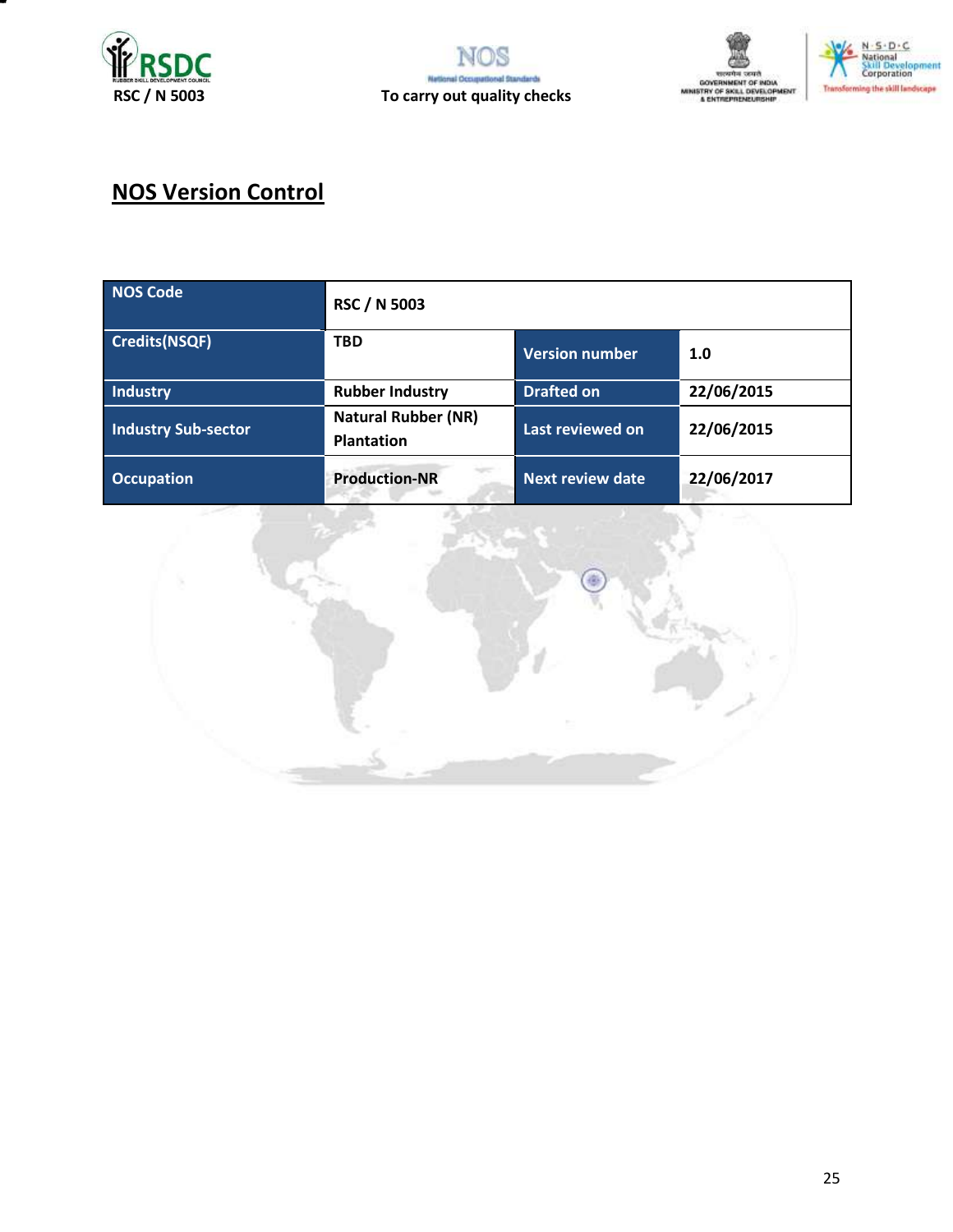







--------------------------------------------------------------------------------------------------------------------------------------

# **National Occupational Standard**

<span id="page-25-0"></span>

---------------------------------------------------------------------------------------------------------------------------------------

# **Overview**

**This unit is about problem identification and escalation**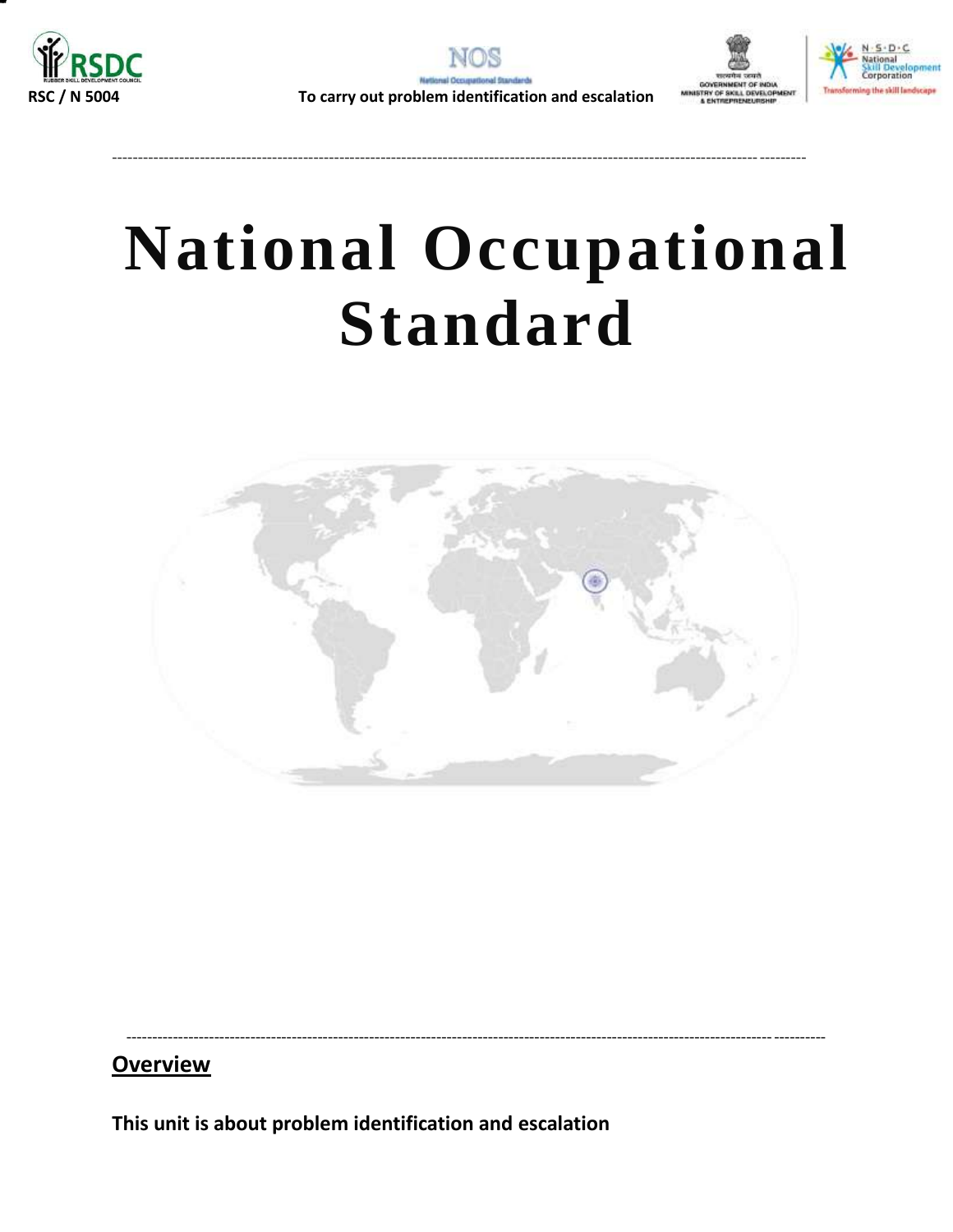



# EINITH GENT<br>GOVERNMENT OF INDIA<br>MINISTRY OF SKILL DEVELOPMENT<br>& ENTREPRENEURISHIP



National Occupational Standard National Occupational Standard

| <b>Unit Code</b>                           | <b>RSC / N 5004</b>                                                                                                                                                                                                                                                                                                                                                                                                                                                                                                                                                                                                                                                                                                                                                                                                                                                                                                                                                                                                                                                         |  |  |
|--------------------------------------------|-----------------------------------------------------------------------------------------------------------------------------------------------------------------------------------------------------------------------------------------------------------------------------------------------------------------------------------------------------------------------------------------------------------------------------------------------------------------------------------------------------------------------------------------------------------------------------------------------------------------------------------------------------------------------------------------------------------------------------------------------------------------------------------------------------------------------------------------------------------------------------------------------------------------------------------------------------------------------------------------------------------------------------------------------------------------------------|--|--|
| <b>Unit Title</b>                          | To carry out problem identification and escalation                                                                                                                                                                                                                                                                                                                                                                                                                                                                                                                                                                                                                                                                                                                                                                                                                                                                                                                                                                                                                          |  |  |
| (Task)                                     |                                                                                                                                                                                                                                                                                                                                                                                                                                                                                                                                                                                                                                                                                                                                                                                                                                                                                                                                                                                                                                                                             |  |  |
| <b>Description</b>                         | This unit is about problem identification and escalation                                                                                                                                                                                                                                                                                                                                                                                                                                                                                                                                                                                                                                                                                                                                                                                                                                                                                                                                                                                                                    |  |  |
| <b>Scope</b>                               | This unit/task covers the following:<br>Problem Identification<br>٠<br><b>Necessary Action</b><br>٠<br><b>Problem Escalation</b>                                                                                                                                                                                                                                                                                                                                                                                                                                                                                                                                                                                                                                                                                                                                                                                                                                                                                                                                            |  |  |
| Performance Criteria (PC) w.r.t. the Scope |                                                                                                                                                                                                                                                                                                                                                                                                                                                                                                                                                                                                                                                                                                                                                                                                                                                                                                                                                                                                                                                                             |  |  |
| <b>Element</b>                             | <b>Performance Criteria</b>                                                                                                                                                                                                                                                                                                                                                                                                                                                                                                                                                                                                                                                                                                                                                                                                                                                                                                                                                                                                                                                 |  |  |
| Problem<br>Identification                  | To be competent, the user/individual on the job must be able to:<br>PC1. Identify defects/indicators of problems<br>PC2. Identify any wrong practices that may lead to problems<br>PC3. Identify practices that may impact the final product quality<br>PC4. Identify if the problem has occurred before<br>PC5. Identify other operations that might be impacted by the problem<br>PC6. Ensure that no delays are caused as a result of failure to escalate problems                                                                                                                                                                                                                                                                                                                                                                                                                                                                                                                                                                                                       |  |  |
| <b>Necessary Action</b>                    | PC7. Take appropriate materials and sample, conduct tests and evaluate results to<br>establish reasons to confirm suspected reasons for non-conformance (where<br>required)<br>PC8. Consider possible reasons for identification of problems<br>PC9. Consider applicable corrections and formulate corrective action<br>PC10. Formulate action in a timely manner<br>PC11. Communicate problem/remedial action to appropriate parties<br>PC12. Take corrective action in a timely manner<br>PC13. Take corrective action for problems identified according to the company<br>procedures<br>PC14. Report/document problem and corrective action in an appropriate manner<br>PC15. Monitor corrective action<br>PC16. Evaluate implementation of corrective action taken to determine if the<br>problem has been resolved<br>PC17. Ensure that corrective action selected is viable and practical<br>PC18. Ensure that correct solution is identified to an identified problem<br>PC19. Take corrective action for problems identified according to the company<br>procedures |  |  |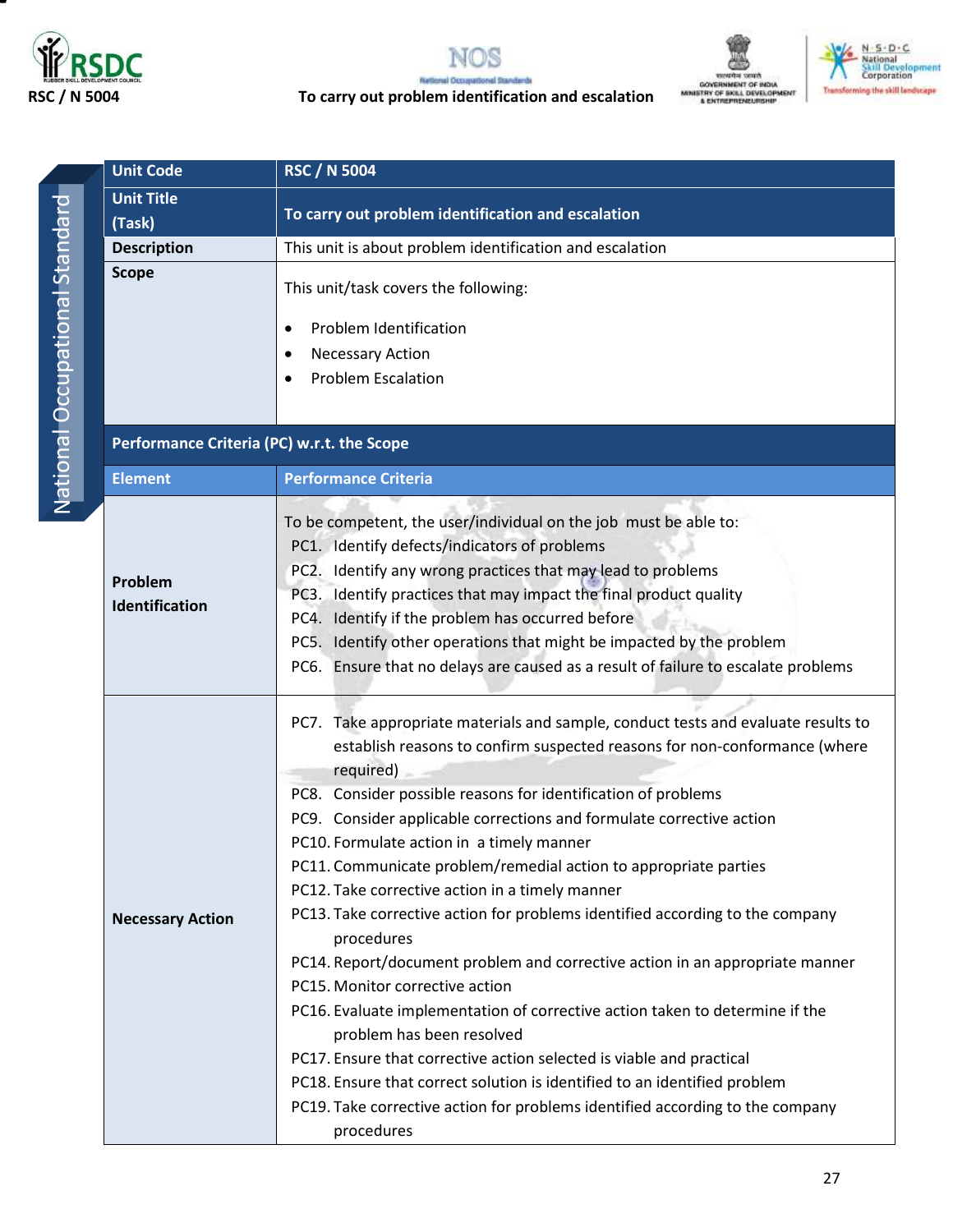

▀



al Standards Nat al Occup





| 04                                                 | Transforming the skil<br>To carry out problem identification and escalation                                                                                                                                                                                                                                                                                                                                                                                                                                                                                                                                                                                                                                                                                                                                                                                                                                                                                                                                                                                                                       |
|----------------------------------------------------|---------------------------------------------------------------------------------------------------------------------------------------------------------------------------------------------------------------------------------------------------------------------------------------------------------------------------------------------------------------------------------------------------------------------------------------------------------------------------------------------------------------------------------------------------------------------------------------------------------------------------------------------------------------------------------------------------------------------------------------------------------------------------------------------------------------------------------------------------------------------------------------------------------------------------------------------------------------------------------------------------------------------------------------------------------------------------------------------------|
|                                                    | PC20. Ensure that no delays are caused as a result of failure to take necessary action                                                                                                                                                                                                                                                                                                                                                                                                                                                                                                                                                                                                                                                                                                                                                                                                                                                                                                                                                                                                            |
| <b>Problem Escalation</b>                          | PC21. Escalate problem as per laid down escalation matrix<br>PC22. Escalate the problem within stipulated time<br>PC23. Escalate the problem in an appropriate manner<br>PC24. Ensure that no delays are caused as a result of failure to escalate problems                                                                                                                                                                                                                                                                                                                                                                                                                                                                                                                                                                                                                                                                                                                                                                                                                                       |
| <b>Knowledge and Understanding (K)</b>             |                                                                                                                                                                                                                                                                                                                                                                                                                                                                                                                                                                                                                                                                                                                                                                                                                                                                                                                                                                                                                                                                                                   |
| <b>Technical</b><br><b>B.</b><br>Knowledge         | The user/individual on the job needs to know and understand:<br>KB1. Indicators of problems<br>KB2. The working of the equipment and accessories(if applicable)<br>KB3. The impact of operations on the user and equipment( if applicable)<br>KB4. The impact of operations on the final product (if applicable)<br>KB5. The effect of not rectifying the problems identified<br>KB6. The reason for the occurrence of previous problems<br>KB7. Measures and steps that have been taken to address the previous problems<br>KB8. Possible solutions for various problems<br>The correct method for carrying out corrective actions outlined for each<br>KB9.<br>problem<br>KB10. The impact of not carrying out the corrective actions<br>KB11. The documentation procedure for recording such problems, as per company<br>norms<br>KB12. The escalation matrix for reporting problems<br>KB13. Escalation matrix for reporting unresolved problems<br>KB14. The time frame within which in which each problem needs to be escalated<br>KB15. Manner in which each problem needs to be escalated |
| Skills (S)                                         |                                                                                                                                                                                                                                                                                                                                                                                                                                                                                                                                                                                                                                                                                                                                                                                                                                                                                                                                                                                                                                                                                                   |
| <b>Core Skills/</b><br>А.<br><b>Generic Skills</b> | <b>Writing Skills</b><br>The user/ individual on the job needs to know and understand how to:<br>SA1. Construct simple sentences and express ideas clearly through written<br>communication<br>SA2. Fill up appropriate technical forms, process charts, activity logs in required<br>format of the company<br>SA3. Write simple letters, mails, etc<br>SA4. Perform functional mathematical operations, including apply basic<br>mathematical principles, such as numbers and space, and techniques such as<br>estimation and approximation, for practical purposes<br><b>Reading Skills</b>                                                                                                                                                                                                                                                                                                                                                                                                                                                                                                     |
|                                                    |                                                                                                                                                                                                                                                                                                                                                                                                                                                                                                                                                                                                                                                                                                                                                                                                                                                                                                                                                                                                                                                                                                   |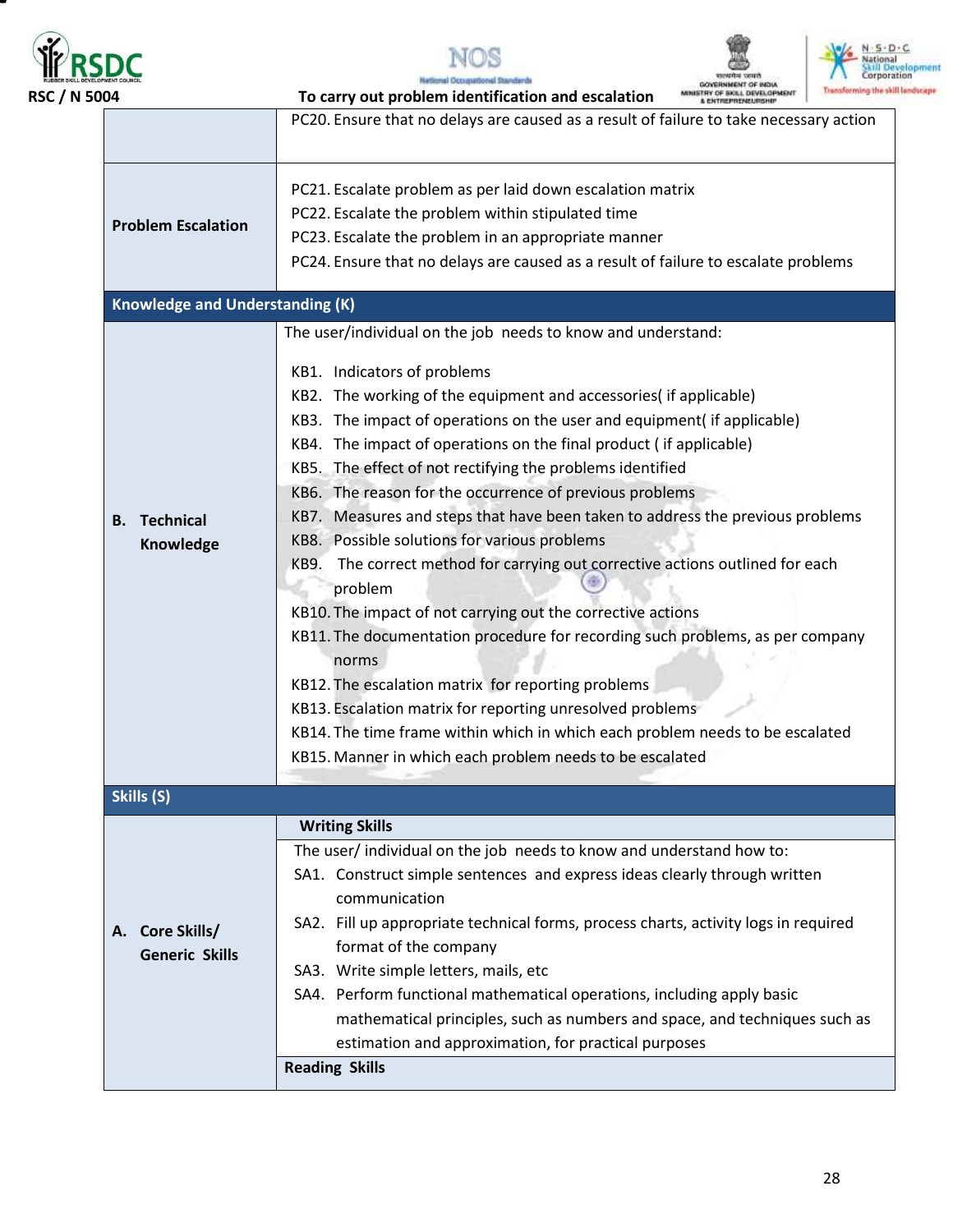



Nat





GOVE

| RSC / N 5004 |                               | To carry out problem identification and escalation<br>Economic condition and content<br>MINISTRY OF SKILL DEVELOPMENT |  |  |  |
|--------------|-------------------------------|-----------------------------------------------------------------------------------------------------------------------|--|--|--|
|              |                               | The user/individual on the job needs to know and understand how to:                                                   |  |  |  |
|              |                               | SA5. Read and understand manuals, health and safety instructions, memos, reports,                                     |  |  |  |
|              |                               | job cards etc                                                                                                         |  |  |  |
|              |                               | SA6. Read images, graphs, diagrams                                                                                    |  |  |  |
|              |                               | SA7. Understand the various coding systems as per company norms                                                       |  |  |  |
|              |                               | <b>Oral Communication (Listening and Speaking skills)</b>                                                             |  |  |  |
|              |                               | The user/individual on the job needs to know and understand how to:                                                   |  |  |  |
|              |                               | SA8. Express statements, opinions or information clearly so that others can hear                                      |  |  |  |
|              |                               | and understand                                                                                                        |  |  |  |
|              |                               | SA9. Respond appropriately to any queries                                                                             |  |  |  |
|              |                               | SA10. Communicate with supervisor                                                                                     |  |  |  |
|              |                               | SA11. Communicate with upstream and downstream teams                                                                  |  |  |  |
|              |                               | SA12. Work in a team and other behavioral skills required to support the small group                                  |  |  |  |
|              |                               | activities (Quality Circle, Cross Functional Team, Suggestion Scheme)                                                 |  |  |  |
|              | <b>B.</b> Professional Skills | <b>Decision Making</b>                                                                                                |  |  |  |
|              |                               | The user/individual on the job needs to know and understand how to                                                    |  |  |  |
|              |                               | SB1. Arrive at proper decisions according to various situations                                                       |  |  |  |
|              |                               | <b>Plan and Organize</b>                                                                                              |  |  |  |
|              |                               | The user/individual on the job needs to know and understand how to:                                                   |  |  |  |
|              |                               | SB2. Plan the seasonal activities on priority basis                                                                   |  |  |  |
|              |                               | SB3. Fix up tasks and allotment of the same among workers                                                             |  |  |  |
|              |                               | SB4. Assign tasks to suitable persons                                                                                 |  |  |  |
|              |                               | SB5. Motivate them for better output and time bound completion of tasks<br>SB6. Monitor the progress                  |  |  |  |
|              |                               | <b>Customer Centricity</b>                                                                                            |  |  |  |
|              |                               | The user/individual on the job needs to know and understand how to:                                                   |  |  |  |
|              |                               | SB7. Address customer complaints at his work level.                                                                   |  |  |  |
|              |                               | <b>Problem Solving</b>                                                                                                |  |  |  |
|              |                               | The user/individual on the job needs to know and understand how to                                                    |  |  |  |
|              |                               | SB8. Solve problems related production of quality RSS                                                                 |  |  |  |
|              |                               | SB9. Solve problems related to transportation, loading, unloading etc.                                                |  |  |  |
|              |                               | SB10. Solve problems related to equipment and supply of inputs                                                        |  |  |  |
|              |                               | SB11. Solve problems among colleagues                                                                                 |  |  |  |
|              |                               | SB12. Diagnose problems and nip in the bud stage itself                                                               |  |  |  |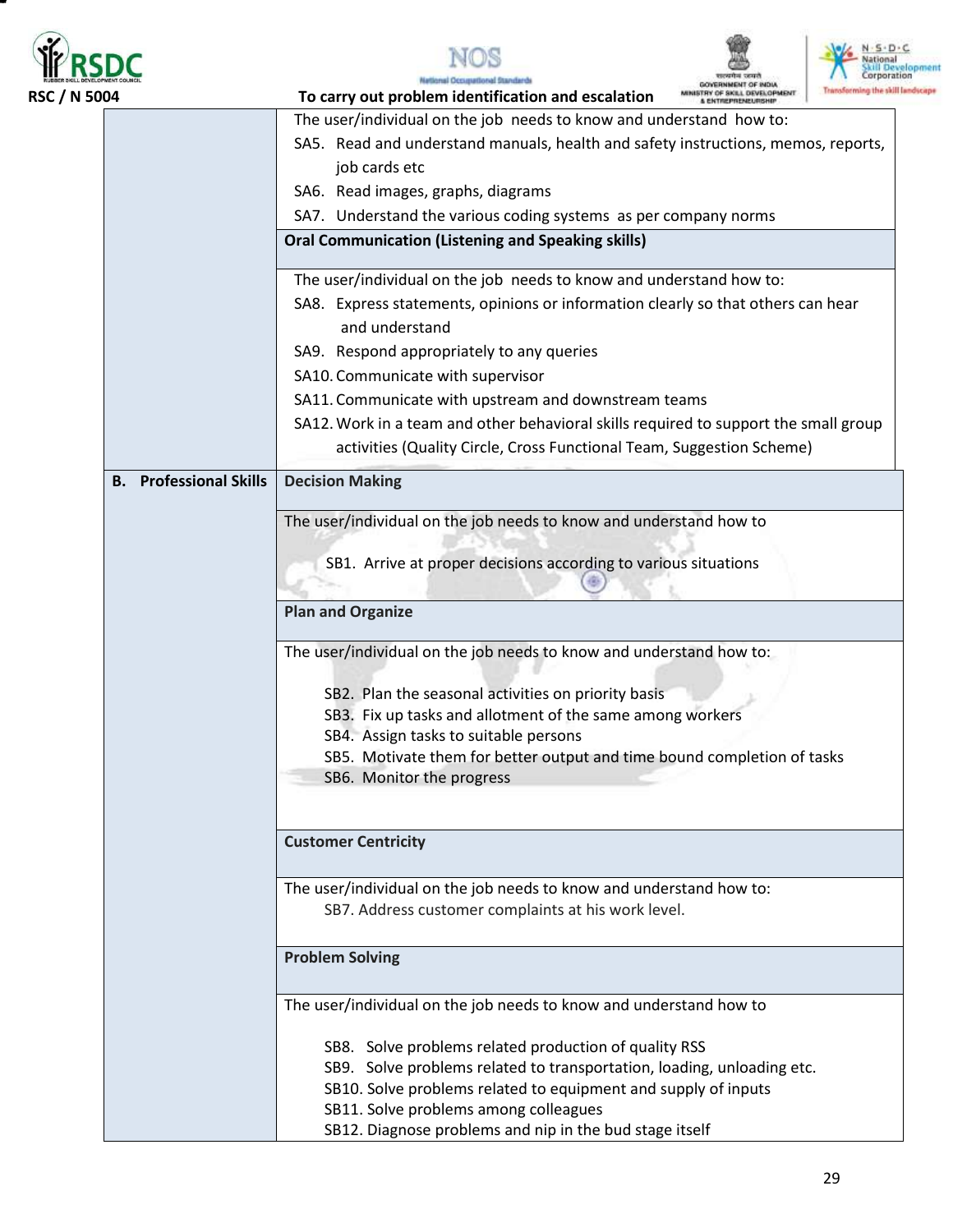





| 004 | To carry out problem identification and escalation                                   |
|-----|--------------------------------------------------------------------------------------|
|     | <b>Analytical Thinking</b>                                                           |
|     | The user/individual on the job needs to know and understand how to:                  |
|     | SB13. Suggest improvement over the present system of problem solving<br>methods      |
|     | <b>Critical Thinking</b>                                                             |
|     | The user/individual on the job needs to know and understand how to:                  |
|     | SB14. Take appropriate action/seek expert opinion to overcome critical<br>situations |
|     |                                                                                      |

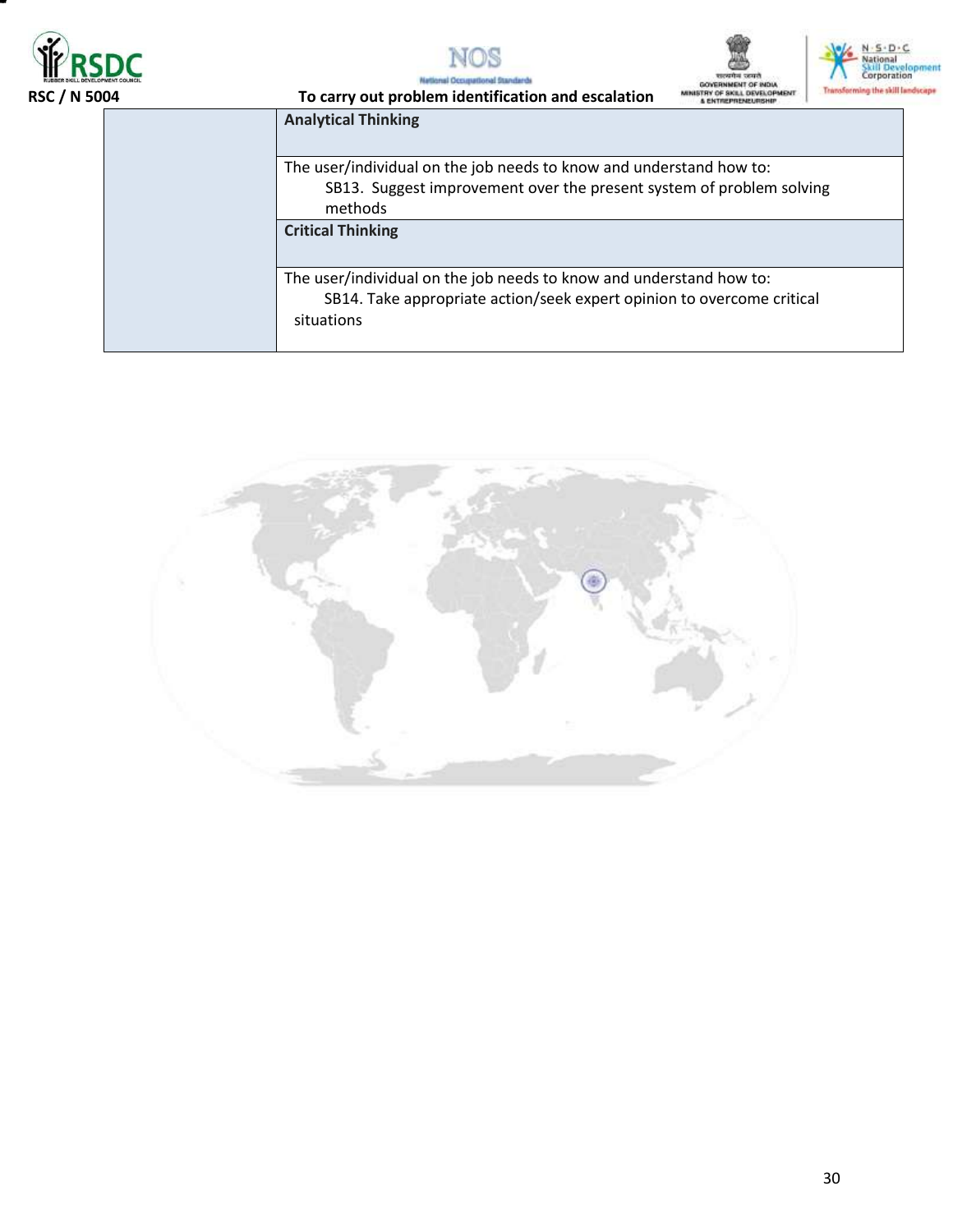







### **RSC / N 5004 To carry out problem identification and escalation**

# **NOS Version Control**

| <b>NOS Code</b>            | <b>RSC / N 5004</b>                             |                         |            |
|----------------------------|-------------------------------------------------|-------------------------|------------|
| <b>Credits(NSQF)</b>       | <b>TBD</b>                                      | <b>Version number</b>   | 1.0        |
| <b>Industry</b>            | <b>Rubber Industry</b>                          | <b>Drafted on</b>       | 22/06/2015 |
| <b>Industry Sub-sector</b> | <b>Natural Rubber (NR)</b><br><b>Plantation</b> | Last reviewed on        | 22/06/2015 |
| <b>Occupation</b>          | <b>Production-NR</b>                            | <b>Next review date</b> | 22/06/2017 |



[Back to QP](#page-1-0)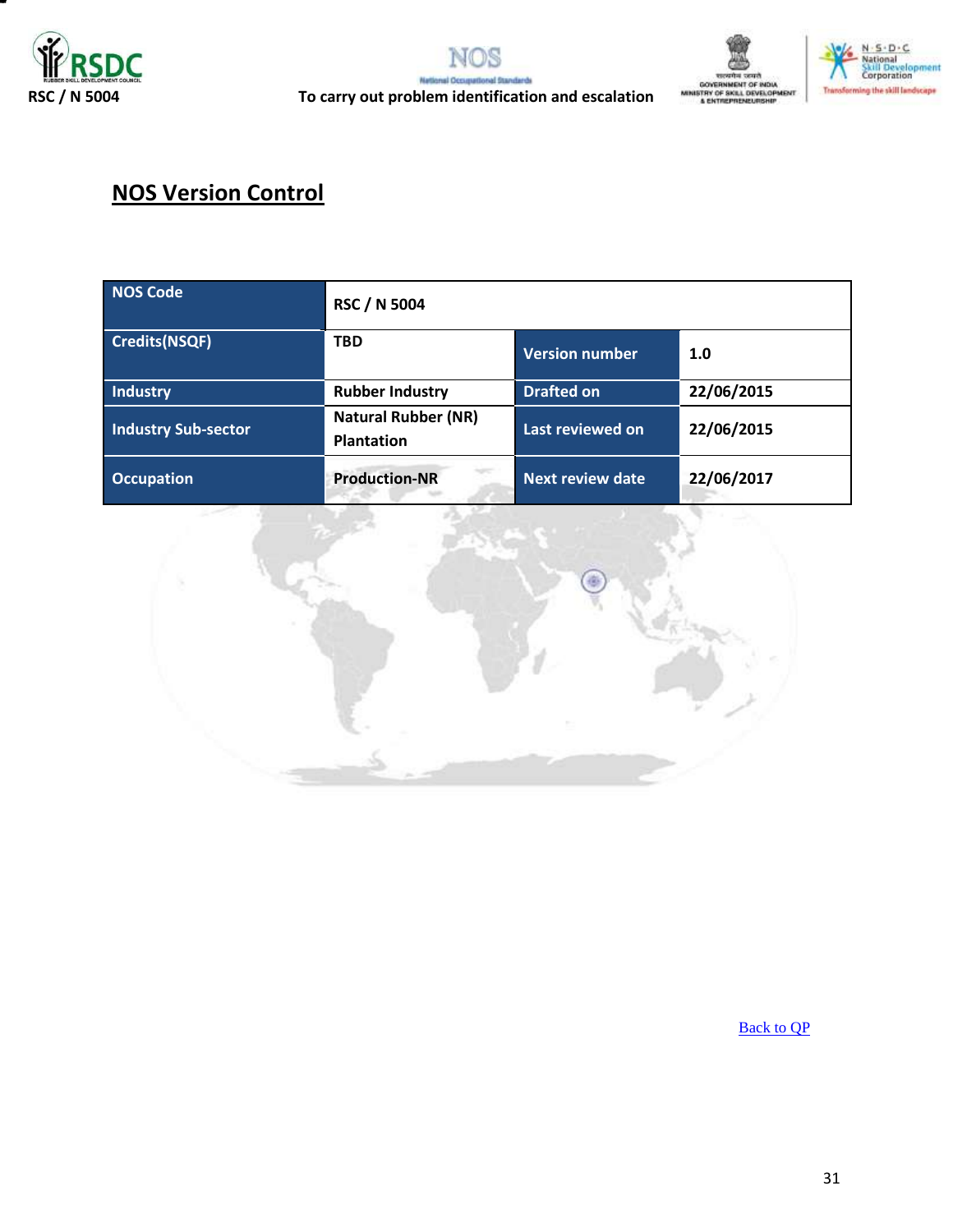#### **CRITERIA FOR ASSESSMENT OF TRAINEES**

**Job Role** Processing Technician–Rubber Sheeting **Qualification Pack** RSC/ Q 6117 **Sector Skill Council** Rubber Skill Development Council

#### **Guidelines for Assessment**

1. Criteria for assessment for each Qualification Pack will be created by the Sector Skill Council. Each Performance Criteria (PC) will be assigned marks proportional to its importance in NOS. SSC will also lay down proportion of marks for Theory and Skills Practical for each PC

2. The assessment for the theory part will be based on knowledge bank of questions created by the SSC

3. Individual assessment agencies will create unique question papers for theory part for each candidate at each examination/training center (as per assessment criteria below)

4. Individual assessment agencies will create unique evaulations for skill practical for every student at each examination/training center based on this criteria

5. To pass the Qualification Pack , every trainee should score a minimum of 70% in every NOS

6. In case of successfully passing only certain number of NOS's, the trainee is eligible to take subsequent assessment on the balance NOS's to pass the Qualification Pack

|                                      | <b>Assessment Strategy</b>                  |                                                                                                           |       | <b>Marks Allocation</b> |                |  |
|--------------------------------------|---------------------------------------------|-----------------------------------------------------------------------------------------------------------|-------|-------------------------|----------------|--|
| <b>NOS</b>                           | Element                                     | Performance Criteria No.                                                                                  | Total | Theo<br>ry              | Practic<br>al  |  |
|                                      | <b>Materials</b><br>and<br><b>Utilities</b> | PC1.Assess the quality of field latex including<br>rough estimation of DRC                                | 8     | 6                       | 2              |  |
|                                      |                                             | PC2. Perform sieving, weighing, sampling,<br>bulking, dilution and coagulation.                           | 8     | 6                       | 2              |  |
|                                      |                                             | PC3. Properly handle chemicals like formic<br>acid and sodium bisulphite.                                 | 6     | 4                       | $\overline{2}$ |  |
|                                      |                                             | PC4. Ensure appropriate use and minimum<br>wastage of materials and utilities                             | 6     | 4                       | 2              |  |
| <b>RSC/N</b><br>6125 Sheet<br>Rubber |                                             | PC5.Carry out the different processing<br>operations either alone or with minimum<br>assistance.          | 8     | 4                       | 4              |  |
|                                      | Processin<br>g<br>Operatio<br>n             | PC6. Undertake operation of sheeting<br>roller/battery.                                                   | 10    | 6                       | 4              |  |
|                                      |                                             | PC7. Ensure proper washing, dripping and<br>smokehouse loading                                            | 8     | 6                       | $\overline{2}$ |  |
| <b>Processing</b>                    |                                             | PC8.Smoke house operations including,<br>firewood loading and temperature control<br>and fire prevention. | 10    | 4                       | 6              |  |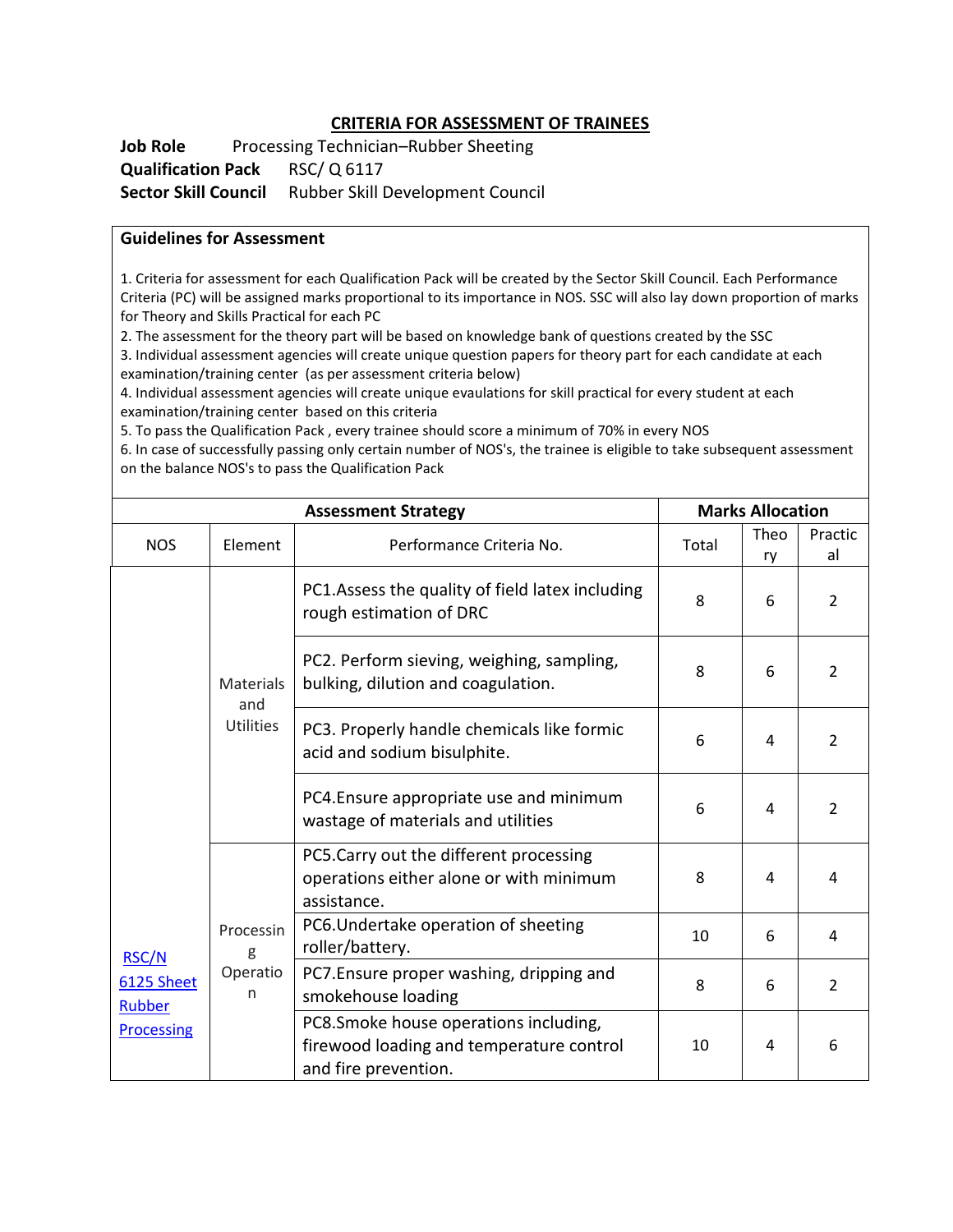|                  |                                       | PC9. Perform sorting, grading and bailing.                                                                                                                                           | 6   | 4              | $\overline{2}$ |
|------------------|---------------------------------------|--------------------------------------------------------------------------------------------------------------------------------------------------------------------------------------|-----|----------------|----------------|
|                  |                                       | PC10. Handle Effluent management and<br>hygiene.                                                                                                                                     | 6   | 4              | $\overline{2}$ |
|                  |                                       | PC11. Assist Biogas plant operation                                                                                                                                                  | 6   | 4              | $\overline{2}$ |
|                  |                                       | PC12. Ensure cleanliness in the workplace by<br>carrying out periodic housekeeping work                                                                                              | 6   | $\overline{2}$ | 4              |
|                  | Efficiency                            | PC13. Achieve the targeted volume as per the<br>schedule                                                                                                                             | 8   | 4              | 4              |
|                  | and<br>Safety                         | PC14. Undertake operations using personal<br>safety measures (gloves, masks etc) and<br>other safety devices.                                                                        | 4   | $\overline{2}$ | $\overline{2}$ |
|                  |                                       |                                                                                                                                                                                      | 100 | 60             | 40             |
|                  |                                       | <b>PC 17</b><br>Inspect the area while taking into<br>account various surfaces                                                                                                       | 6   | $\overline{2}$ | 4              |
|                  | Pre<br>housekee<br>ping<br>activities | Identify the material requirements for<br><b>PC 18</b><br>cleaning the areas inspected, by considering risk,<br>time, efficiency and type of stain                                   | 4   | $\overline{2}$ | $\overline{2}$ |
|                  |                                       | PC 19<br>Ensure that the cleaning equipment is in<br>proper working condition                                                                                                        | 5   | $\overline{2}$ | 3              |
| RSC / N<br>5001  |                                       | Select the suitable alternatives for<br><b>PC 20</b><br>cleaning the areas in case the appropriate<br>equipment and materials are not available and<br>inform the appropriate person | 4   | $\mathbf 0$    | 4              |
| To carry<br>out  |                                       | PC 21 Plan the sequence for cleaning the area<br>to avoid re-soiling clean areas and surfaces                                                                                        | 6   | $\overline{2}$ | 4              |
| housekeepi<br>ng |                                       | Inform the affected people about the<br><b>PC 22</b><br>cleaning activity                                                                                                            | 4   | 0              | 4              |
|                  |                                       | PC 23 Display the appropriate signage for the<br>work being conducted                                                                                                                | 5   | $\overline{2}$ | 3              |
|                  |                                       | Ensure that there is adequate ventilation<br>PC 24<br>for the work being carried out                                                                                                 | 4   | $\overline{2}$ | $\overline{2}$ |
|                  |                                       | PC 25 Wear the personal protective equipment<br>required for the cleaning method and materials<br>being used                                                                         | 5   | $\overline{2}$ | 3              |
|                  | Operatio<br>ns                        | PC 26Use the correct cleaning method for the<br>work area, type of soiling and surface                                                                                               | 4   | $\overline{2}$ | $\overline{2}$ |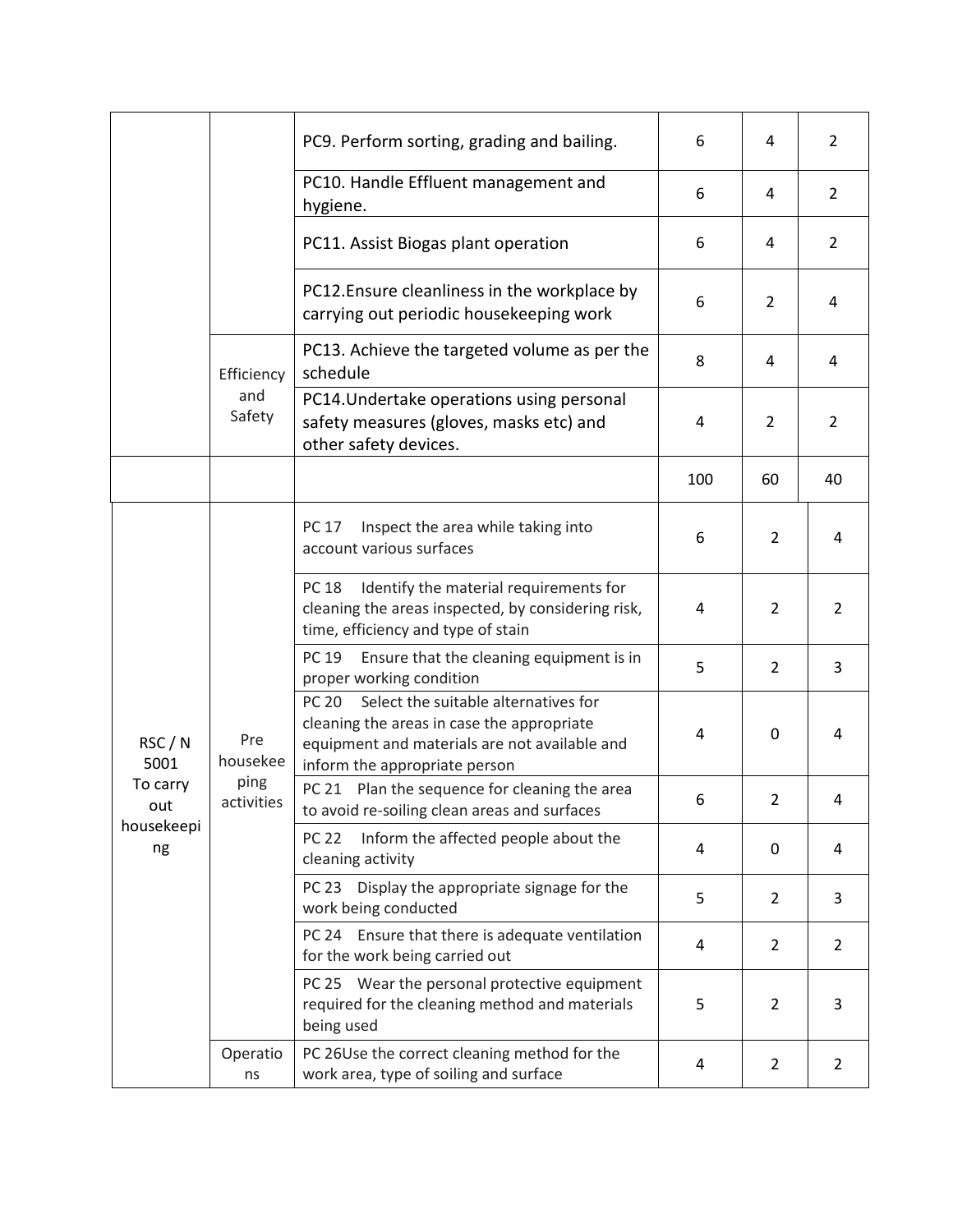|                                      |                                | PC 27Carry out cleaning activity without                                                                                                                                 | 5              | $\mathbf{1}$     | 4              |
|--------------------------------------|--------------------------------|--------------------------------------------------------------------------------------------------------------------------------------------------------------------------|----------------|------------------|----------------|
|                                      |                                | disturbing others<br>PC 28 Deal with accidental damage, if any,<br>caused while carrying out the work                                                                    | $\overline{2}$ | 0                | $\overline{2}$ |
|                                      |                                | PC 29 Report to the appropriate person any<br>difficulties in carrying out the work                                                                                      | 4              | 1                | 3              |
|                                      |                                | PC 30 Identify and report to the appropriate<br>person any additional cleaning required that is<br>outside one's responsibility or skill                                 | 4              | $\mathbf{1}$     | 3              |
|                                      |                                | PC 31 Ensure that there is no oily substance on<br>the floor to avoid slippage                                                                                           | 6              | $\overline{2}$   | 4              |
|                                      |                                | PC 32 Ensure that no scrap material is lying<br>around                                                                                                                   | 4              | 0                | 4              |
|                                      |                                | PC 33 Maintain and store housekeeping<br>equipment and supplies                                                                                                          | 4              | $\overline{2}$   | $\overline{2}$ |
|                                      |                                | PC 34 Follow workplace procedures to deal with<br>any accidental damage caused during the<br>cleaning process                                                            | $\overline{2}$ | 0                | 2              |
|                                      | Post                           | PC 35 Ensure that, on completion of the work,<br>the area is left clean and dry and meets<br>requirements                                                                | 3              | 1                | $\overline{2}$ |
|                                      | housekee<br>ping<br>activities | PC 36 Return the equipment, materials and<br>personal protective equipment that were used to<br>the right places making sure they are clean, safe<br>and securely stored | 5              | $\overline{2}$   | 3              |
|                                      |                                | Dispose off the waste generated from<br><b>PC 37</b><br>the activity in an appropriate manner                                                                            | 4              | 0                | 4              |
|                                      |                                | Dispose of used and un-used solutions<br><b>PC 38</b><br>according to manufacturer's instructions, and<br>clean the equipment thoroughly                                 | 4              | $\overline{2}$   | 2              |
|                                      |                                | PC 39<br>Maintain schedules and records for<br>housekeeping duty                                                                                                         | 4              | 2                | $\overline{2}$ |
|                                      |                                | PC 40 Replenish any necessary supplies or<br>consumables                                                                                                                 | $\overline{2}$ | 0                | $\overline{2}$ |
|                                      |                                |                                                                                                                                                                          | 100            | 30               | 70             |
| RSC / N<br>5007(Healt<br>h & Safety) | Maintain<br>a clean &          | 1. Undertake basic safety checks before operation<br>of all machinery and equipment and report<br>hazards to the appropriate supervisor                                  | 4              | $\boldsymbol{0}$ | 4              |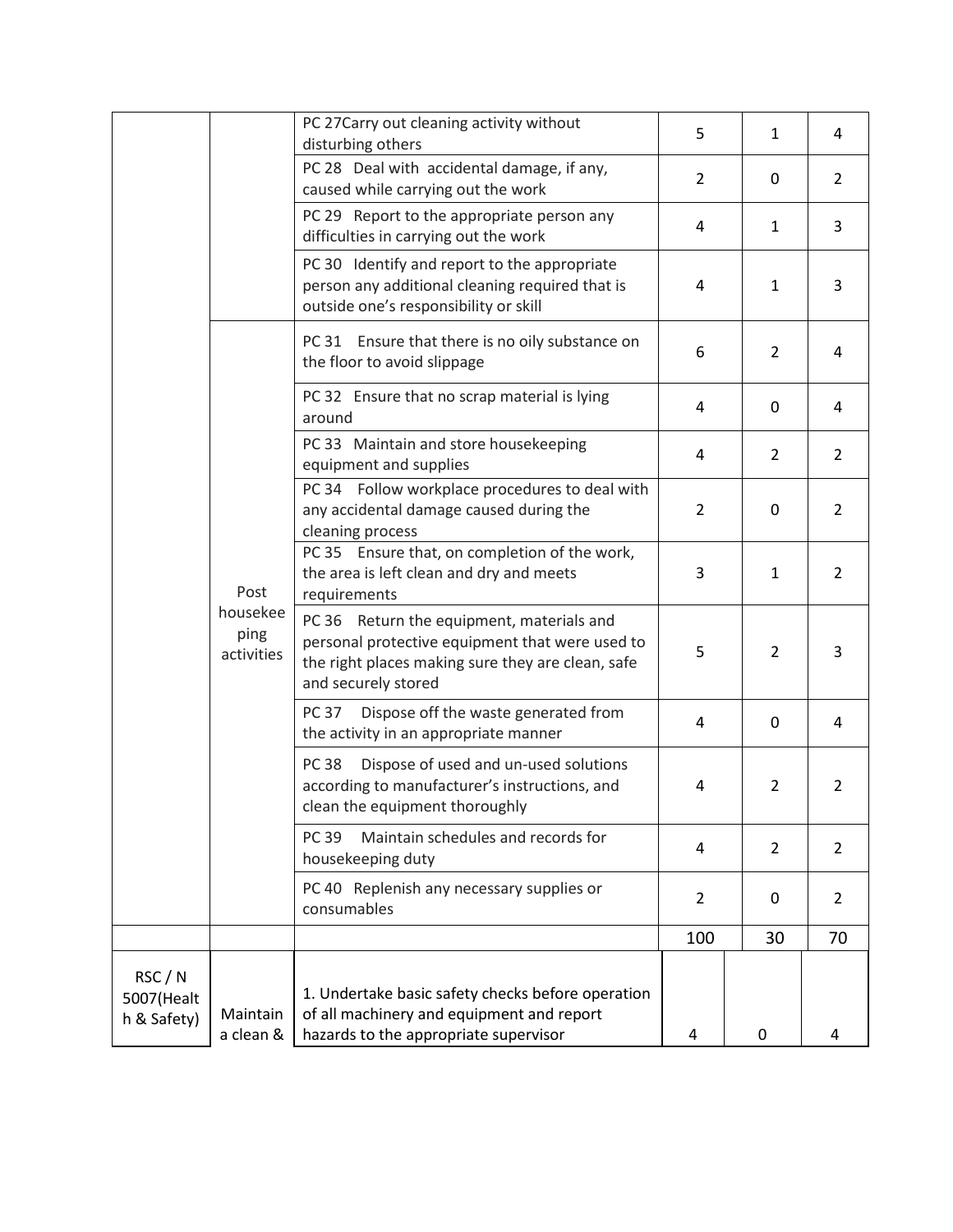| efficient<br>workplac<br>e | 2. Work for which protective clothing or<br>equipment is required is identified and the<br>appropriate protective clothing or equipment is<br>used in performing these duties in accordance<br>with workplace policy | 4 | $\Omega$       | 4 |
|----------------------------|----------------------------------------------------------------------------------------------------------------------------------------------------------------------------------------------------------------------|---|----------------|---|
|                            | 3. Read and understand the hazards of use and<br>contamination mentioned on the labels of<br>chemicals, utilities etc.                                                                                               | 4 | 4              | 0 |
|                            | 4. Prior to performing manual handling jobs, risk is<br>assessed and work is carried out according to<br>currently recommended safe practices                                                                        | 4 | $\Omega$       | 4 |
|                            | 5. Use equipment and materials safely and<br>correctly and return the same to<br>designated storage when not in use                                                                                                  | 4 | $\Omega$       | 4 |
|                            | 6. Dispose off waste safely and correctly in a<br>designated area                                                                                                                                                    | 4 | $\Omega$       | 4 |
|                            | 7. Risks to bystanders are recognized and action<br>taken to reduce risk associated with jobs in the<br>workplace                                                                                                    | 4 | 4              | 0 |
|                            | 8. Perform work in a manner which minimizes<br>environmental damage                                                                                                                                                  | 4 | 4              | 0 |
|                            | 9. All procedures and work instructions for<br>controlling risk are followed closely.                                                                                                                                | 4 | 0              | 4 |
|                            | 10. Report any accidents, incidents or problems<br>without delay to an appropriate person and take<br>immediate necessary action to reduce further<br>danger.                                                        | 4 | 4              | 0 |
|                            | 11. Follow procedures for dealing with accidents,<br>fires and emergencies, including communicating<br>location and directions to emergency                                                                          | 8 | 0              | 8 |
|                            | 12. Follow emergency procedures to company<br>standards and workplace requirements.                                                                                                                                  | 0 | 0              | 0 |
|                            | 13. Use Emergency equipment in accordance with<br>manufacturers' specifications and workplace<br>requirements                                                                                                        | 4 | $\overline{4}$ | 0 |
| Render<br>appropri<br>ate  | 14. Provide treatment appropriate to the patient's<br>injuries in accordance with recognized first aid<br>techniques                                                                                                 | 4 | $\pmb{0}$      | 4 |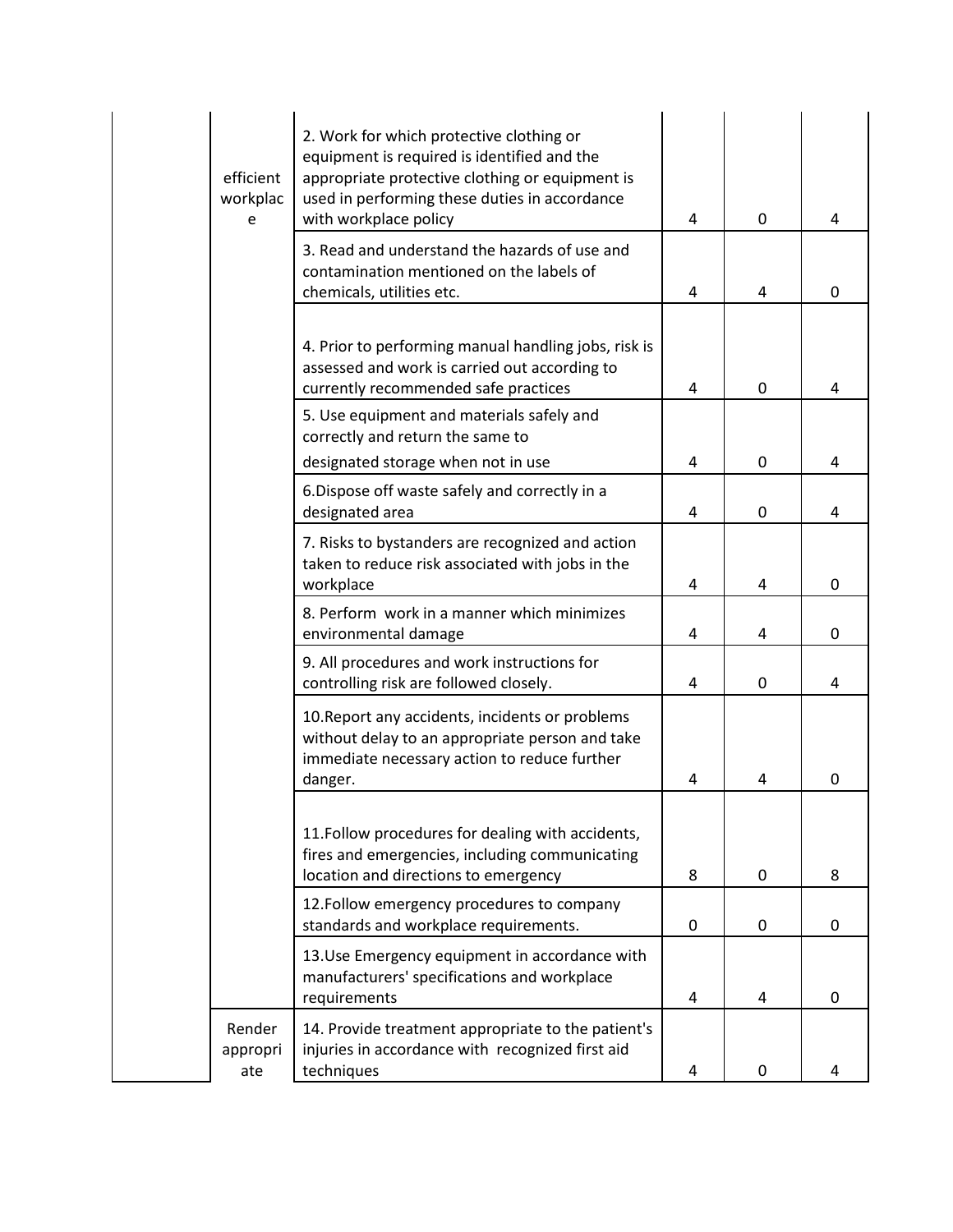| emergen<br>cy                                             | 15. Recover (if practical), clean, inspect/test,<br>refurbish, replace and store the first aid<br>equipment as appropriate                                                | 0 | $\Omega$    | 0        |
|-----------------------------------------------------------|---------------------------------------------------------------------------------------------------------------------------------------------------------------------------|---|-------------|----------|
| procedur<br>es                                            | 16. Dispose off medical waste in accordance with<br>workplace requirements                                                                                                | 4 | $\mathbf 0$ | 4        |
|                                                           | 17. Report details of first aid administered in<br>accordance with work place procedures.                                                                                 | 4 | 0           | 4        |
|                                                           | 18. Comply with general safety procedures of the<br>company                                                                                                               | 0 | 0           | 0        |
|                                                           | 19. Follow standard safety procedures while<br>handling equipment, hazardous material or tool                                                                             | 8 | 4           | 4        |
| Maintain                                                  | 20. Check parts of the workplace and take<br>preventive actions like spraying and other steps to<br>protect from leakages, water logging, pests, fire,<br>pollution, etc. | 8 | 4           | 4        |
| standard<br>safety<br>procedur<br>es at the               | 21. Ensure no accidents and damages at the<br>workplace, reporting of any breach of company<br>safety procedure                                                           | 0 | 0           | 0        |
| workplac<br>e                                             | 22. Keep the workplace organized, swept, clean<br>and hazard free                                                                                                         | 4 | 0           | 4        |
| Participat                                                | 23. Attend fire drills and other safety related<br>workshops organized at the workplace                                                                                   | 0 | $\mathbf 0$ | 0        |
| e in<br>safety<br>awarene                                 | 24. Be aware of first aid, evacuation and<br>emergency procedures                                                                                                         | 4 | 4           | 0        |
| SS<br>campaig<br>ns                                       | 25. Be alert of any events and do not be negligent<br>to any safety procedures to be followed                                                                             | 0 | 0           | 0        |
| Understa<br>nd<br>potential<br>sources<br>of<br>accidents | 26. Avoid accidents while using hazardous<br>chemicals, machines, sharp tools and equipment                                                                               | 0 | $\Omega$    | $\Omega$ |
| Use<br>safety                                             | 27. Use safety materials such as protective gear,<br>goggles, caps, shoes, etc. (as applicable with<br>workplace)                                                         | 8 | 4           | 4        |
| gears to<br>avoid<br>accidents                            | 28. Handle heavy and hazardous materials with<br>care and using appropriate tools and handling<br>equipment such as trolleys, ladders                                     | 4 | 0           | 4        |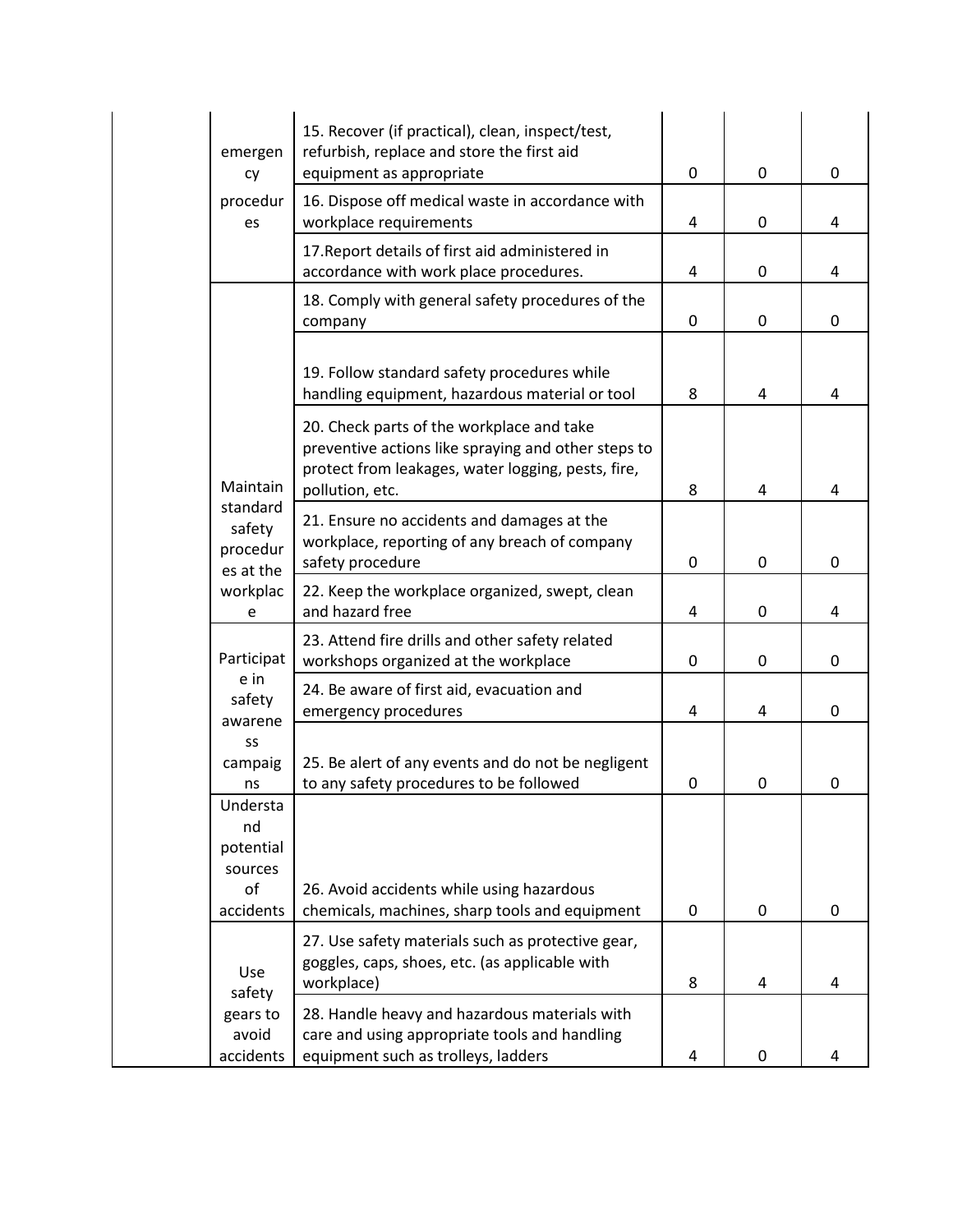| <b>RSC/N50</b>             |                   | PC1. Report data/problems/incidents as applicable<br>in a timely manner                                                                  | 10  | 10 | 0  |
|----------------------------|-------------------|------------------------------------------------------------------------------------------------------------------------------------------|-----|----|----|
|                            | Reporti<br>ng     | PC2. Report to the appropriate authority as laid<br>down by the company                                                                  | 10  | 10 | 0  |
|                            |                   | PC3. Follow reporting procedures as prescribed by<br>the company                                                                         | 10  | 10 | 0  |
|                            |                   | PC4. Identify documentation to be completed<br>relating to one's role                                                                    | 5   | 5  | 0  |
| 02 To<br>carry             |                   | PC5. Record details accurately an appropriate<br>format                                                                                  | 15  | 5  | 10 |
| out<br>reportin            | Recordi<br>ng and | PC6. Complete all documentation within stipulated<br>time according to company procedure                                                 | 15  | 5  | 10 |
| g and<br>docume<br>ntation | Docume<br>ntation | PC7. Ensure that the final document meets with the<br>requirements of the persons who requested it or<br>make any amendments accordingly | 10  | 10 | 0  |
|                            |                   | PC8. Make sure documents are available to all<br>appropriate authorities to inspect                                                      | 10  | 10 | 0  |
|                            | Informa<br>tion   | PC9. Respond to requests for information in an<br>appropriate manner whilst following organizational<br>procedures                       | 5   | 5  | 0  |
|                            | Security          | PC10. Inform the appropriate authority of requests<br>for information received                                                           | 10  | 10 | 0  |
|                            |                   |                                                                                                                                          |     |    |    |
|                            |                   |                                                                                                                                          | 100 | 80 | 20 |
|                            | Inspecti          | PC1. Ensure that total range of checks are regularly<br>and consistently performed                                                       | 5   | 5  | 0  |
|                            | on                | PC2. Use appropriate measuring instruments,<br>equipment, tools, accessories etc, as required                                            | 16  | 6  | 10 |
|                            |                   | PC3. Identify non-conformities to quality assurance<br>standards                                                                         | 6   | 6  | 0  |
| <b>RSC/N50</b>             |                   | PC4. Identify potential causes of non-conformities<br>to quality assurance standards                                                     | 6   | 6  | 0  |
| 03 To<br>carry             | Analysis          | PC5. Identify impact on final product due to non-<br>conformance to company standards                                                    | 6   | 6  | 0  |
| out<br>quality<br>checks   |                   | PC6. Evaluating the need for action to ensure that<br>problems do not recur                                                              | 5   | 5  | 0  |
|                            |                   | PC7. Suggest corrective action to address problem                                                                                        | 5   | 5  | 0  |
|                            |                   | PC8. Review effectiveness of corrective action                                                                                           | 5   | 5  | 0  |
|                            | Reporti           | PC9. Interpret the results of the quality check<br>correctly                                                                             | 16  | 6  | 10 |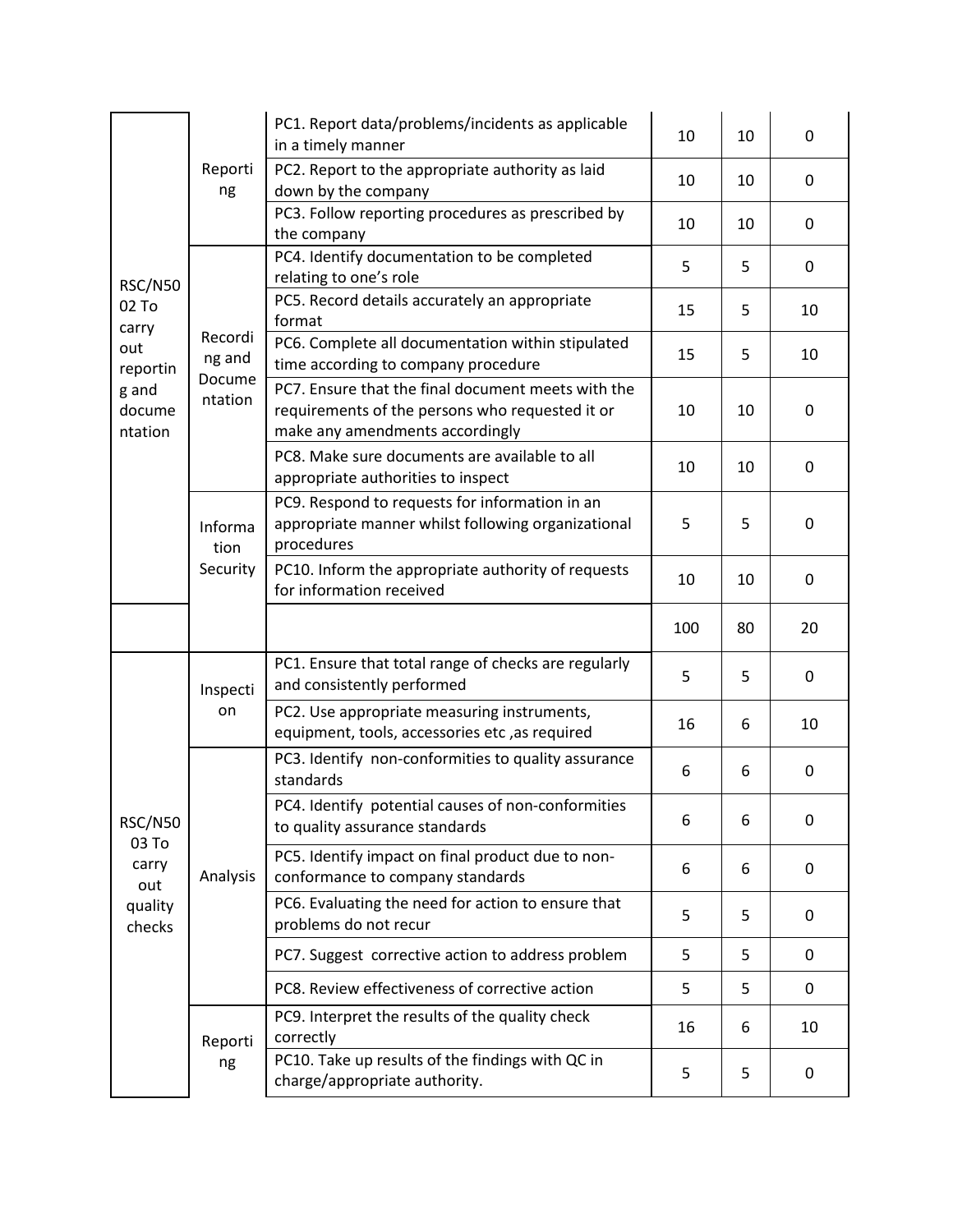|                      |                      | PC11. Take up the results of the findings within<br>stipulated time                                                                                        | 5              | 5              | 0              |
|----------------------|----------------------|------------------------------------------------------------------------------------------------------------------------------------------------------------|----------------|----------------|----------------|
|                      |                      | PC12. Record of results of action taken                                                                                                                    | 5              | 5              | 0              |
|                      |                      | PC13. Record adjustments not covered by<br>established procedures for future reference                                                                     | 5              | 5              | 0              |
|                      |                      | PC14. Review effectiveness of action taken                                                                                                                 | 5              | 5              | 0              |
|                      |                      | PC15. Follow reporting procedures where the cause<br>of defect cannot be identified                                                                        | 5              | 5              | 0              |
|                      |                      |                                                                                                                                                            | 100            | 80             | 20             |
|                      |                      | PC1. Identify defects/indicators of problems                                                                                                               | $\overline{7}$ | 4              | 3              |
|                      |                      | PC2. Identify any wrong practices that may lead to<br>problems                                                                                             | 6              | 3              | 3              |
|                      | Problem<br>Identific | PC3. Identify practices that may impact the final<br>product quality                                                                                       | 6              | 3              | 3              |
|                      | ation                | PC4. Identify if the problem has occurred before                                                                                                           | 5              | 3              | $\overline{2}$ |
|                      |                      | PC5. Identify other operations that might be<br>impacted by the problem                                                                                    | 6              | 4              | $\overline{2}$ |
|                      |                      | PC6. Ensure that no delays are caused as a result of<br>failure to escalate problems                                                                       | 5              | 3              | $\overline{2}$ |
|                      |                      | PC7. Take appropriate materials and sample, conduct<br>tests and evaluate results to establish reasons to<br>confirm suspected reasons for non-conformance | 8              |                |                |
| 6. RSC /<br>N 5004   |                      | (where required)<br>PC8. Consider possible reasons for identification of                                                                                   |                | 5              | 3              |
| To Carry<br>Out      |                      | problems                                                                                                                                                   | 8              | 5              | 3              |
| Problem<br>Identific |                      | PC9. Consider applicable corrections and formulate<br>corrective action                                                                                    | 3              | 3              | 0              |
| ation                |                      | PC10. Formulate action in a timely manner                                                                                                                  | 3              | 3              | $\mathbf 0$    |
| And<br>Escalatio     |                      | PC11. Communicate problem/remedial action to<br>appropriate parties                                                                                        | $\overline{7}$ | 5              | 2              |
| n                    | Necessa              | PC12. Take corrective action in a timely manner                                                                                                            | $\overline{2}$ | $\overline{2}$ | 0              |
|                      | ry<br>Action         | PC13. Take corrective action for problems identified<br>according to the company procedures                                                                | 2              | $\overline{2}$ | 0              |
|                      |                      | PC14. Report/document problem and corrective<br>action in an appropriate manner                                                                            | 8              | 5              | 3              |
|                      |                      | PC15. Monitor corrective action                                                                                                                            | $\overline{2}$ | $\overline{2}$ | 0              |
|                      |                      | PC16. Evaluate implementation of corrective action<br>taken to determine if the problem has been resolved                                                  | $\overline{2}$ | $\overline{2}$ | 0              |
|                      |                      | PC17. Ensure that corrective action selected is viable<br>and practical                                                                                    | 2              | $\overline{2}$ | 0              |
|                      |                      | PC18. Ensure that correct solution is identified to an<br>identified problem                                                                               | 2              | 2              | $\pmb{0}$      |
|                      |                      | PC19. Take corrective action for problems identified<br>according to the company procedures                                                                | 1              | $\mathbf{1}$   | 0              |